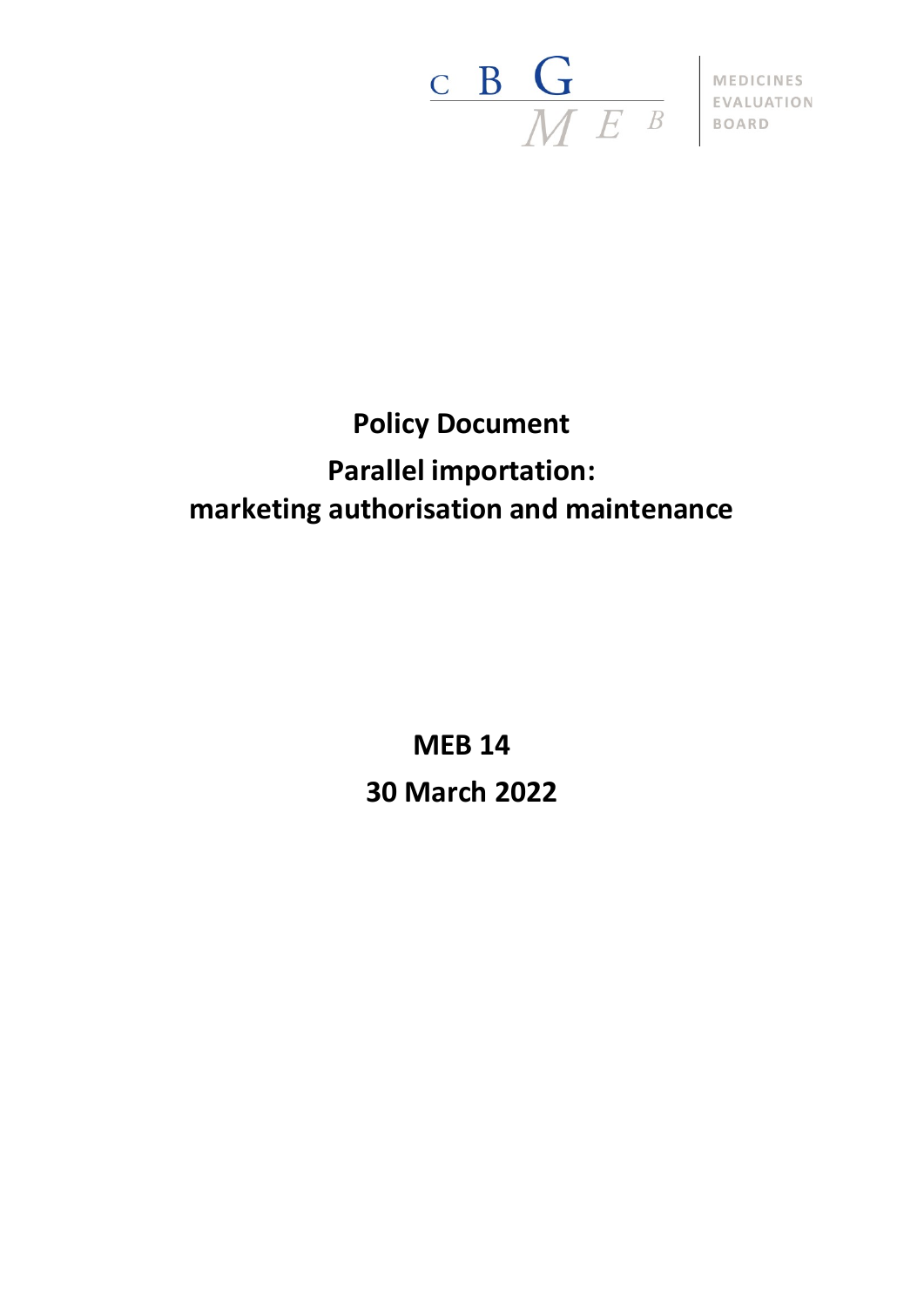

# **Table of contents**

| E. Difference in storage conditions and shelf life after being brought into use6              |  |
|-----------------------------------------------------------------------------------------------|--|
|                                                                                               |  |
|                                                                                               |  |
|                                                                                               |  |
| 1.2.4 Parallel importation of a product from a European sister company7                       |  |
| 1.2.5 Ongoing suspension or withdrawal of authorisation or GMP/GCP problem for Dutch          |  |
|                                                                                               |  |
|                                                                                               |  |
|                                                                                               |  |
|                                                                                               |  |
|                                                                                               |  |
|                                                                                               |  |
|                                                                                               |  |
|                                                                                               |  |
|                                                                                               |  |
|                                                                                               |  |
| 1.3.7 Additional information about being identical/virtually identical12                      |  |
|                                                                                               |  |
|                                                                                               |  |
|                                                                                               |  |
|                                                                                               |  |
|                                                                                               |  |
|                                                                                               |  |
|                                                                                               |  |
| 1.3.13 Authorised translation of the foreign package leaflet and - if relevant - the SmPC  17 |  |
|                                                                                               |  |
|                                                                                               |  |
|                                                                                               |  |
| B. Requirements and conditions for the Dutch label/the new outer packaging19                  |  |
|                                                                                               |  |
| D. Party responsible for re-packaging and the release manufacturer 23                         |  |
|                                                                                               |  |
|                                                                                               |  |
|                                                                                               |  |
| 1.3.18 Addendum expansion of European Union ('specific mechanism')25                          |  |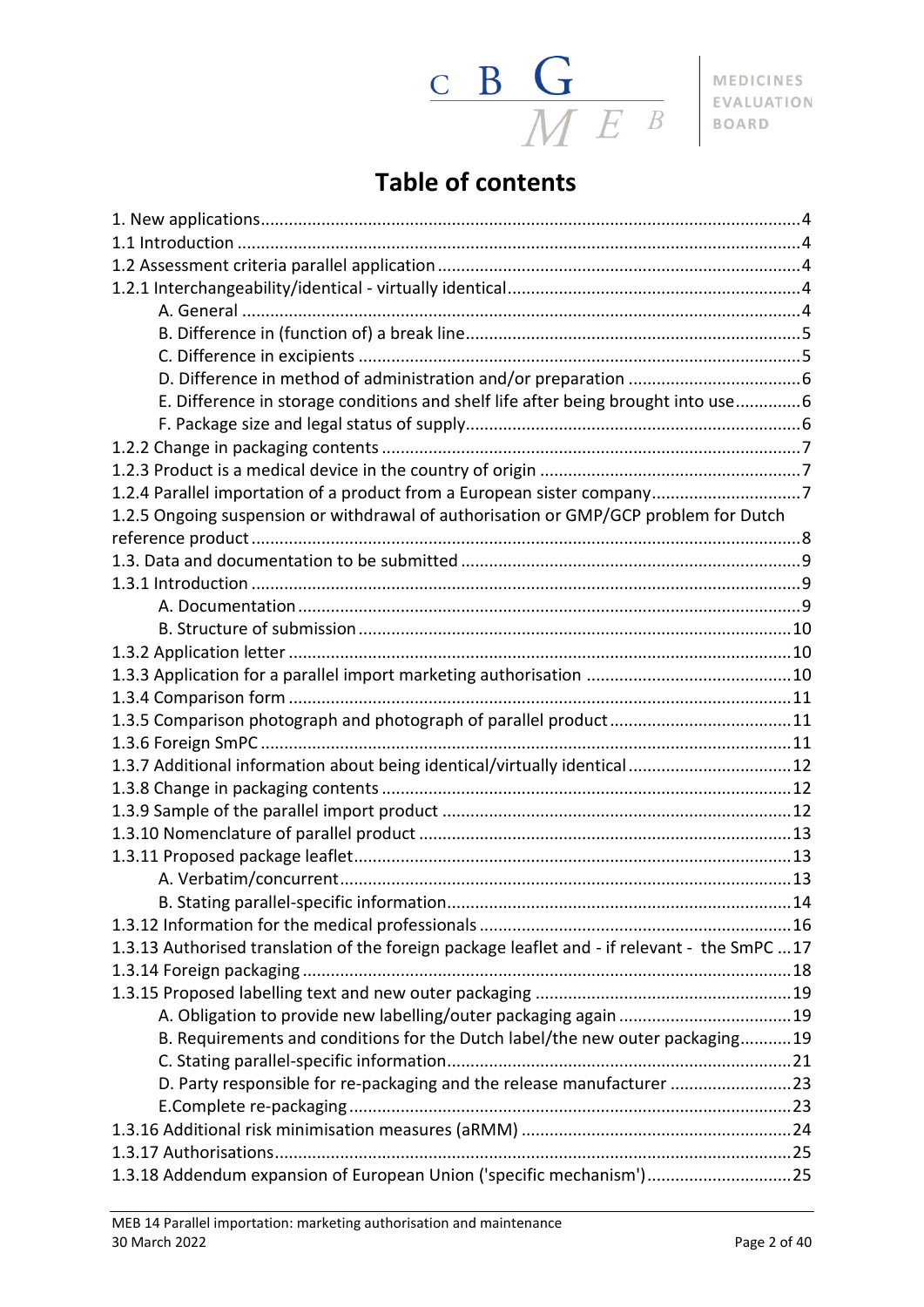# $\begin{array}{c|c|c|c} \textbf{C} & \textbf{B} & \textbf{G} & \textbf{MEDICINES} \\\hline \textbf{M} & \textbf{E} & \textbf{B} & \textbf{BOARD} \\\hline \end{array}$

| 1.3.20 Declaration regarding the release of blood products and vaccines in batches 27 |  |
|---------------------------------------------------------------------------------------|--|
|                                                                                       |  |
|                                                                                       |  |
|                                                                                       |  |
|                                                                                       |  |
|                                                                                       |  |
|                                                                                       |  |
|                                                                                       |  |
|                                                                                       |  |
|                                                                                       |  |
| 3. Withdrawal of marketing authorisation for parallel or reference product37          |  |
|                                                                                       |  |
| 3.2 Withdrawal of parallel marketing authorisation at the request of the parallel     |  |
|                                                                                       |  |
| 3.3. Withdrawal of marketing authorisation for the Dutch reference product 37         |  |
|                                                                                       |  |
|                                                                                       |  |
|                                                                                       |  |
|                                                                                       |  |
|                                                                                       |  |
|                                                                                       |  |
|                                                                                       |  |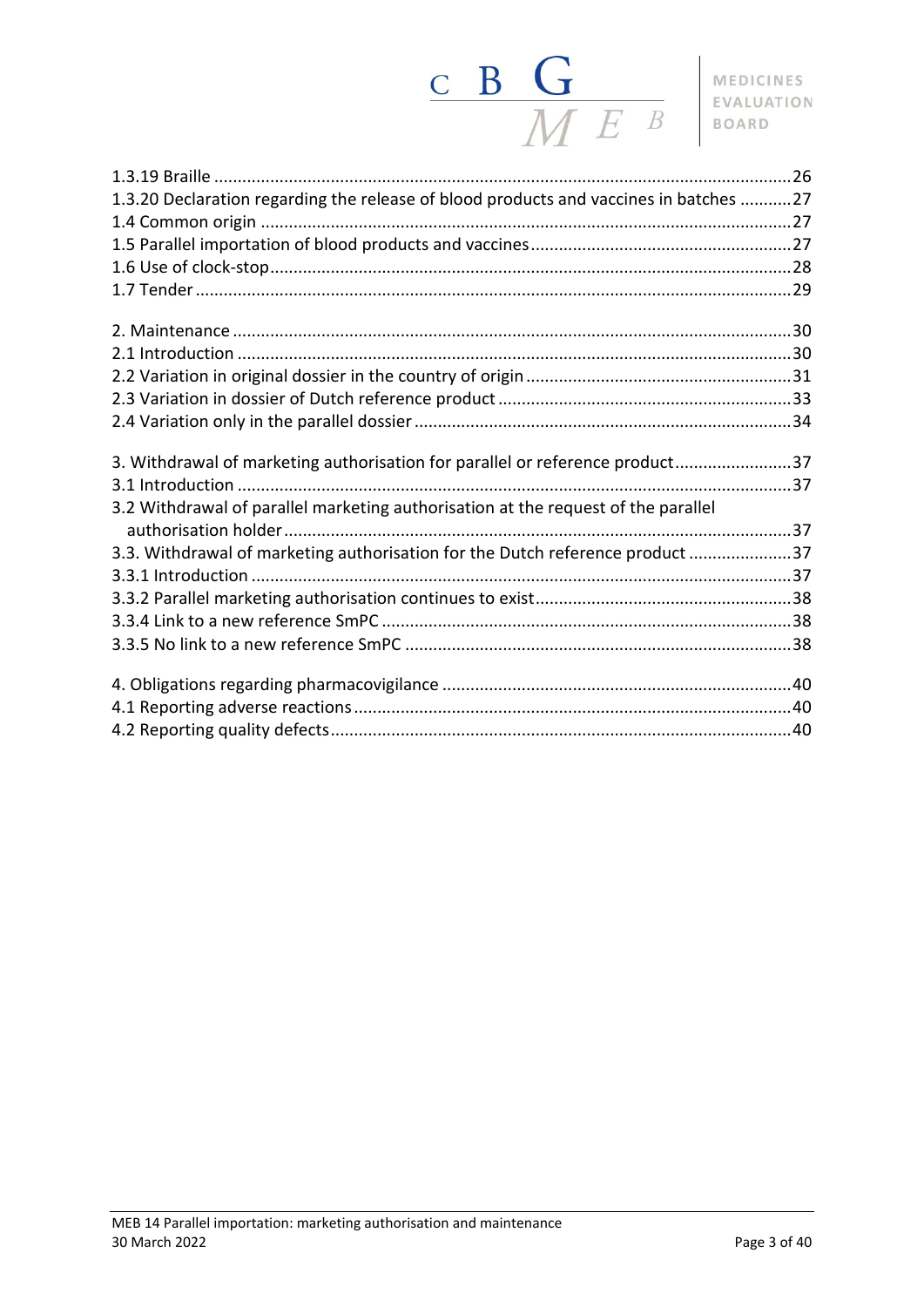# $\begin{array}{c|c|c|c} \hline \textbf{c} & \textbf{B} & \textbf{G} \ \hline \textbf{M} & \textbf{F} & \textbf{B} \end{array}$  MEDICINES EVALUATION

# <span id="page-3-0"></span>**1. New applications**

# <span id="page-3-1"></span>**1.1 Introduction**

The parallel importation of medicinal products is the importation and subsequent marketing in the Netherlands of a medicinal product that has been authorised elsewhere in the EU by an importer who has not been appointed by the original authorisation holder, whilst an identical or virtually identical version of this medicinal product is already authorised in the Netherlands, the so-called Dutch reference product.

An application for awarding a parallel marketing authorisation is processed in accordance with Article 48 of the Medicines Act and according to the policy set out in this document.

A parallel marketing authorisation is valid for the same indications, contra-indications, adverse reactions, dosage and method of use and administration as for the reference medicinal product (Article 48, section 2, of the Medicines Act). At the time of applying for the parallel product, the Dutch reference product must have a valid marketing authorisation.

The MEB will assess whether the product for parallel importation does not differ from the Dutch reference product in terms of safety and efficacy and whether these products are interchangeable (the products are identical/virtually identical). During the assessment of an application for awarding a parallel marketing authorisation, the starting point is that the product already has a valid marketing authorisation elsewhere in the EU and that trade barriers may not be created, unless there is a risk to public health.

# <span id="page-3-2"></span>**1.2 Assessment criteria parallel application**

## <span id="page-3-3"></span>**1.2.1 Interchangeability/identical - virtually identical**

#### <span id="page-3-4"></span>**A. General**

The assessment will determine whether the product for parallel importation does not differ from the reference product as far as safety and efficacy are concerned; the parallel product must be **interchangeable** or **identical or virtually identical** to the reference product (Art. 48, section 1, of the Medicines Act). The following assessment criteria are important in this case:

- A reference product that is authorised in the Netherlands must be designated. This reference product must have a valid marketing authorisation at the time of submission of the application for the parallel importation product (see §1.2.5).
- The dosage to be administered must be identical or virtually identical (see §1.2.1-B and §1.3.11-B).
- The qualitative and quantitative composition of the active ingredient or active ingredients of the product for parallel importation must be equal to those of the reference product.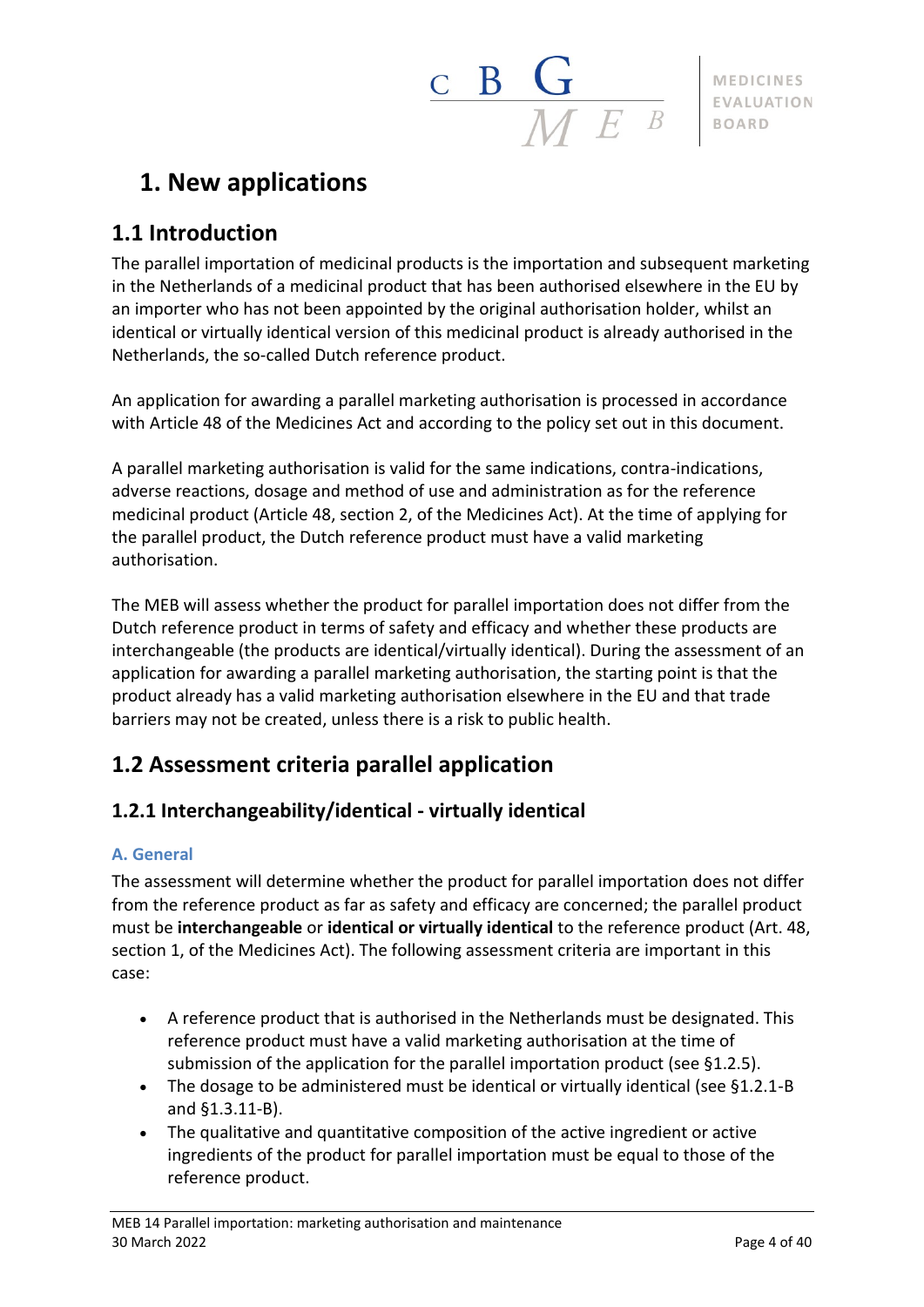• The qualitative composition of the excipients must be identical or virtually identical. In the case of products with a local effect or products with controlled release, this requirement also applies to the quantitative composition. An exception to these conditions can only be made if it can be assumed that the difference in excipients does not have any effect on the interchangeability (see §1.2.1-C).

 $\frac{\mathbf{C}}{\mathbf{B}} \frac{\mathbf{G}}{\mathbf{M}}$ 

- The pharmaceutical form of the parallel importation product must be identical to that of the reference product. The various oral immediate release forms are viewed as the same pharmaceutical form in this case.
- The method of administration, preparation and supplied devices (including dosage accuracy) must be equal to those of the Dutch reference product. A difference is only acceptable if it can be assumed that this will not result in possible incorrect use and subsequent risk to public health (see §1.2.1-D).
- The storage conditions of the parallel importation product (before and after opening, after further preparation) and - if relevant - the shelf life after being brought into use, as approved in the country of origin must be equal to those of the Dutch reference product. A difference in storage conditions and/or storage period compared to those approved for the reference product is only acceptable if it is not expected to result in problems with use and subsequent risk to public health (see §1.2.1-E).
- The package size to be imported should be identical or virtually identical to the packaging approved for the Dutch reference product. A difference in package size is only acceptable if this falls within the same legal status of supply and if the same dosage schedule (treatment duration) can be followed as has been approved for the Dutch reference product (see §1.2.1-F). In addition, different package sizes also have to have the same origin. An additional package size, which falls under a different marketing authorisation, or comes from a different member state, must be submitted as a new application and will be fully assessed.

#### <span id="page-4-0"></span>**B. Difference in (function of) a break line**

If there is a difference between (the function of) a break line of the parallel product and the Dutch reference product, it may be that the dosage instruction is not entirely feasible. If the difference concerns the function (to divide the tablet into equal halves/to make it easier to break the tablet) or absence of a break line in the parallel product, the parallel applicant has to argue that the parallel product is identical or virtually identical to the Dutch reference product. An assessment must also be made to determine whether the entire dosage instruction and whether all indications can be executed. If a break line has been added for the parallel product while this is missing from the Dutch reference product, one must check whether the foreign package leaflet includes information about the function of the break line. If so, this information must be included in the Dutch package leaflet for the parallel product.

#### <span id="page-4-1"></span>**C. Difference in excipients**

As far as excipients are concerned, the composition of a parallel product and the Dutch reference product should be virtually identical in this case. In the case of products with a local effect and products with controlled release, even a quantitative difference in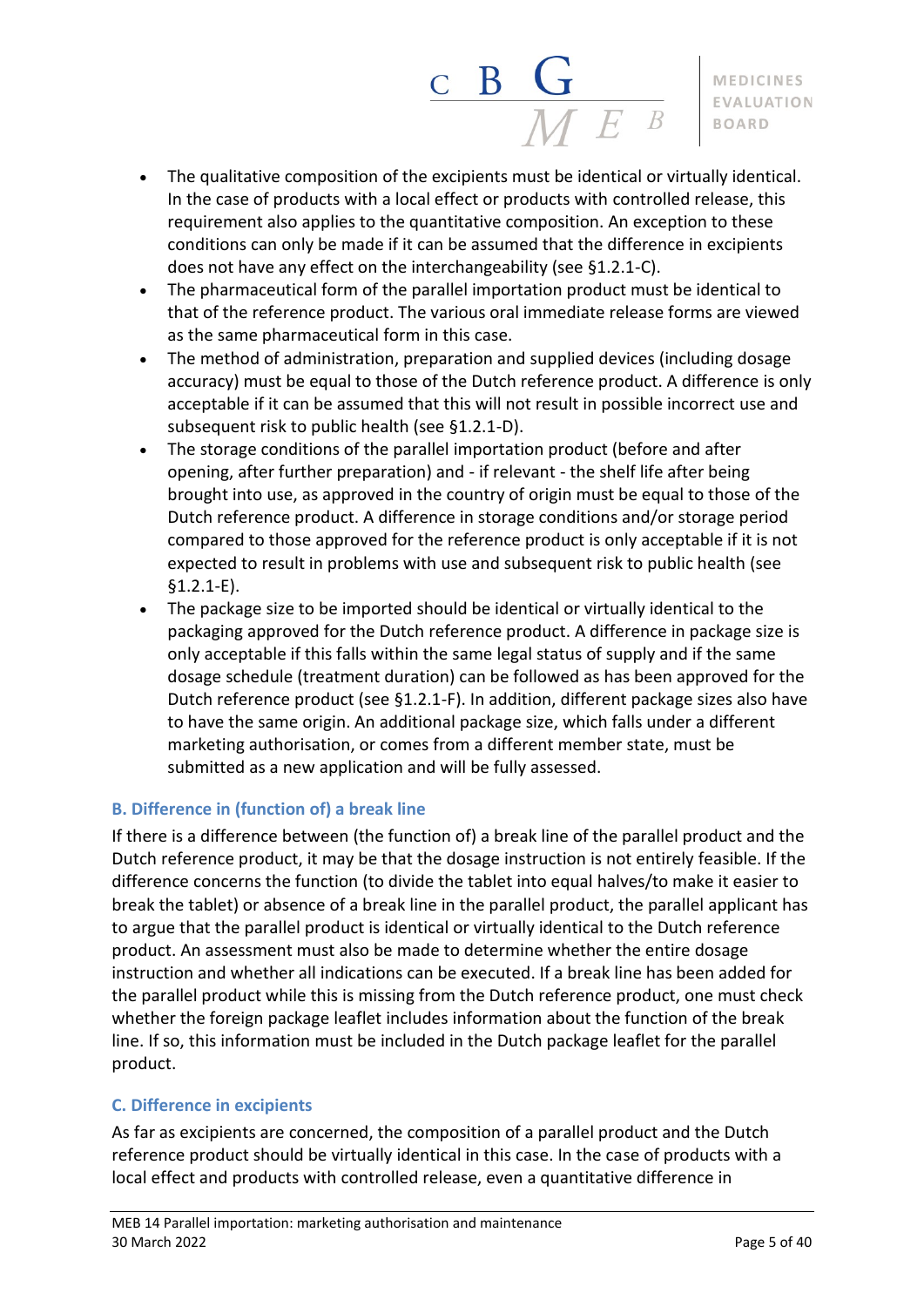excipients can result in differences in biological availability and subsequent differences in efficacy and/or safety.

A difference in excipients is only acceptable if this does not result in a difference in safety and/or efficacy.

#### <span id="page-5-0"></span>**D. Difference in method of administration and/or preparation**

If the method of administration - e.g. due to a difference in (the dosage accuracy of) supplied devices - and/or preparation of the parallel product (this also includes a difference in compatibility with various solvents/dilutants or a difference in final concentration (range)) - differs from that of the Dutch reference product, this can endanger the patient's safety. There is a risk that the medical professional or the user is not used to/familiar with the method of preparation and/or administration of the parallel product, which could result in incorrect use. The parallel application cannot be accepted in such cases.

<span id="page-5-1"></span>See also §1.2.2 and §1.3.6. and §1.3.8.

#### **E. Difference in storage conditions and shelf life after being brought into use**

The parallel importation product must be kept under the storage conditions approved by the authorisation authority in the country of origin. This relates both to the storage conditions for opening and the storage conditions that apply after being brought into use (after opening and - if relevant - further preparation). The parallel importation product must be kept under the storage conditions after being brought into use, as approved by the country of origin, if such a period has been defined. The reason for this is that the authorisation authority in the country of origin has used the data in the dossier to stipulate the conditions that guarantee the quality of the product.

Storage conditions and, if relevant, shelf life after being brought into use of the parallel importation product can sometimes differ (slightly) compared to those of the Dutch reference product. If the difference is such that switching from the Dutch reference product to the parallel product or vice versa in daily practice could result in errors in storage that could result in a risk to the user, the parallel application cannot be accepted.

If a difference in storage conditions exists, the comparison form (see §1.3.4) must be used to argue whether or not this can result in a risk to the user.

If the Dutch reference product has more stringent storage conditions, it is not the intention that these are adopted for the parallel importation product.

In the case of OTC medicinal products the shelf life and storage conditions after opening should *always* be stated. See also MEB 6.

#### <span id="page-5-2"></span>**F. Package size and legal status of supply**

The package size of medicinal products should be identical or virtually identical to the packaging approved for the Dutch reference product. If this is not the case, the MEB will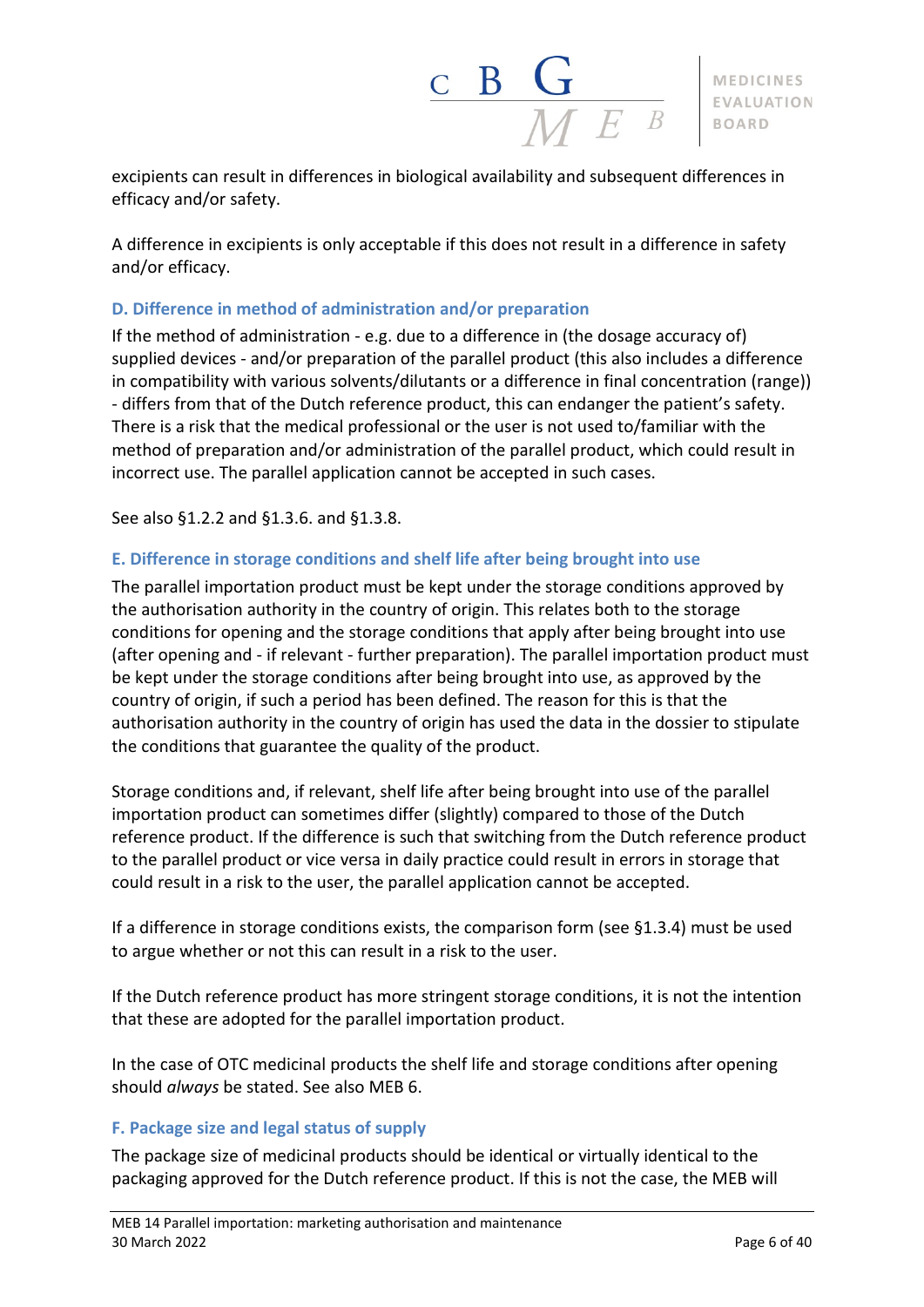# $\frac{\mathbf{c}}{\mathbf{B}} \frac{\mathbf{G}}{\mathbf{M} E}$

#### **MEDICINES EVALUATION BOARD**

assess whether the package size matches the treatment duration as stated in the SmPC of the reference product. The MEB also assesses whether the package sizes that are to be imported fall within the canalisation of the reference product. The package size can determine whether a product is awarded the PH, PDO or GS status. The package size that will be imported must fall under the same legal status of supply as has been approved for the reference product. If this is not the case and/or the treatment duration approved for the reference product cannot be performed with the package size that is to be imported, the parallel application cannot be accepted. In addition, different package sizes also have to have the same origin. An additional package size, which falls under a different marketing authorisation, or comes from a different member state, must be submitted as a new application and will be fully assessed.

Also refer to §1.2.2.

## <span id="page-6-0"></span>**1.2.2 Change in packaging contents**

The contents of the packaging (e.g. a device) of the product for parallel importation may only be adapted if this adaptation is essential to ensure that the parallel product is identical or virtually identical to the reference product, e.g. in order to negate a difference in use. A proposal for adaptation of the contents of the packaging must be clearly described and substantiated in the application for a parallel marketing authorisation. It is up to the MEB to determine whether the change in the contents of the packaging will result in both products being identical/virtually identical and whether this is acceptable. If necessary, the MEB will also assess any additional items for e.g. quality. The parallel applicant must submit additional data for this assessment. Also refer to §1.3.8.

<span id="page-6-1"></span>The adaptation of the packaging size is subject to the conditions described in §1.3.15-B).

## **1.2.3 Product is a medical device in the country of origin**

If the product for parallel importation is not authorised as a medicinal product in the country of origin, but as a medical device (as denoted by a CE marking on the packaging), the application is not acceptable. The quality requirements for medicinal products are more stringent than for medical devices. Furthermore, medical devices are not assessed by an authorisation authority for medicinal products - such as the MEB - but by a Notified Body. As a result, the dossier does not meet the requirement of Directive 2001/83/EC. Legal entities intending to import a medical device should contact the relevant authority about this.

## <span id="page-6-2"></span>**1.2.4 Parallel importation of a product from a European sister company**

The authorisation holder of the product for parallel importation in the country of origin may not be the same company and may not be affiliated<sup>1</sup> to the legal entity that intends to

 $1$  As stated in the Commission Communication no. 98C 229/03, companies are considered to be the same entity if they belong to the same mother company or group of mother companies, or if 'concluded agreements' (e.g. 'licensees') or 'concerted practices' exist for the marketing of medicinal products.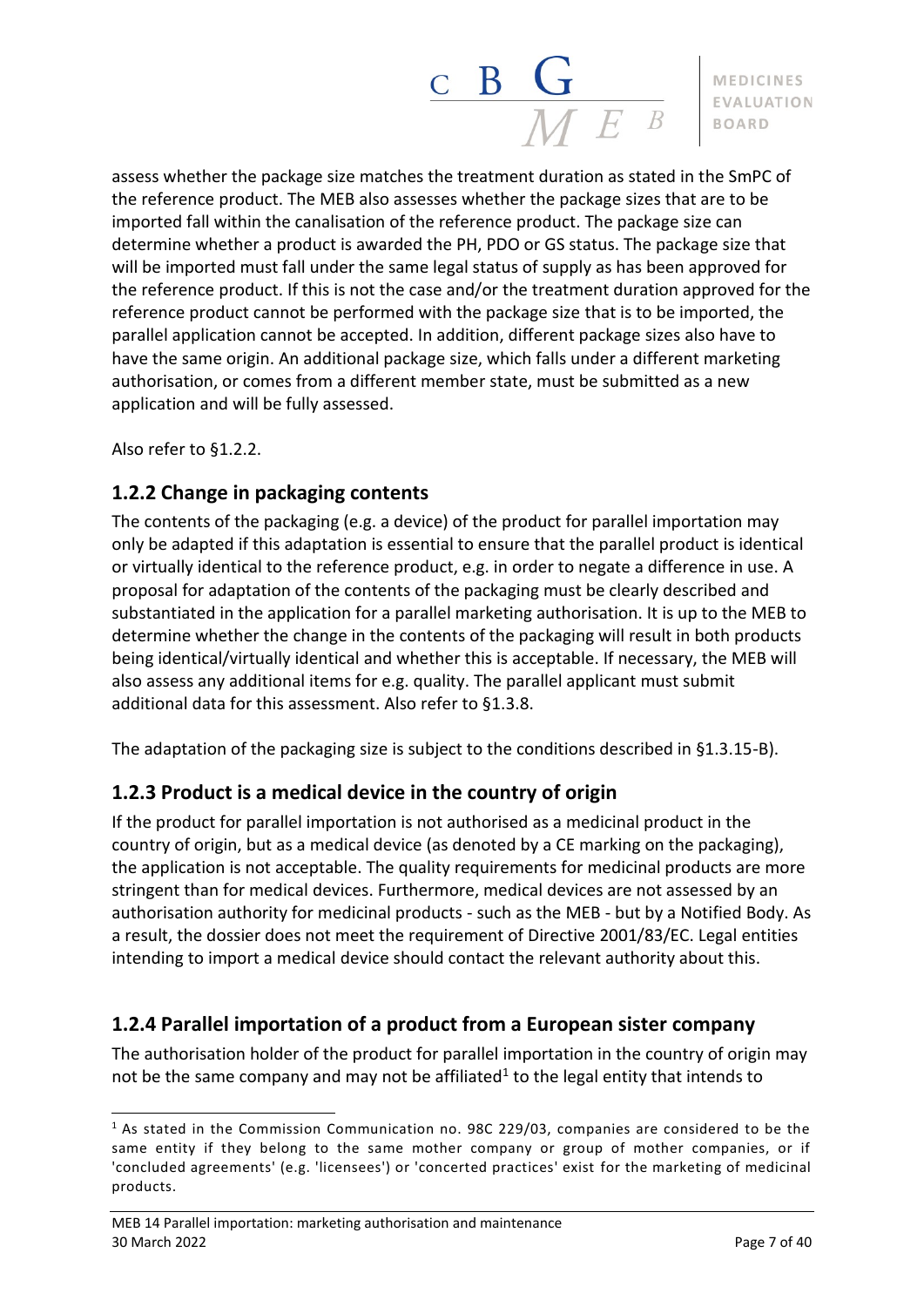

market the product in the Netherlands (the importer / future parallel marketing authorisation holder). The parallel importation is not permitted if they are the same entity or are affiliated. The Mutual Recognition Procedure (MRP) should be followed instead. Please refer to the HMA website for more information about MRP.

An exception to this will be made if the parallel importation of an "own" medicinal product will take place. In other words, the importer for the product that is to be imported is already in possession of a valid marketing authorisation in both the country of export and the country of import. In that case the importer in the Netherlands has two authorisations for the same product, a "normal" marketing authorisation and a parallel marketing authorisation.

# <span id="page-7-0"></span>**1.2.5 Ongoing suspension or withdrawal of authorisation or GMP/GCP problem for Dutch reference product**

If the MEB intends to suspend or withdraw the marketing authorisation of the Dutch reference product due to problems regarding the efficacy, safety or quality, the MEB will place a clock-stop on the parallel application until a decision has been made regarding the suspension or withdrawal. The parallel application cannot be accepted if the suspension or withdrawal is enforced.

If there is a report pending for the Dutch reference product in relation to the GMP or GCP status and this applies or could also apply to the parallel product, the parallel application cannot be accepted before the GMP or GCP problem is resolved.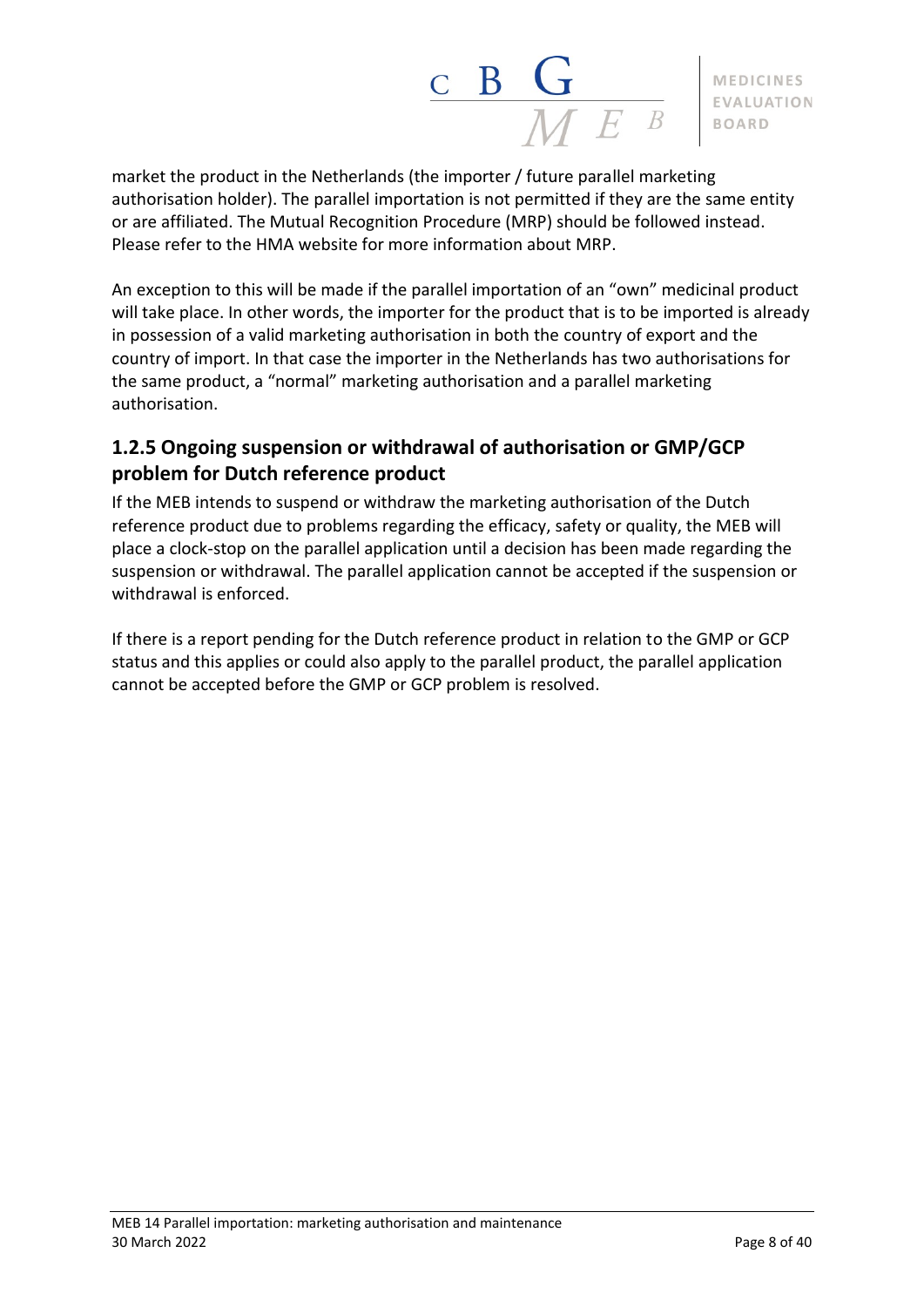

# <span id="page-8-0"></span>**1.3. Data and documentation to be submitted**

## <span id="page-8-1"></span>**1.3.1 Introduction**

#### <span id="page-8-2"></span>**A. Documentation**

This must demonstrate that the parallel product is identical or virtually identical to the Dutch reference product. The applicant must submit the following documents to underpin the parallel application:

- 1. Application letter (§1.3.2)
- 2. Application for awarding of a parallel marketing authorisation (§1.3.3)
- 3. Comparison form (§1.3.4)
- 4. Comparison photo (cover) of the parallel product and the Dutch reference product and of any included medical device (§1.3.5)
- 5. Photograph (colour) of all sides of the foreign inner and outer packaging (§1.3.5)
- 6. Foreign package leaflet
- 7. Proposed package leaflet for the parallel product (Word file) (§1.3.11)
- 8. Package leaflet declaration (§1.3.11)
- 9. Proposed label text (Word file) or new outer packaging (PDF file) (§1.3.15)
- 10. Manufacturing authorisation, with or without wholesale distribution authorisation, or parallel wholesale distribution authorisation: copy of EudraGMP reference (§1.3.17)

Depending on the situation, the following documentation may also be needed:

- 11. Authorised translation of (parts of) the foreign package leaflet (§1.3.13)
- 12. Proof that the parallel product and the Dutch reference product have completed the same MRP/DCP (§1.3.4)
- 13. Declaration from Member State of origin of the parallel importation + copy of notification to the patent holder, or a declaration that the parallel product is no longer subject to patents or additional protection certificate (§1.3.18)
- 14. Package leaflet for the medical professionals (§1.3.12)
- 15. Declaration regarding the package leaflet for the medical professionals (§1.3.12)
- 16. Extra educational material and a declaration that the material is and will remain literally the same as that of the Dutch reference product (§1.3.16)
- 17. Declaration about making certain information invisible on the foreign packaging (§1.3.15)
- 18. Foreign SmPC (§1.3.6)
- 19. Authorised translation of parts of the foreign SmPC (§1.3.6 and §1.3.13)
- 20. Additional data to underpin that the parallel product and the Dutch reference product are (virtually) identical (§1.3.7)
- 21. Information to underpin a change in the contents of the packaging for the parallel product (§1.3.8)
- 22. Sample of the parallel product (§1.3.9)
- 23. Braille declaration (§1.3.19)
- 24. Declaration regarding batch release of blood products and vaccines (§1.3.20)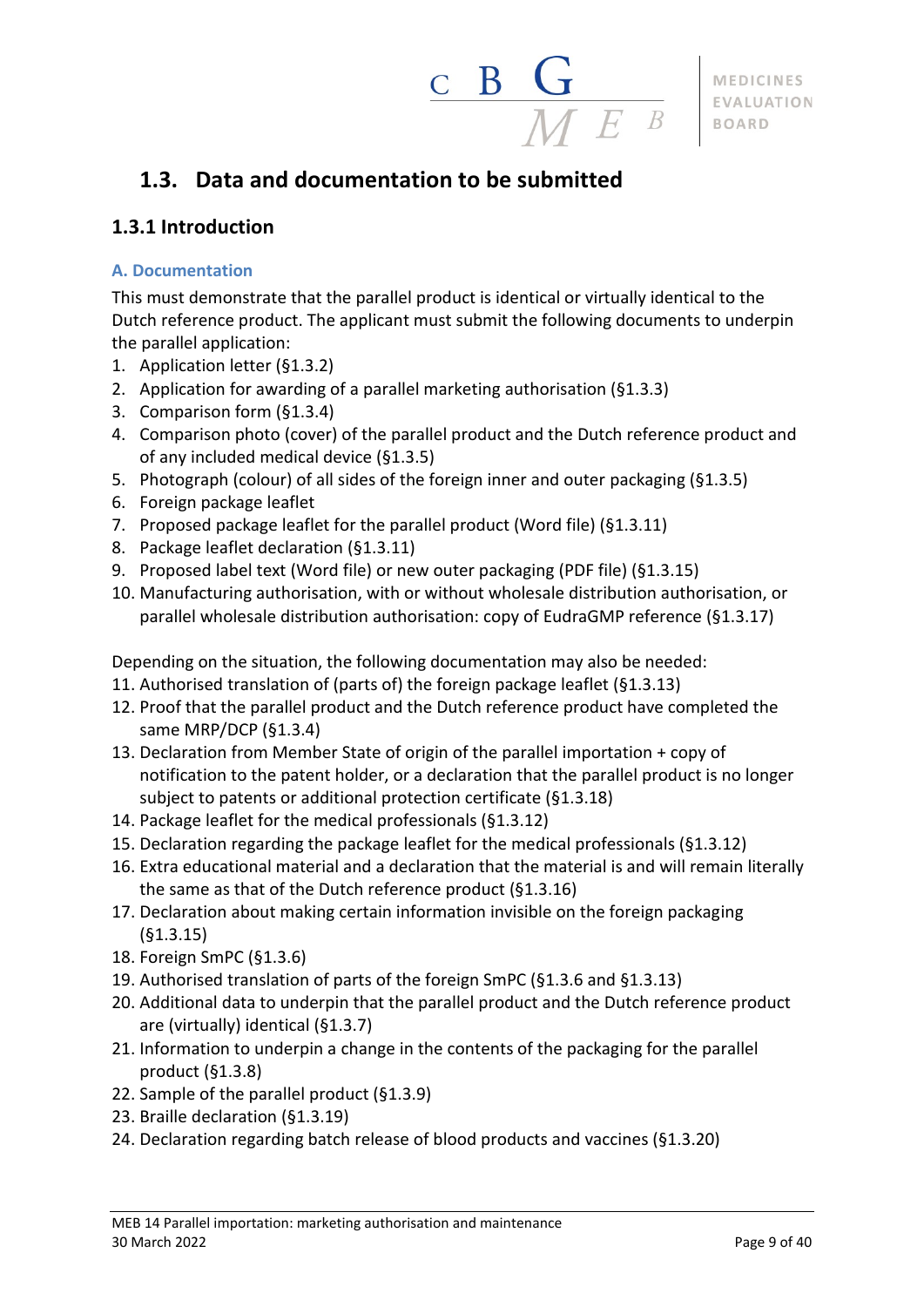- 25. Colour mock-up of the new outer packaging (secondary packaging) and separate document with packaging text
- 26. A declaration that the proposed packaging size is not available on the market in the country of origin and that the proposed packaging size has been approved for the Dutch reference product

The sections below provide a further explanation of the requirements for a parallel application dossier.

#### <span id="page-9-0"></span>**B. Structure of submission**

The MEB has established an electronic format for parallel applications. It has been obligatory to use this after 12 August 2015. Parallel applications submitted after this date that do not conform to the electronic format for parallel authorisations will not be processed. More information about this format is available on the MEB website.

#### <span id="page-9-1"></span>**1.3.2 Application letter**

The application letter must at least contain the following information:

- That this is a request for awarding of a marketing authorisation for a product for parallel importation
- Proposed product name
- Country of origin
- RVG number of the Dutch reference product
- The legal entity/person submitting the application (the future parallel marketing authorisation holder)
- The name and full address of the manufacturer(s) responsible for the re-packaging and release of the parallel product that is the subject of the application
- The name, the telephone number and the e-mail address of the person who is conducting the application on behalf of the legal entity/person (contact person). This person must sign and date the application letter.

#### <span id="page-9-2"></span>**1.3.3 Application for a parallel import marketing authorisation**

The template for the application for awarding of a parallel marketing authorisation is available on the MEB website.

The application for awarding of a parallel marketing authorisation must at least contain the following details:

- 1. The proposed product name.
- 2. The legal entity/person submitting the application (the future parallel marketing authorisation holder).
- 3. The name of the person who is conducting the application on behalf of the legal entity/person. This person must sign and date the application.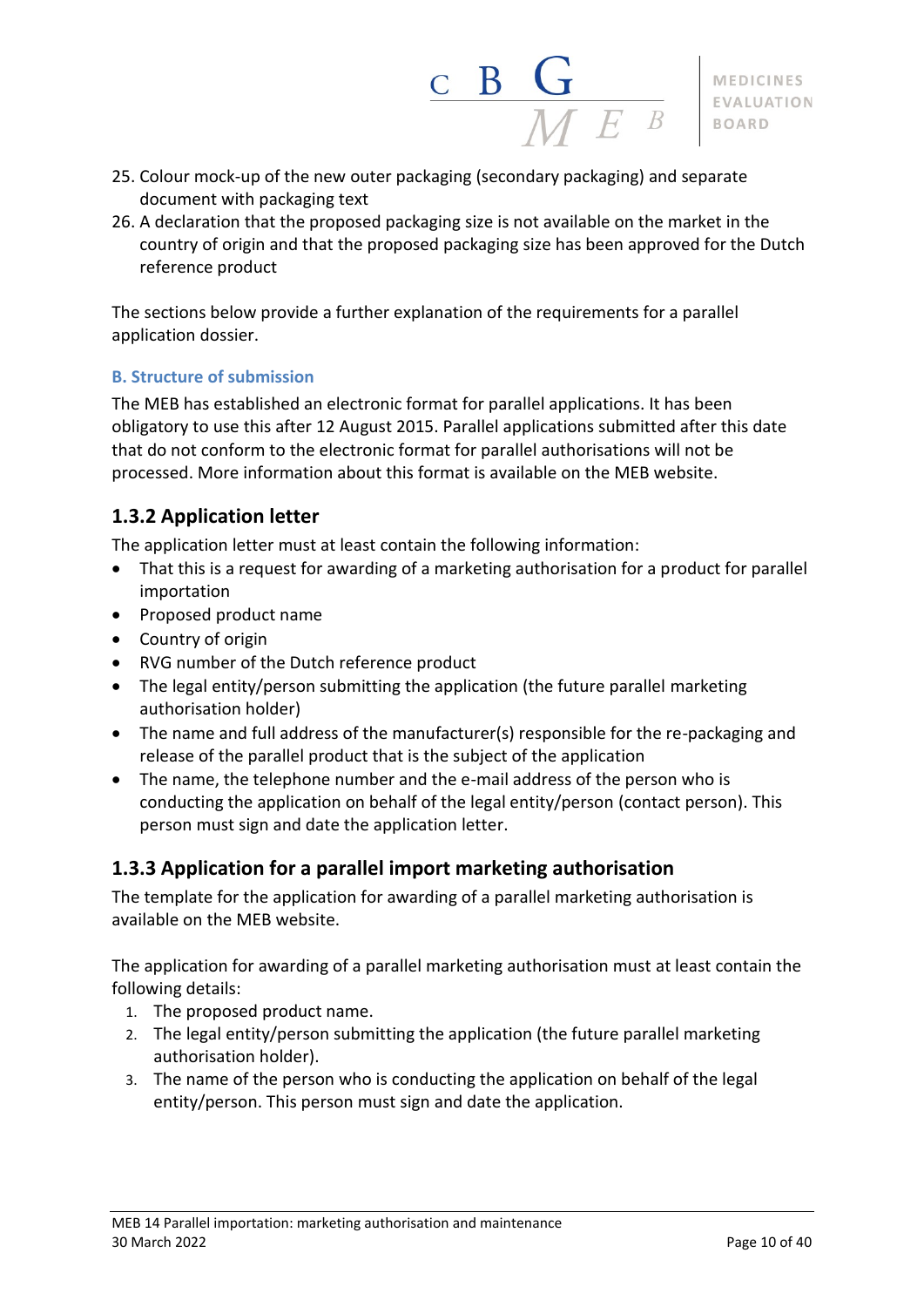### <span id="page-10-0"></span>**1.3.4 Comparison form**

The template for the comparison form is available on the MEB website.

The comparison form clearly states which data must be completed. The following points are important:

 $\frac{\mathbf{C}}{\mathbf{B}} \mathbf{G}$ 

- 1. The comparison form must be signed and dated by the Qualified Person who will release the parallel importation product once it has been labelled in Dutch or following complete repackaging and replacement of the foreign package leaflet by a Dutch package leaflet.
- 2. The entire comparison form does not have to be completed if the parallel product and the Dutch reference product have completed the same MRP/DCP. The reason for this is that - in this case - the parallel product and the Dutch reference product are exactly the same product (the same authorisation dossier). The comparison form clearly describes which minimum information must be provided in this situation.

**Under 2**: A copy of the MRI product index must be added to the application dossier in the event that a parallel importer claims that the parallel product and the Dutch reference product have completed the same MRP or DCP. This can be added as an appendix to the comparison form.

#### <span id="page-10-1"></span>**1.3.5 Comparison photograph and photograph of parallel product**

The application dossier must include a comparison photograph, depicting both the Dutch reference product and the parallel product, as well as (all sides, including the inner side if it contains information, of) the inner and outer packaging and - if relevant - the further contents (e.g. applicators, measuring jugs and injection needles) of both products. For included medical devices the CE marking, manufacturer and dimensions must be visible. Based on this information, the MEB will assess whether the products differ in appearance, method of preparation and/or administration and/or (contents of) the packaging in such a way that it could result in the parallel product and reference product not being considered identical or virtually identical.

However, it is possible that the Dutch reference product is not available on the market, meaning that the parallel applicant is unable to submit the required comparison photograph. The parallel importer should state this clearly in the application dossier. The MEB will then consult other sources to assess whether both products are (virtually) identical.

A colour photograph of the parallel product should always be submitted, with all sides of the inner and outer packaging and the entire contents clearly visible. Also refer to §1.3.14.

#### <span id="page-10-2"></span>**1.3.6 Foreign SmPC**

In the event that the parallel importation product needs to be dissolved or diluted before use, the comparison form must state which solvents or dilutants the parallel and reference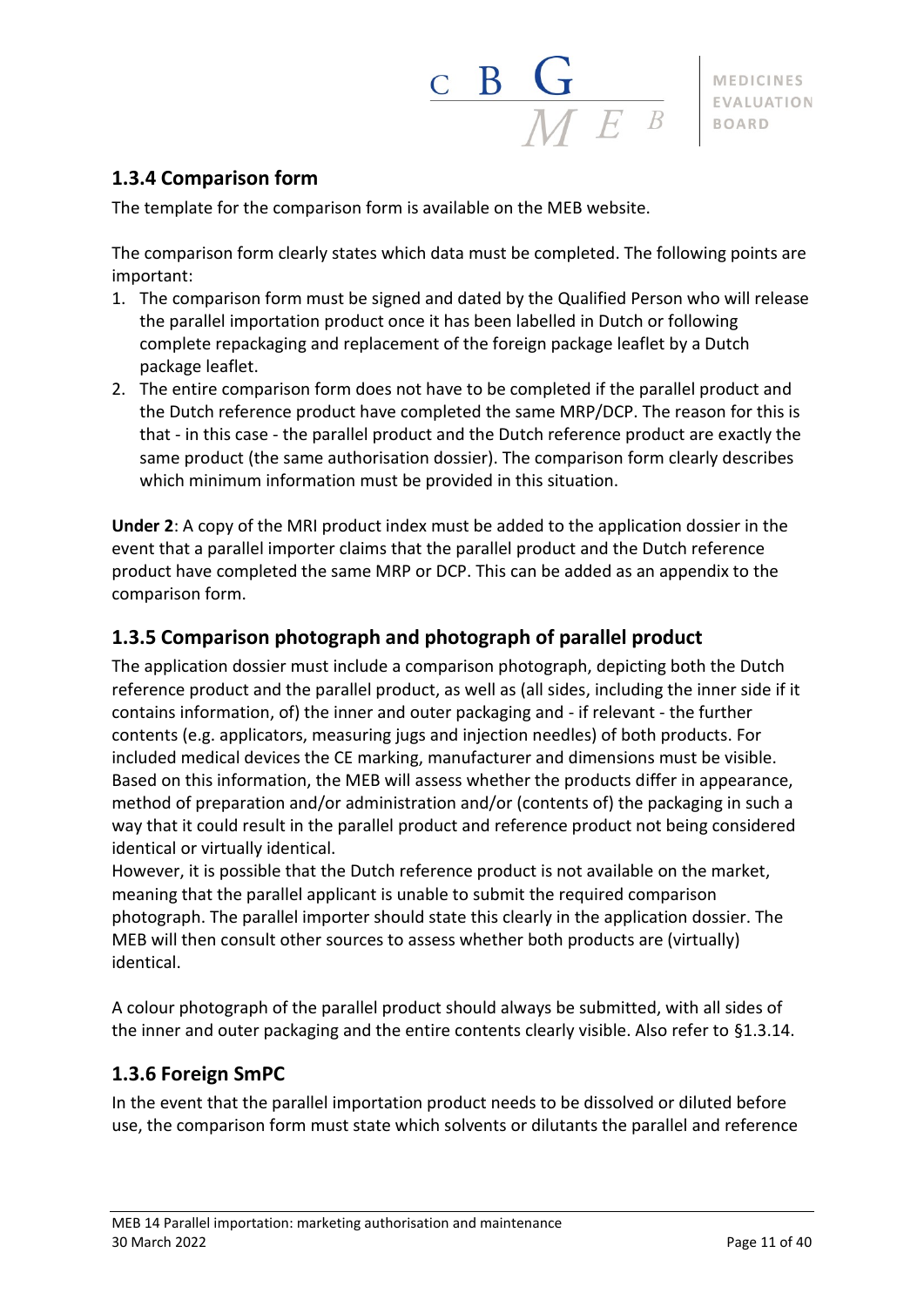products are compatible with. This also applies to the final concentration (range) after dilution, if relevant.

This information must be obtained from the SmPC for the product. This means that the foreign SmPC must be consulted for the parallel product. This foreign SmPC, as well as an authorised translation of the relevant section, must form part of the application dossier. The foreign SmPC does not have to be included only if a **complete** description of the compatibility with certain solvents or dilutants and the final concentration (range) are included in the foreign package leaflet. After all, the foreign package leaflet always has to be included in the application dossier. It remains essential to submit an authorised translation of the relevant section(s) of the foreign package leaflet (see §1.3.13).

The requirement to submit information relating to compatibility with certain solvents or dilutants and the final concentration (range) does not apply if the parallel and reference products form part of the same MRP or DCP.

If the foreign SmPC was used as a source for other information in the comparison form, it must also be added to the application dossier, including an authorised translation of the sections that are referred to.

## <span id="page-11-0"></span>**1.3.7 Additional information about being identical/virtually identical**

If there are one or more differences between the parallel product and the reference product (particularly differences in the characteristics listed under §1.2.1), one must underpin why both products can nevertheless be considered identical/virtually identical.

## <span id="page-11-1"></span>**1.3.8 Change in packaging contents**

If the parallel importer wishes to change the contents of the packaging for parallel importation in order to ensure that the parallel product is identical or virtually identical to the reference product, this change and the reason underpinning it must be included in the application dossier. If the parallel applicant wishes to add or replace a device, (quality) data for the device (e.g. details of manufacturer and CE marking and proof of dosage accuracy) must also be submitted so that the MEB can assess whether the device is comparable in use and quality to the approved device for the reference product. Also refer to §1.2.2.

The adaptation of the packaging size is subject to the conditions described in §1.3.15-B).

#### <span id="page-11-2"></span>**1.3.9 Sample of the parallel import product**

There is no standard requirement to submit samples of the product for parallel importation. However, the parallel importer must have a sample available and submit this sample if requested to do so by the MEB.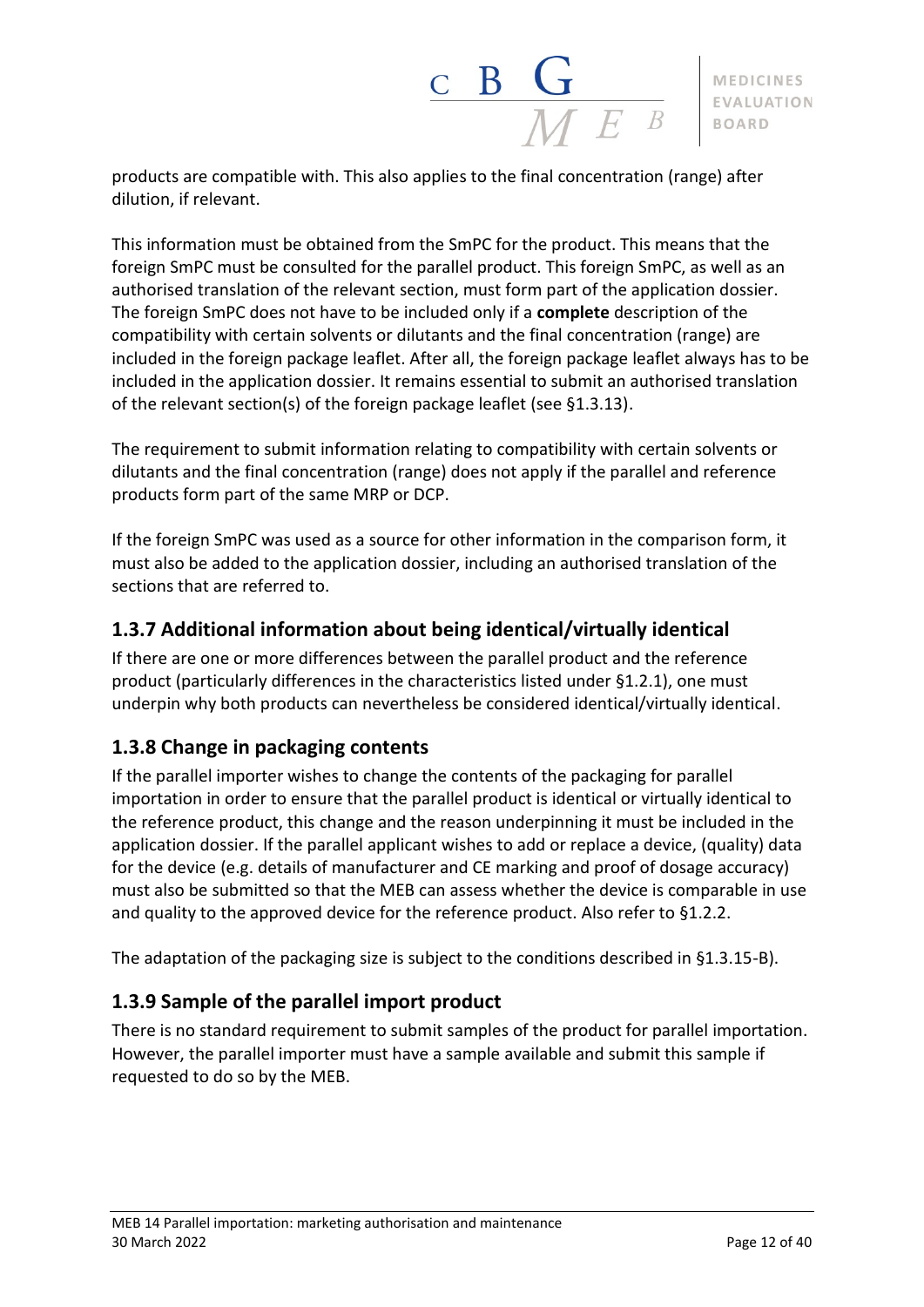

### <span id="page-12-0"></span>**1.3.10 Nomenclature of parallel product**

The MEB strongly prefers that the parallel importer selects the name used for the Dutch reference product. This reduces the risk of confusing the user.

If the Dutch reference product has a name that is no longer permitted according to the current nomenclature policy ("Nomenclature of pharmaceutical products", MEB 13), the MEB will accept the use of a name in the "old style" for the parallel product.

If the applicant suggests a product name that is not identical to that of the reference product, this will only be accepted if the name meets the requirements of the current MEB nomenclature policy.

#### <span id="page-12-1"></span>**1.3.11 Proposed package leaflet**

#### <span id="page-12-2"></span>**A. Verbatim/concurrent**

The package leaflet for the parallel product must be **verbatim the same** as the Dutch reference product as far as the sections on indications, contra-indications, adverse events, dosage, method of use and method of administration are concerned. The other sections of the package leaflet must be concurrent, preferably verbatim, to the reference package leaflet, with the exception of those sections of the package leaflet that contain parallelspecific information, see section §1.3.11-B. A declaration to this effect must accompany all applications. The template for this package leaflet declaration is available on the MEB website.

In general, all the requirements for the package leaflet of the Dutch reference product also apply, as described in the policy document "Package leaflet of pharmaceutical products" (MEB 5). Annex 1 'Explanation of package leaflet sections in the QRD template' in MEB 5 contains an upside down triangle ( $\Psi$ ) as a symbol for products 'subject to additional monitoring'. This symbol is used on the SmPC, package leaflet and on any educational materials. If this symbol is present on the package leaflet (and any educational materials) of the reference product, the package leaflet (and any educational materials) the parallel product must be added accordingly, see also under §1.3.16.

If the reference medicinal product is a medicinal product that has been authorised without Dutch translations, the MEB will ask the marketing authorisation holder of the reference medicinal product with English product information to submit a high quality Dutch translation of the product information within 1 month. Please also refer to the Policy Document MEB 41 'Policy concerning marketing authorisations without Dutch translations of the product information and/or mock-ups'. The parallel package leaflet should be based on this Dutch version of the package leaflet (see also § 1.6).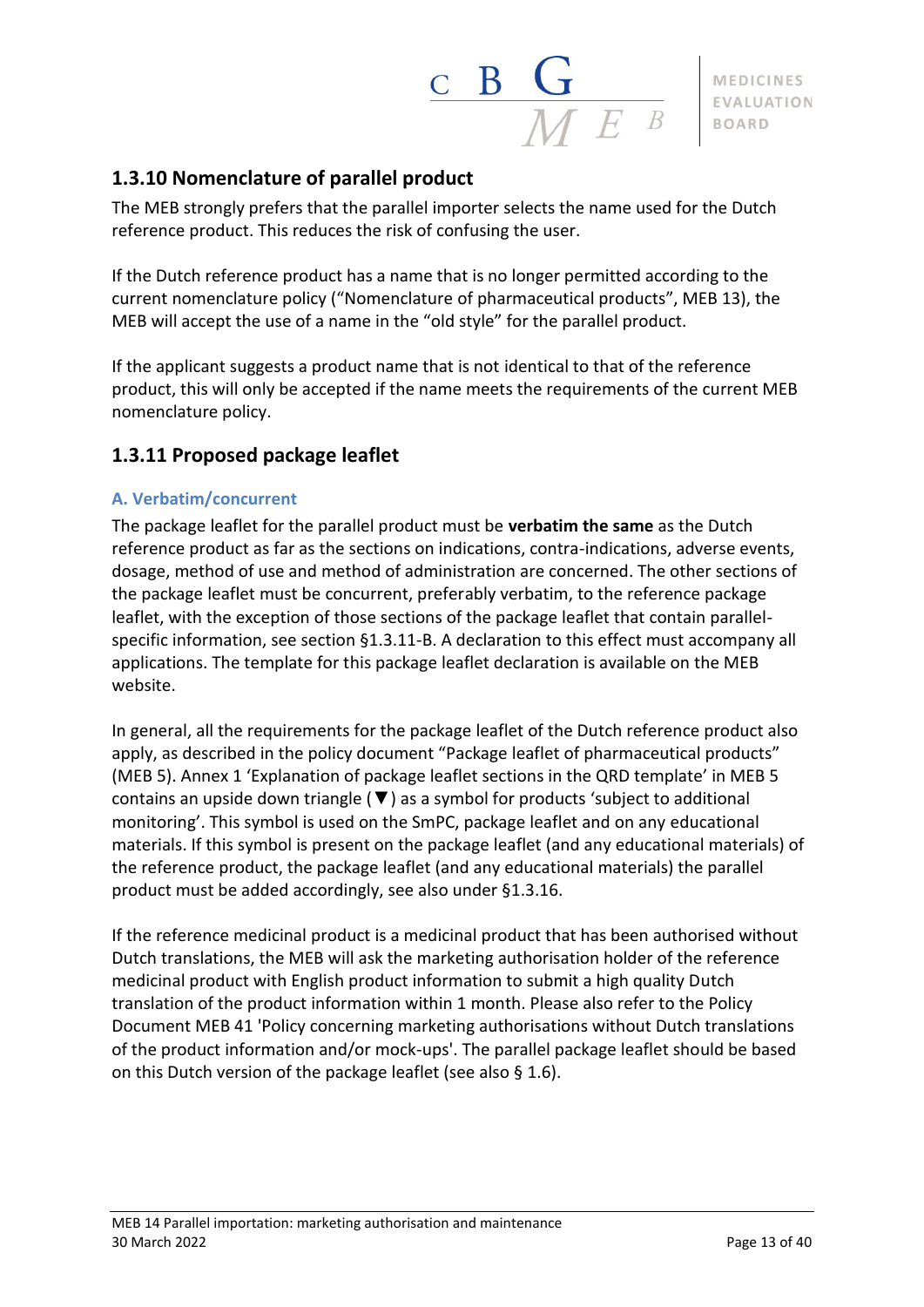$\begin{array}{c|c|c|c} \textbf{B} & \textbf{G} & \textbf{MEDICINES} \ \hline \textbf{M} & \textbf{E} & \textbf{B} & \textbf{B} & \textbf{B} \end{array}$ 

#### <span id="page-13-0"></span>**B. Stating parallel-specific information**

Attention must be paid to the correct reporting of the parallel-specific information in the proposed package leaflet, i.e. the characteristics for which the parallel product may differ from the reference product, namely:

#### 1. **Product name**

This must be stated completely and clearly recognisably at the top of the package leaflet, even in the case of a combined package leaflet.

If the product name in the country of origin differs from that of the parallel product, section 6 of the package leaflet must state the product name in the country of origin by means of the following standard sentence: '*The product mentioned in this package leaflet is marketed in the country of origin under the name <foreign product name>'*'. NB. Given that a parallel marketing authorisation concerns a national authorisation, it is not permitted to include the text "*This medicinal product is authorised in member states of the EEA under the following names: "The Netherlands + country of origin*" in the package leaflet.

#### 2. **Excipients**

The excipients of the parallel product must be stated in the package leaflet as they are in the foreign package leaflet.

#### 3. **Warning for excipients**

Warnings for certain excipients as stipulated in the "Guideline on the excipients" (MEB 08) must be included, if applicable. (Please note that the relevant excipient must also be listed on the label, followed by a reference to the package leaflet, such as: '*Please read the package leaflet for further information*').

#### 4. **Method of preparation and/or administration**

The method of preparation and/or administration (this includes the compatibility with certain solvents/dilutants and the final concentration (range), if relevant for the product) must be included where applicable to the parallel importation product.

#### 5. **Instructions for correct use on the primary packaging**

If the foreign primary packaging contains instructions for correct use, these instructions must be placed in Dutch on the parallel labelling (also refer to §1.3.15-B). However, if relabelling of the primary packaging is not possible (refer to §1.3.15-A), a translation of these instructions must be included in the parallel package leaflet. This applies, for example, to calendar packaging where the abbreviations of the days of the week are stated in a language other than Dutch on the foreign strip or blister packaging. These abbreviations must then be translated in the package leaflet.

Please note: if the contents of the packaging (e.g. addition/removal of device) are amended because this is essential to ensure that the parallel product is (virtually) identical to the Dutch reference product, the foreign instructions for use may no longer apply (completely). The instructions for use then need to be amended. If changes to the contents of the packaging ensure that the use and administration are exactly identical to the reference product, the text included in the reference package leaflet may be copied verbatim.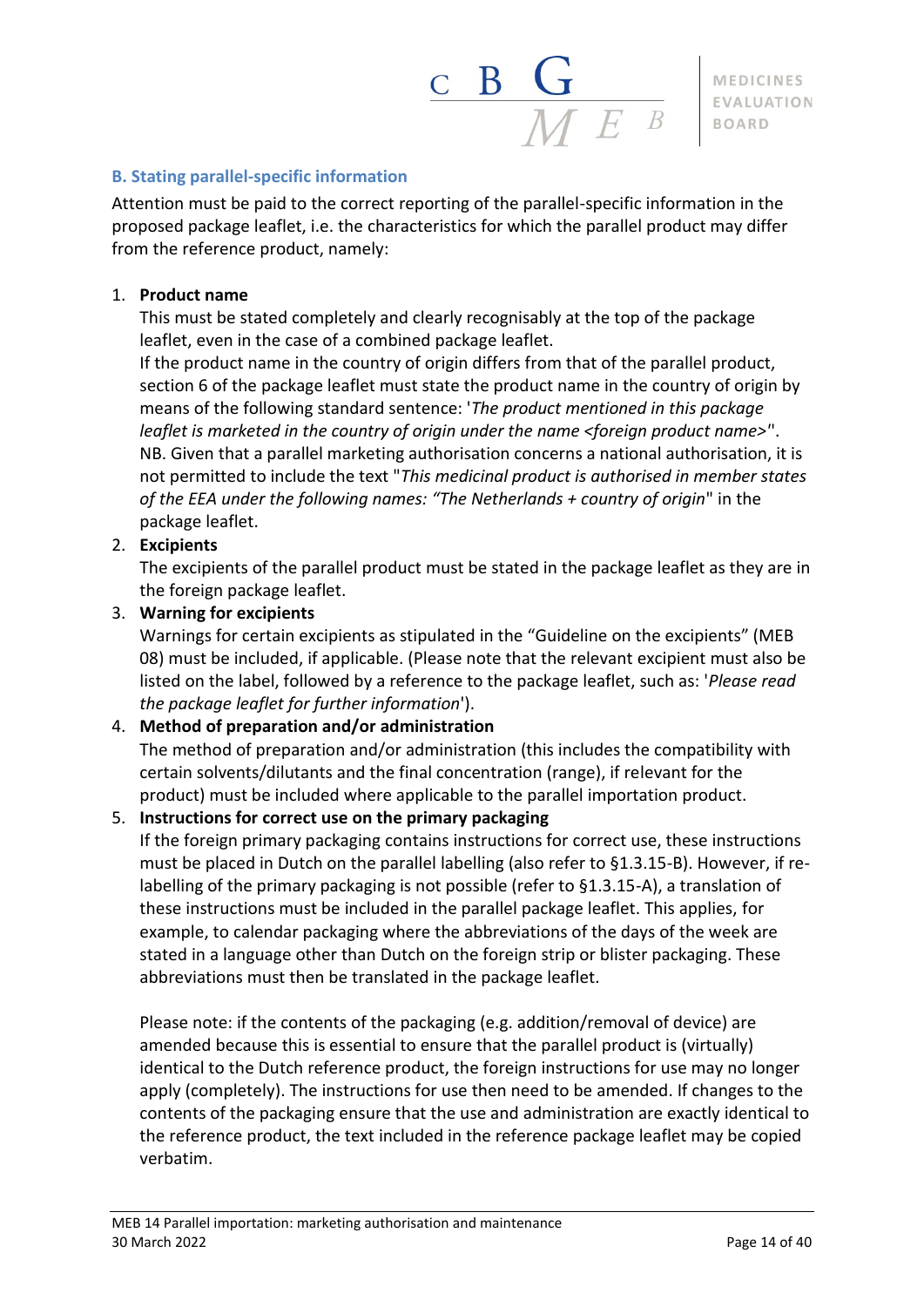

#### 6. **Contents of the packaging**

The contents of the packaging must be stated exactly as the parallel importer wishes to market it in the Netherlands.

7. **Package size**

The package size listed in the package leaflet must correspond to the package size that will actually be imported. If the packaging size is changed, the new packaging size must be stated (see also § 1.3.15-B).

8. **Storage conditions (before and after opening and further preparation) and storage period after being brought into use**

The storage conditions of the parallel importation product (before and after opening, after further preparation) and - if relevant - the shelf life after being brought into use, as approved in the country of origin must be stated in the proposed package leaflet. (See §1.2.1-E).

#### 9. **Dosage schedule (more pharmaceutical forms and strengths)**

If the package leaflet of the Dutch reference product contains more strengths than the package leaflet of the parallel product, this can have consequences for the feasibility of the dosage instructions and even the indication(s):

- a. If not all the dosages are feasible with the requested parallel product, this must be stated using the following standard sentence in the parallel package leaflet: *'The recommended dosages cannot all be achieved with <this product> <these products>, however, other products with a lower strength than <strength> are also available'*.
- b. If it turns out that the patient needs to use a very large number of tablets, capsules, etc. to achieve the recommended dosages, the following sentence can be included: '*The recommended dosages can be achieved with this product. However, other products with a higher strength than <strength> are available, which means fewer tablets need to be taken per dosage.'*
- c. If certain indications are not feasible with the requested parallel product, this indication and any information related to this indication must be removed from the parallel package leaflet.

#### 10. **Description of appearance of parallel product**

If the package leaflet of the Dutch reference product states the appearance (such as the shape, colour and presence and function of the break line) of the product, such information must also be included in the package leaflet of the parallel product. Of course this information must refer to the details of the product for parallel importation.

#### 11. **RVG number**

The complete RVG number of the parallel product must be stated on the package leaflet (and on the label). At the time of submission of the application, the parallel importer only knows the RVG2 (the RVG number of the reference product). Therefore, the MEB will complete the RVG1 on the package leaflet and on the label. The parallel applicant must do the same for the printed versions of the package leaflet and the label.

#### 12. **Country of origin**

The country of origin must be stated, preferably after the RVG number (e.g. as follows: 'C.o.o.: Greece').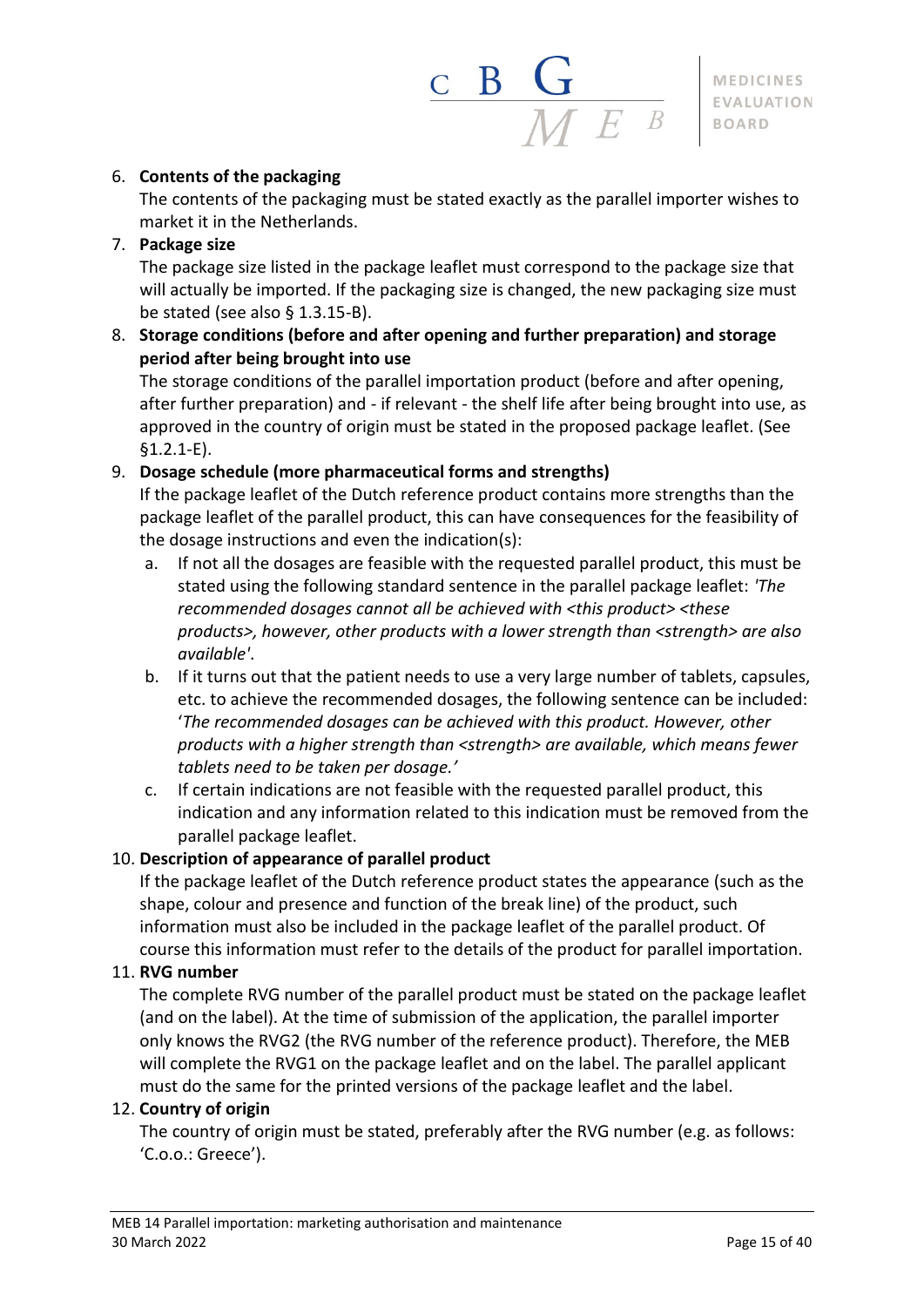$\begin{array}{c|c|c|c} \textbf{C} & \textbf{B} & \textbf{G} \ \hline \textbf{M} & \textbf{E} & \textbf{B} \ \hline \textbf{M} & \textbf{E} & \textbf{B} \end{array}$ 

#### 13. **Release manufacturer**

The release manufacturer(s) of the product for importation must be stated in the package leaflet. Even if there are no manufacturers listed in the Dutch reference package leaflet, the release manufacturers of the product for importation must still be added to the parallel package leaflet.

#### 14. **The date of approval and version management**

The date of approval will be completed by the MEB. This is the date on which the package leaflet is confirmed by the MEB. The QRD text *'This package leaflet was last approved in [Month Year]'* must be used in this regard.

Due to a possible infringement of trademark law, the parallel applicant is also allowed to include the following information in the package leaflet and/or the label/the new outer packaging:

#### 15. **Origin of included accessory**

If the parallel applicant has added an item to the packaging, the origin of this item can be stated in the package leaflet and/or on the label/the new outer packaging.

#### 16. **Name of original authorisation holder**

The name of the original authorisation holder in the country of origin can also be included in the package leaflet and/or on the label/the new outer packaging. However, this must occur in such a manner that it does not result in confusion for the user about who is responsible for marketing the parallel product on the Dutch market. (See §1.3.15-B and -C).

#### **Combined package leaflet**

A "combined package leaflet" refers to both the combining of various strengths or pharmaceutical forms of a certain product in one package leaflet and to the inclusion in one package leaflet of several products with the same strengths and pharmaceutical form that have been imported from various countries. In general, both situations are permitted for parallel package leaflets. The various products in the combined package leaflet can differ in product name, strength, package size, storage conditions etc. The combined package leaflet must state clearly which data apply to which product. This must be achieved by at least stating the RVG number after the (product-specific) information that applies to that product. More distinguishing characteristics are permitted.

However, if there are many differences between the parallel-specific information of the various products in the combined package leaflet, this can result in the package leaflet becoming unclear or confusing. In that case separate package leaflets must be drafted for the various products.

#### <span id="page-15-0"></span>**1.3.12 Information for the medical professionals**

As stated in the document "Package leaflet for pharmaceutical products" (MEB 5), in the case of parenterals and other pharmaceutical products that are usually used in hospitals, information for medical professionals must be added in addition to a package leaflet containing information for the patient. The information intended for the patient and for the medical professionals must be clearly separated. This can be achieved in the form of two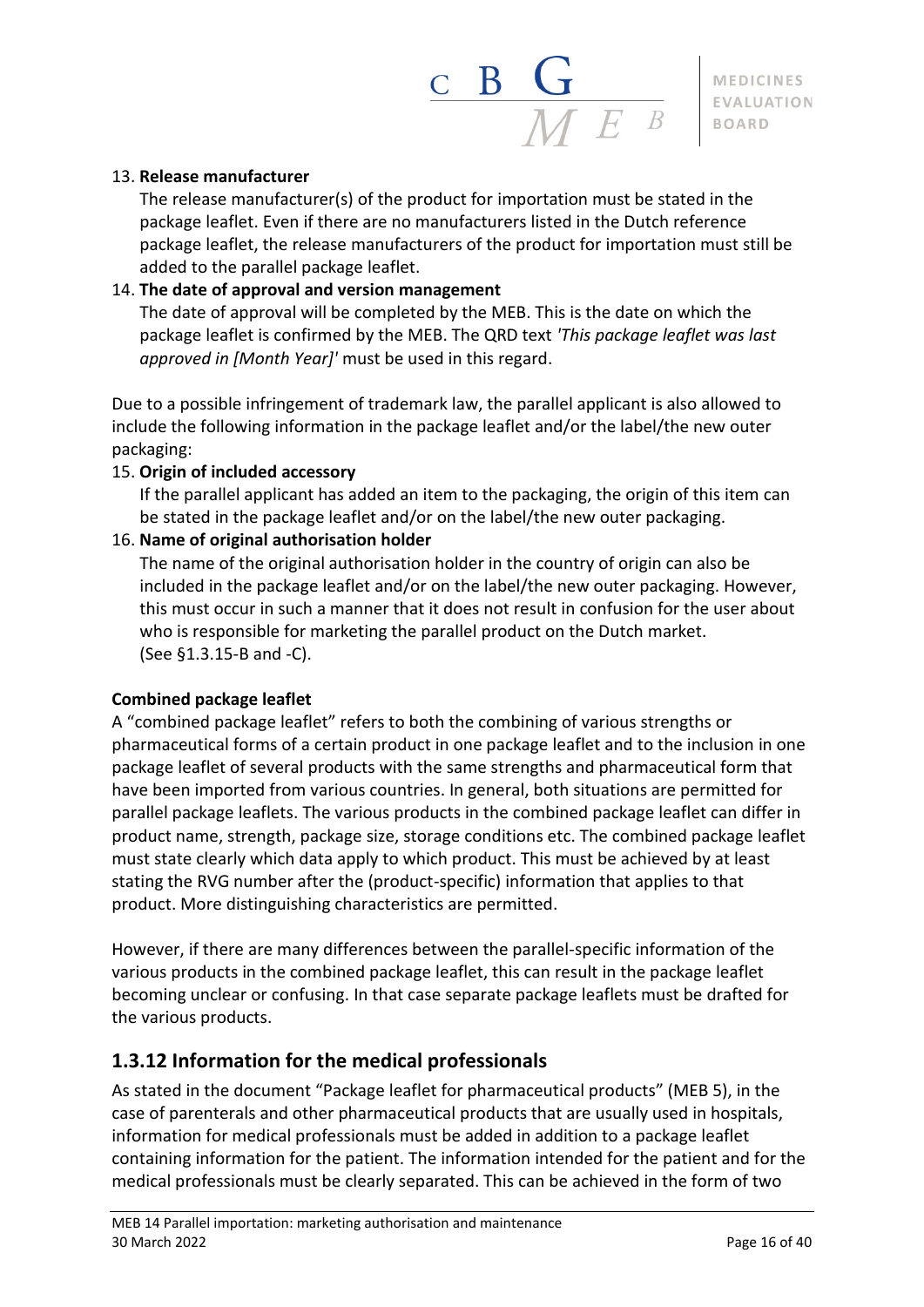

separate package leaflets (patient package leaflet and information for the medical professionals), or through the inclusion of information for the medical professionals under a perforation line at the end of the package leaflet.

If the reference product contains information for the medical professionals, this information must also be included for the parallel product. The information for the medical professionals must be identical (verbatim) to the information for the reference product, except for the parallel-specific information (as stated under §1.3.11-B). The information for the medical professionals, as well as a signed declaration that this information is verbatim for the parallel and reference products, should be added to the application dossier. The template for the declaration is available on the MEB website. In addition, the following sentence should be included below the patient package leaflet:

*<The following information is intended only for doctors or other healthcare professionals>.*

If the information for medical professionals for the reference product consists of the entire SmPC, the product-specific information for the parallel product must be adopted correctly when copying this SmPC for the parallel product (refer above under §1.3.11-B). The information in section 6.3 of the SmPC of the reference product, the shelf life, must **not** be copied. Instead, a reference must be made to the shelf life as stated on the label, as is the case for section 5 of the package leaflet for the patient. The reason is that the shelf life as approved by the foreign authority for the product for parallel importation can differ from the shelf life of the Dutch reference product, if both products have not completed the same MRP/DCP.

Please also refer to the policy document "Package leaflet for pharmaceutical products" (MEB 5).

## <span id="page-16-0"></span>**1.3.13 Authorised translation of the foreign package leaflet and - if relevant the SmPC**

The applicant must submit a Dutch or English authorised translation of the package leaflet valid in the country of origin for the parallel importation product, if (1) the package leaflet is drafted in a language other than Dutch, English, French or German and (2) if the Dutch reference product and the parallel importation product have not completed the same MRP/DCP.

At the time of the application, a translation only needs to be submitted for the passages that contain the following information:

- 1. Qualitative and quantitative composition of the active ingredient(s) and the qualitative composition of the excipients
- 2. Pharmaceutical form
- 3. Storage temperature and conditions, also (if relevant) after opening or reconstitution
- 4. Processing instructions (method or reconstitution, the solvents used and whether these are included or not / the use of listed devices, such as nebulisers and spacers and whether these devices are included or not)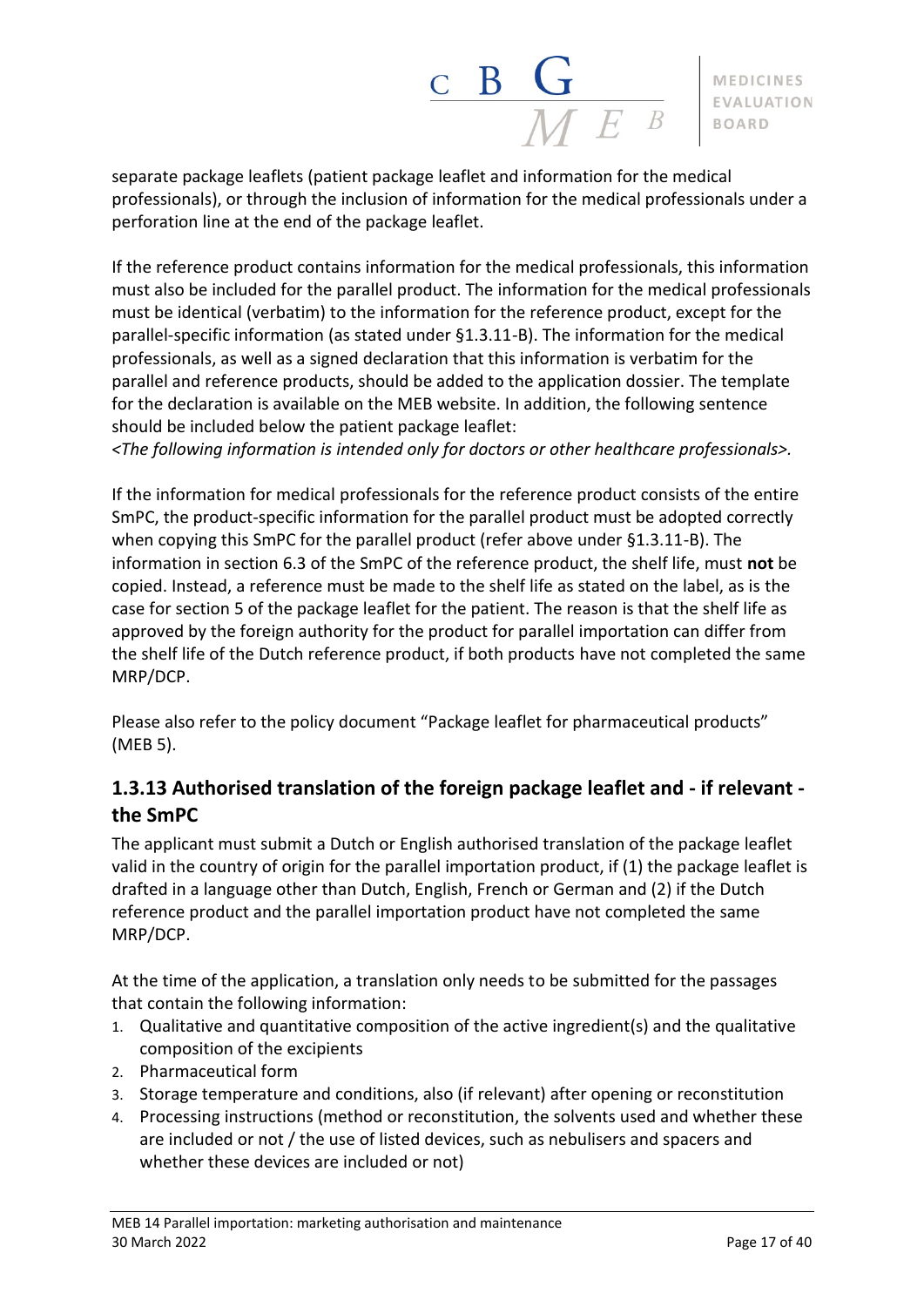

- 5. The legal persons listed in the package leaflet and their capacity (authorisation holder, manufacturer, licence provider if applicable, licensee etc.)
- 6. If relevant: information pertaining to the compatibility with certain solvents/dilutants and final concentration (range) (see §1.3.6).

The rest of the package leaflet does not need to be translated at the time of the application. A complete translation is only required in the event of withdrawal of the reference product, if the parallel authorisation holder wishes to continue with the parallel marketing authorisation (see section 3).

If the information listed under point 6 is not (fully) included in the foreign package leaflet, this information must be obtained from the foreign SmPC. An authorised translation of the relevant section(s) of the foreign SmPC must then be submitted, unless the SmPC is drafted in Dutch, English, French or German. This also applies if the SmPC is used as a source for other information in the comparison form. (See §1.3.6).

### <span id="page-17-0"></span>**1.3.14 Foreign packaging**

Information on the foreign packaging that contradicts (1) the Dutch SmPC and/or (2) the Dutch labelling policy 'Labelling of pharmaceutical products' (MEB 6) must be rendered illegible and a declaration about this redaction and the method of redaction (e.g. taping or covering with marker) must form part of the application. Whether or not the redaction method is acceptable, will be assess by the MEB on a case-by-case basis.

The foreign package leaflet should be replaced by the Dutch package leaflet, see also §1.3.11.

It is not permitted to open the primary packaging because this will have detrimental consequences for the quality, safety and/or efficacy of the product.

**Under 1:** In the case of **OTC medicinal products** the indications, contra-indications and dosages stated on the packaging must be rendered illegible if they differ from those approved for the Dutch reference product.

The following applies to both prescription and OTC medicinal products: information about a **route of administration** that is no longer/not approved in the Netherlands must be rendered illegible.

Furthermore **QR codes** on the foreign packaging must be rendered illegible. QR codes refer to a foreign website, which does not fall under the responsibility of the parallel authorisation holder and the contents of this website could cause confusion if it does not match the SmPC of the Dutch reference product. The parallel authorisation holder is allowed to place his own QR code on the label. The rules as drafted in the MEB's QR policy apply, as stated on the MEB website.

**Under 2:** Logos, signs and/or pictograms on the foreign packaging that contradict the policy document MEB 6 and that have previously been rejected for the Dutch reference product must be rendered illegible.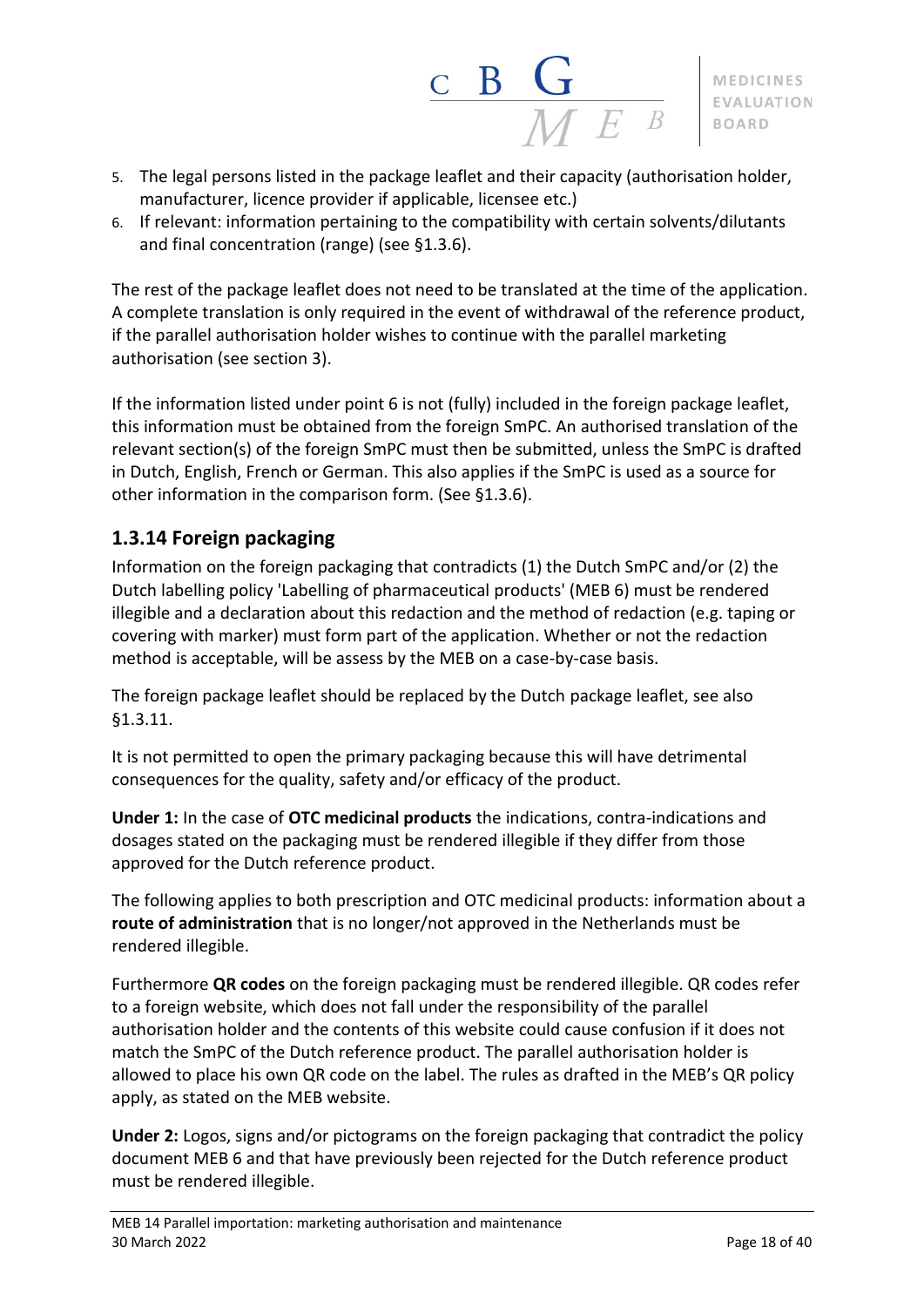

#### **Exception:**

The text "*Teil einer Klinikpackung - Einzelverkauf unzulӓssig*" does not need to be rendered illegible, in accordance with a previous ruling by the MEB.

### <span id="page-18-0"></span>**1.3.15 Proposed labelling text and new outer packaging**

#### <span id="page-18-1"></span>**A. Obligation to provide new labelling/outer packaging again**

According to the Medicines Act, the inner and outer packaging of a medicinal product that is marketed in the Netherlands must be in Dutch. This also applies to parallel products. The parallel importer must therefore either label **both** packages again, or re-label the primary packaging and then place the product in a new outer packaging (see also D and E). It is important to note that the re-labelling/re-packaging should not result in a change or deterioration in the condition of the medicinal product (Article 7 of Directive 2008/95/EC, the first brand directive, previously 89/104/EEC). The MEB will not adhere to the requirement of re-labelling the primary packaging, if this is detrimental to the patient. Examples of this include being able to remove tablets from a blister. If the parallel applicant is of the opinion that the re-labelling of the primary packaging will change/worsen the condition of the product, the underpinning for this must be submitted as part of the application dossier. Furthermore, if the parallel applicant wishes to re-package the product entirely, the MEB will assess whether this is detrimental to the original condition of the product.

#### <span id="page-18-2"></span>**B. Requirements and conditions for the Dutch label/the new outer packaging**

The Court of Justice of the European Union has set five conditions in the joined cases C-427/93, C-429/93 and C-436/93, which apply to both the newly packaged and newly labelled product. These conditions relate to:

- I. New packaging is essential to allow marketing of the product in the country of importation;
- II. The new packaging does not harm the original state of the product in the packaging;
- III. The new packaging clearly states who is responsible for the packaging and also states the original authorisation holder in the country of origin. This also applies to the origin of items added to the packaging by the importer. (Also refer to C and D);
- IV. The presentation of the re-packaged product may not result in damage to the reputation of the brand and the brand rights holder (for example, the packaging may not be defective, of poor quality or look scruffy); and
- V. The parallel importer will inform the brand rights holder about the re-packaging before marketing the product. In addition, if requested, the importer will give the brand rights holder a sample of the re-packaged product.

If one or more of the above-mentioned conditions is/are not met, the brand rights holder can object to the re-labelling/re-packaging.

The MEB is not involved in matters regarding the brand rights, but merely checks the first three conditions during a parallel application for other reasons as stated in this policy document, based on the following conditions: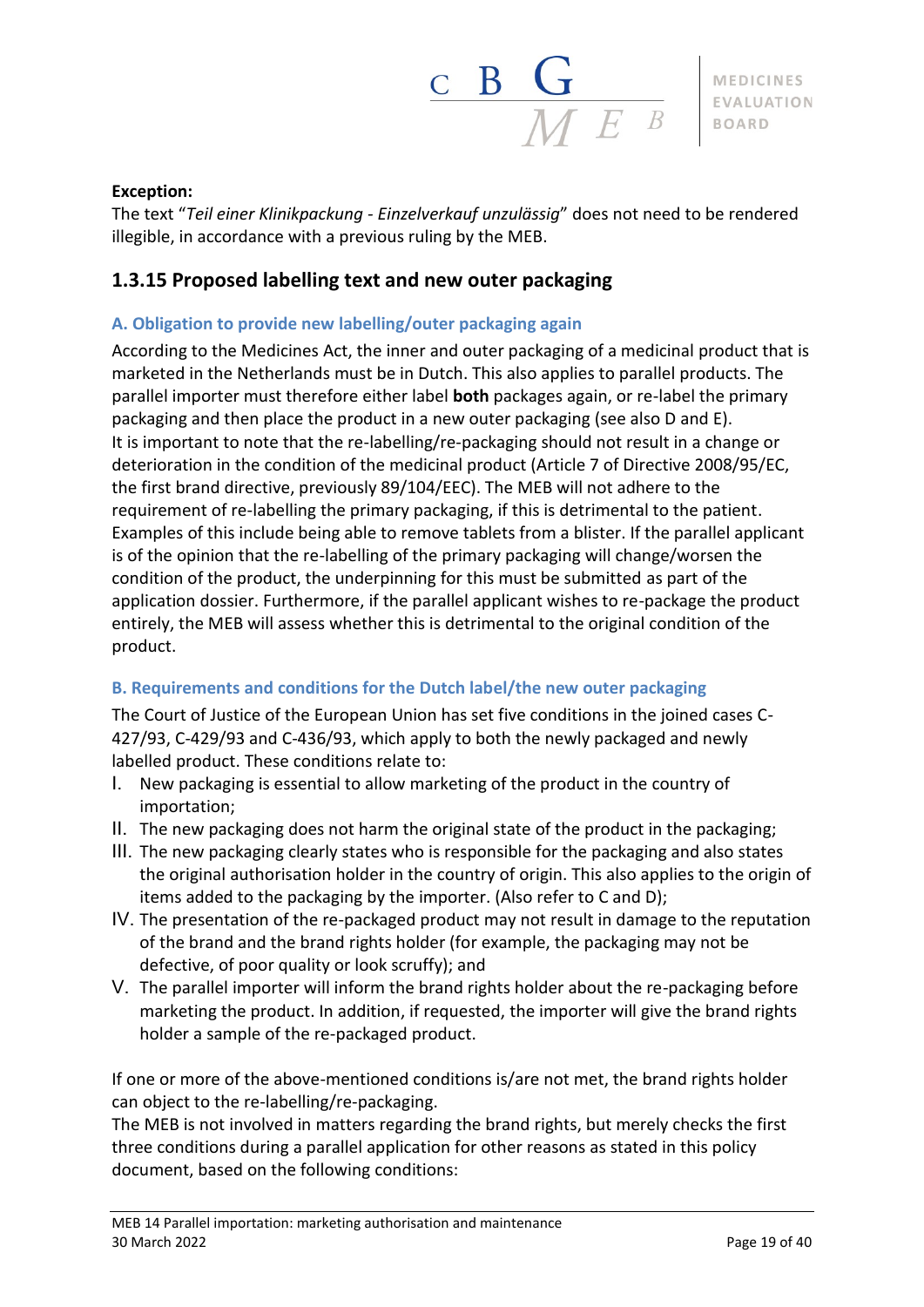

- 1. Is re-packaging (including changes to the contents of the package, see §1.3.8) necessary in order to make the parallel product (virtually) identical to the reference product and/or is re-packaging necessary due to the Falsified Medicines Directive (FMD)? (Directive 2011/62/EU, see for more information the Q&A of the European Commission on the implementation of the delegated regulation 2016/161 (https://ec.europa.eu/health/human-use/falsified\_medicines\_en#).
- 2. Is re-labelling/re-packaging in no way detrimental to the user? (Also refer to A)
- 3. Is the party responsible for re-labelling/re-packaging stated on the label/the new outer packaging? (Also refer to C and D).

In addition, the MEB has the following requirements regarding the new label or the new outer packaging:

- 4. Information specific to the parallel product must be stated correctly, see further under C.
- 5. Important warnings or restrictions on the packaging of the Dutch reference product must be copied, see further.
- 6. Instructions for correct use on the foreign (primary) packaging (e.g. the days of the week or abbreviations thereof in the case of calendar packaging) must be copied correctly in Dutch on the label.
- 7. If re-labelling of the primary packaging is not possible (refer to A), a translation of these instructions must be included in the package leaflet (also refer to §1.3.11-B).
- 8. The labelling text/outer packaging must meet the requirements of the policy document "Package leaflet for pharmaceutical products" (MEB 6). This also means that, in the event of a new outer packaging, the packaging of the various pharmaceutical forms and strengths from the same parallel marketing authorisation holder can be clearly distinguished from each other.
- 9. The labelling text/outer packaging must meet the requirements of the "Guideline on readability" (particularly font size). This entails that the font size of the packaging text must be at least 7 points Didot. (For more information, please refer to the policy document "Labelling of pharmaceutical products" (MEB 6)).
- 10. The information must be stated clearly on the label/packaging.

In addition, the following applies to **OTC medicinal products**:

#### 11. **(Contra-)indications:**

The indication(s) and contra-indication(s) must be stated on the label; the information must be identical (verbatim) to the indication(s)/contra-indication(s) as stated on the packaging of the Dutch reference product.

#### 12. **Dosage, method of use and method of administration:**

If the packaging of the Dutch reference product states the dosage, the method of use and/or the method of administration, this information must be copied verbatim on the labelling text of the parallel importation product.

If the **packaging size** is adapted, the following two conditions still apply:

13. The packaging size may only be adapted if the desired packaging size is not available on the market in the country of origin.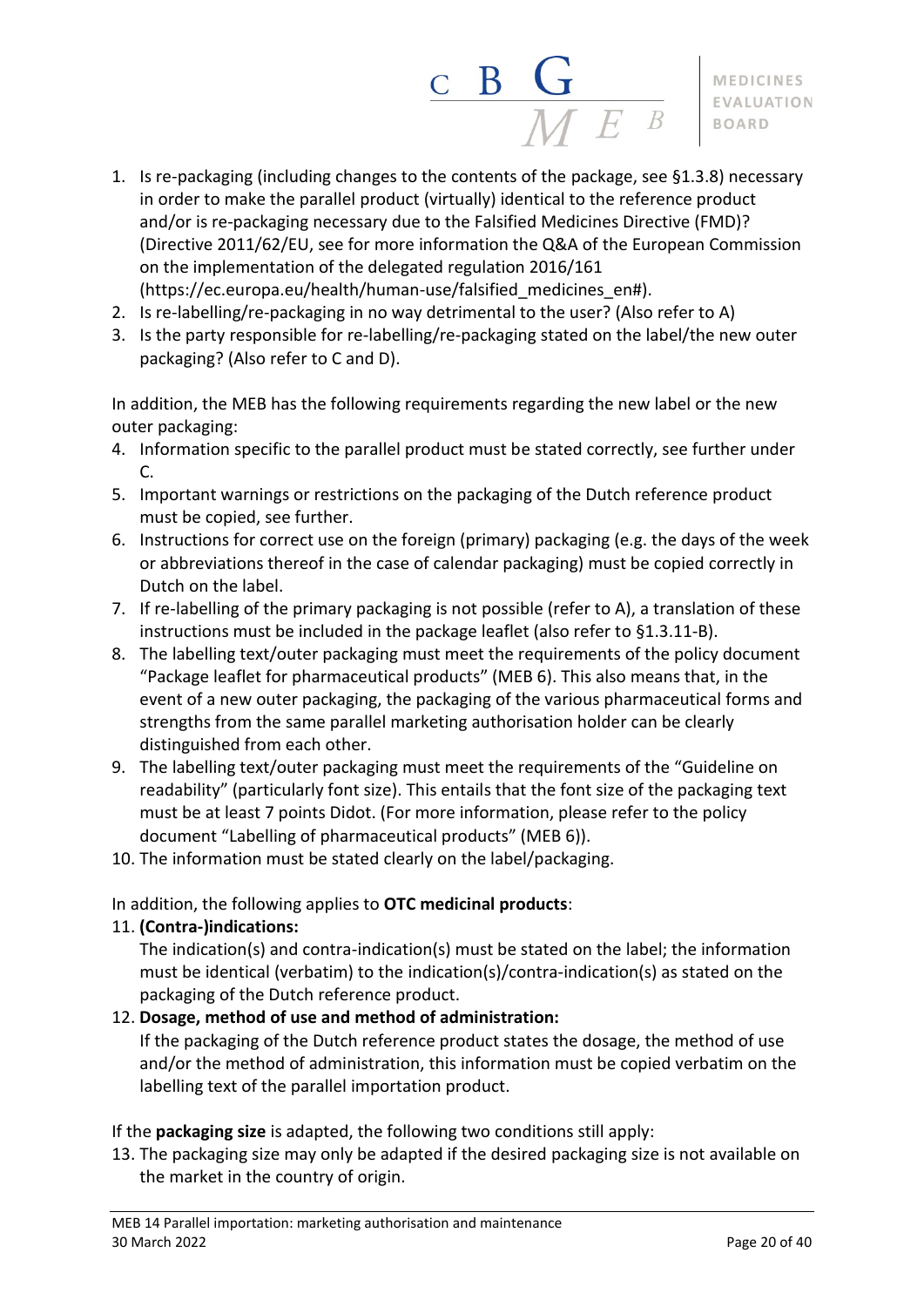

14. Changing the packaging size makes it identical/virtually identical to a packaging site registered for the Dutch reference product (as stated in the SmPC/package leaflet). It is not permitted to change the packaging size of the product to be imported into a packaging size which differs substantially from the packaging size(s) registered for the Dutch reference product. See also §1.2.1-A+F.

**Under 6:** Important warnings or restrictions on the packaging of the Dutch reference product (e.g. "to be used by men only") must also be copied on the label of the parallel product. It has been decided for the reference product that this warning is essential to ensure correct use of the product. The information that is included must be similar to the information on the packaging of the reference product. (Please also refer to the policy document "Labelling of pharmaceutical products" (MEB 6)).

**Under 13 and 14:** The parallel applicant should include a declaration in the application letter to the effect that the proposed packaging size is not available on the market in the country of origin and that the proposed packaging size has been approved for the Dutch reference product.

**Under 13:** If separate foreign packages in a multipack display a statement on separate sales (e.g. "Part of a multipack – not to be sold separately") and the multipack is split up, the statement must be rendered illegible (for example by taping or covering with marker – see also §1.3.14) in order to avoid confusing the user and/or professionals. However, splitting up the multipack and taping over the statement will remain the responsibility of the parallel applicant. To prevent any conflicts, the MEB recommends informing the brand rights holder about the proposed course of action. See also §1.3.15.B.

The parallel applicant is also allowed to place his own QR code on the packaging (see §1.3.14).

#### <span id="page-20-0"></span>**C. Stating parallel-specific information**

The information that must be included on the labelling text/outer packaging of the parallel product is described in the policy document "Labelling of pharmaceutical products" (MEB 6). In addition, attention must be paid to the correct listing of the parallel-specific information, namely:

1. **Product name**

The product name must be the same as the product name stated on the application document and in the proposed package leaflet.

#### 2. **Excipients**

If the product contains an excipient listed in the "Guideline on the excipients in the label and the package leaflet of medicinal products for human use" (MEB 8), this excipient must be listed on the label followed by "*Read the package leaflet for further information*". This also applies if the packaging of the reference product does not contain such information.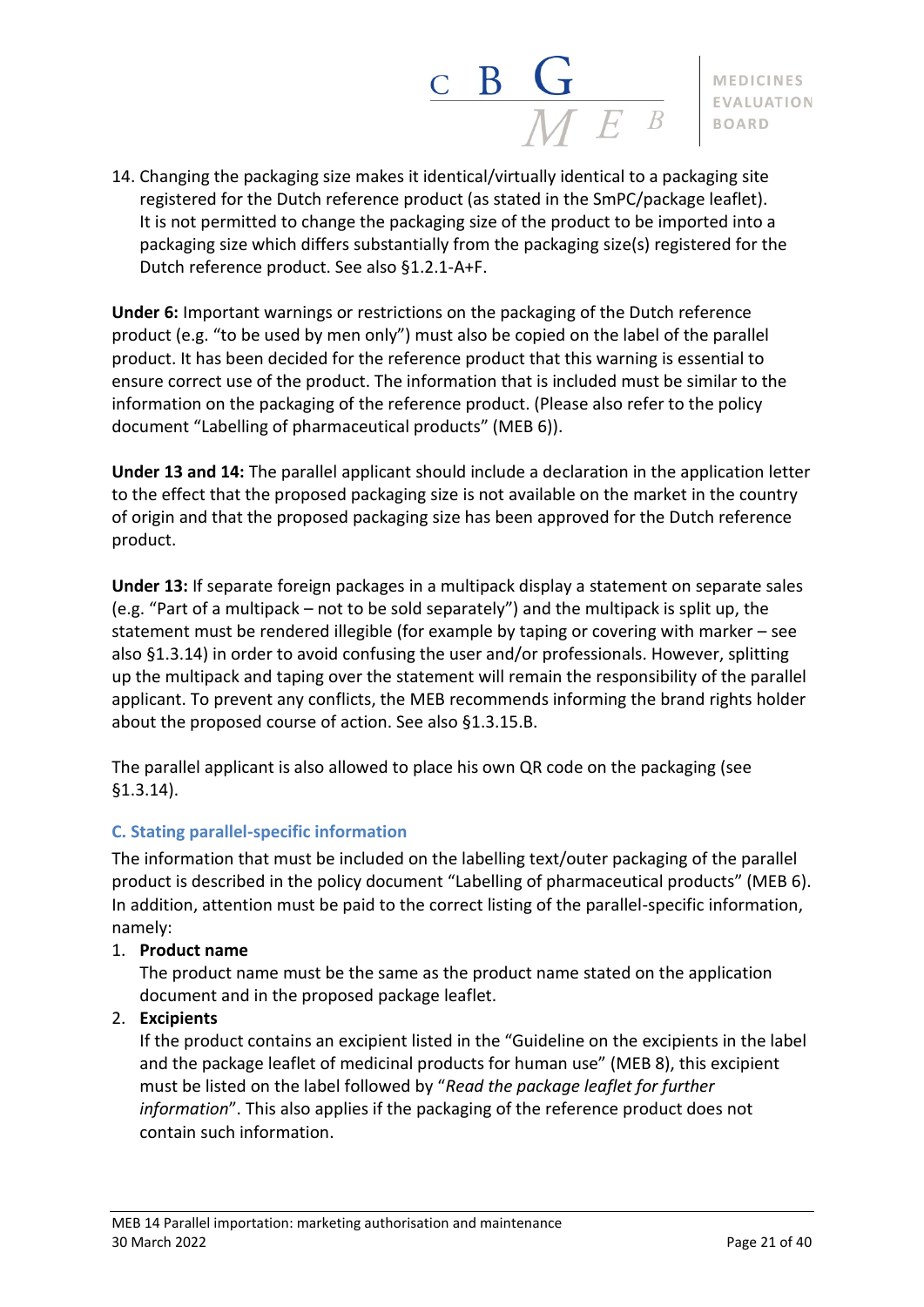

In the case of products for **parenteral administration**, for **local use** and for **the eye**, the (primary and secondary) label must also state all excipients. If the composition of the parallel product differs from that of the reference product, it is important to ensure that the composition of the parallel product is stated.

#### 3. **Storage conditions (before and after opening and further preparation) and storage period after being brought into use**

The storage conditions of the parallel importation product (before and after opening, after further preparation) and - if relevant - the shelf life after being brought into use, as approved in the country of origin must be stated. (See §1.2.1-E).

#### 4. **Package size**

The stated package size must correspond to the size stated in the comparison document and on the (comparison) photograph. If the packaging size is changed, the new packaging size must be stated (see also § 1.3.15-B).

#### 5. **Re-packager and release manufacturer**

\*Please refer to D below for information on the separate requirements for stating the re-packager and the release manufacturer.

#### 6. **Country of origin:**

It is preferable, but not mandatory, to state the country of origin (or the abbreviation).

Due to a possible infringement of trademark law, the parallel applicant is also allowed to include the following information in the package leaflet and/or the label/the new outer packaging:

#### 7. **Origin of included accessory:**

If the parallel applicant has added an item to the packaging, the origin of this item can be stated in the package leaflet and/or on the label/the new outer packaging.

#### 8. **Name of original authorisation holder:**

The name of the original authorisation holder in the country of origin can also be included in the package leaflet and/or on the label/the new outer packaging. However, this must be done in such a manner that it does not result in confusion for the user regarding who is responsible for marketing the parallel product on the Dutch market, for example by using the text 'Authorisation holder in the country of origin: [name of authorisation holder]'.

#### 9. **Clearance manufacturer:**

The name of the clearance manufacturer in the country of origin must be included in the package leaflet and can also be included on the label/the new outer packaging. However, this must be done in such a manner that it does not result in confusion for the user regarding who is responsible for releasing the batches of the parallel product in the Netherlands. The information must therefore be stated as follows: 'Manufacturer in the country of origin: [manufacturer's name]'. The manufacturer must be considered to be the clearance manufacturer that is referred to in the foreign package leaflet of the imported packaging'. If several clearance manufacturers are referred to in the package leaflet, these must all be referred to, or the parallel applicant can choose one of the manufacturers.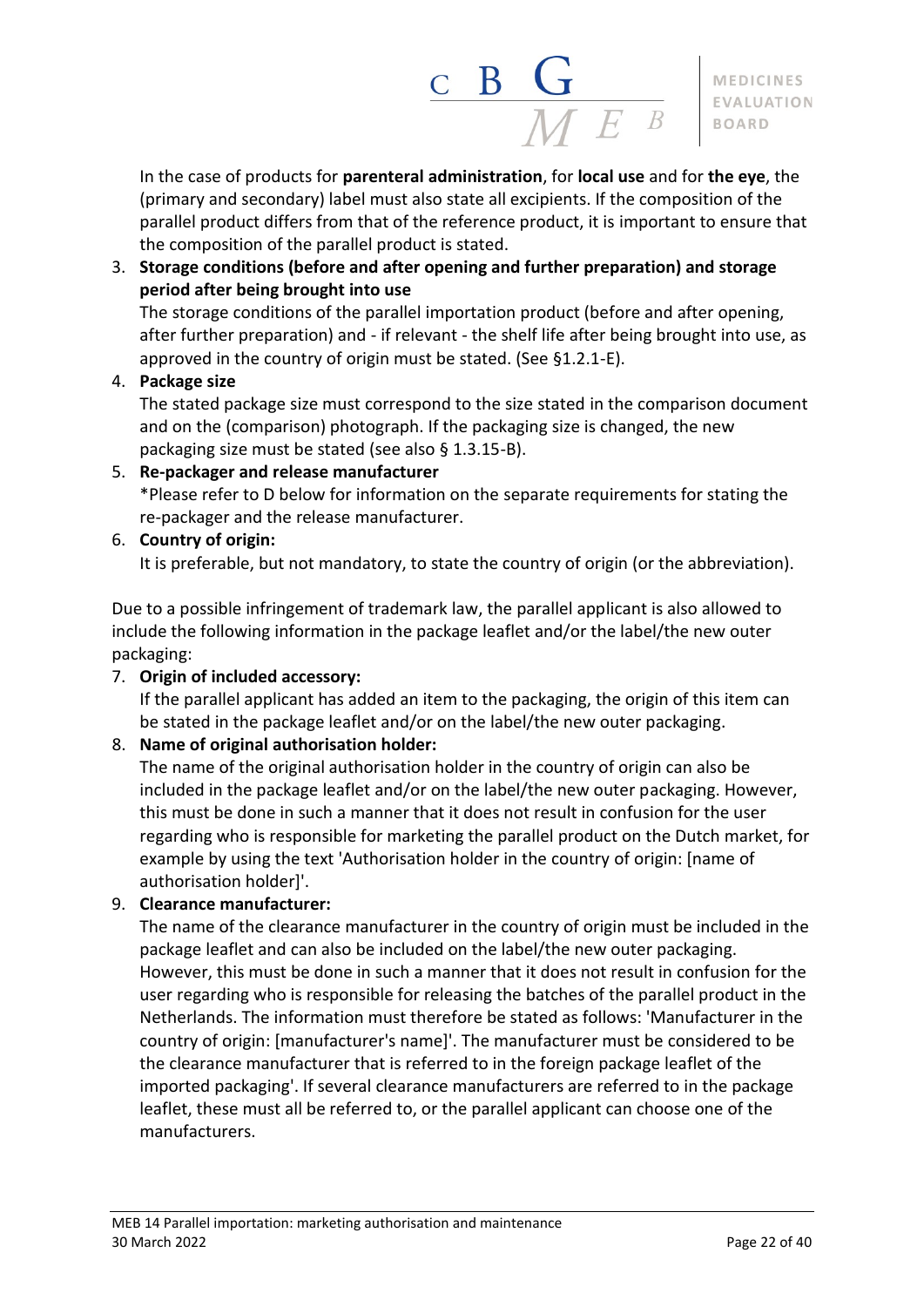#### <span id="page-22-0"></span>**D. Party responsible for re-packaging and the release manufacturer**

#### **Stating re-packager**

The re-packager is the company that re-labels the parallel product or gives it an entirely new outer packaging.

Stating the legal person (name and address) responsible for the re-packaging (name and address) on the packaging of the parallel product is a brand right requirement, in accordance with Article 7 of Directive 2008/95/EC and is therefore **mandatory**. This means that both the actual re-packager and the authorisation holder who gives instructions for the re-packaging and who accepts responsibility for the re-packaging may be stated as repackager on the label. (This in accordance with the ruling by the Court of Justice of the European Union, dated 28 July 2011, regarding cases C-400/09 and C-207/10).

Article 7 of Directive 2008/95/EC must be interpreted such that the original authorisation holder can appeal against marketing of his product by a parallel importer if the re-packager is not mentioned. After all, the re-packaging/re-labelling is not performed at the request or under the responsibility of the original authorisation holder and any change or deterioration in the condition of the product is therefore not the responsibility of the original authorisation holder.

In case the re-packager and parallel marketing authorisation holder are the same, or if the latter is taking responsibility for re-packaging, the standard text on the label is 'authorisation holder/re-packager:'.

#### **Stating release manufacturer**

In the case of radiopharmaceuticals, stating the release manufacturer on the label is mandatory (see "Labelling of pharmaceutical products" (MEB 6)). This obligation does not apply to all other products.

#### <span id="page-22-1"></span>**E. Complete re-packaging**

Instead of re-labelling the secondary packaging, the parallel importer can also completely re-package the product. The following requirements apply with regard to the parallel application dossier:

- The application must not only include a flat label text, but also a full-colour mock-up of the new outer packaging (secondary packaging).
- The printed text on the new outer packaging must meet the same requirements as a Dutch label, see under A and B.
- The new outer packaging must include Braille text and the accompanying Braille declaration must be submitted, see under §1.3.19.

Please refer to B for the other conditions relating to re-packaging. If the product is going to be re-packaged, the primary packaging must still be given a new label, see under A.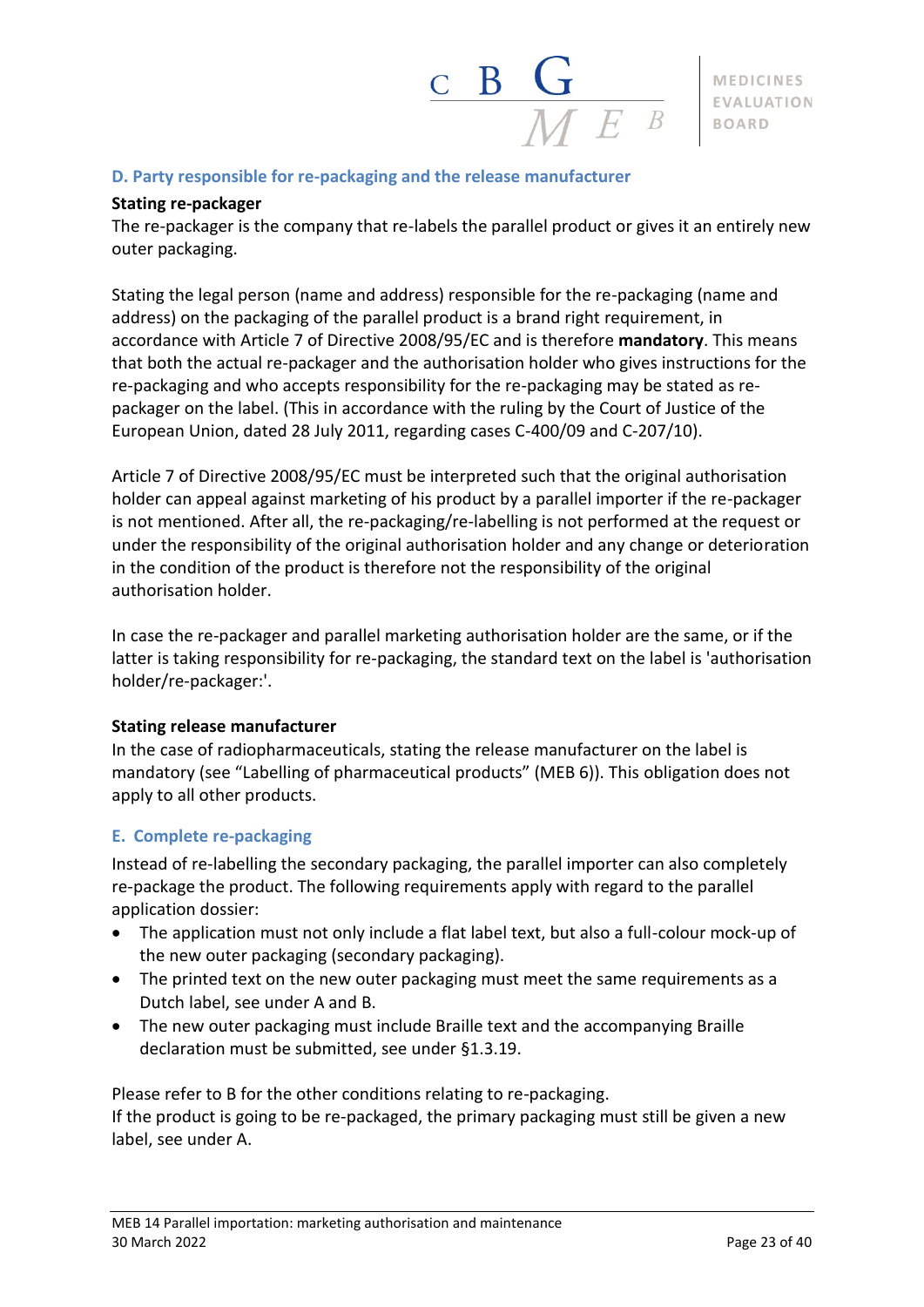# $\frac{\mathbf{C}}{\mathbf{B}} \frac{\mathbf{G}}{\mathbf{M}}$

**MEDICINES** EVALUATION **BOARD** 

## <span id="page-23-0"></span>**1.3.16 Additional risk minimisation measures (aRMM)**

For some products, there are additional requirements regarding information for the user and/or healthcare practitioner, known as the educational material. An example of this is the patient card. This card contains important instructions for use of the product. If this educational material is available for the Dutch reference product, this must also be submitted for the parallel product.

This educational material must be drafted in Dutch. The educational material must be verbatim identical to that of the Dutch reference product, including the upside-down triangle (▼) as a symbol for products 'subject to additional monitoring' (see under §1.3.11- A). The parallel applicant must include a declaration to this effect in the application letter.

The name of the Dutch reference product must be replaced with the name of the active ingredient. In addition, the name of the marketing authorisation holder for the Dutch reference product must be replaced with the name of the parallel marketing authorisation holder.

The following sentence must be included in the material: 'The name and contact details of the authorisation holder are stated on the packaging and in the package leaflet.' This refers to the name and contact details of the parallel applicant.

The Medicines Information Bank on the MEB website can be consulted to check whether educational material has been confirmed for a certain product. The parallel applicant must check this before submitting an application for awarding of a parallel marketing authorisation. The proposed educational material must form part of the application dossier.

It may happen that educational material for a reference product has been adopted at the European level, even though the reference product itself is not available on the market. In that case, the educational material will not be present in the Medicines Information Bank and will still need to be translated and implemented. A distribution plan must also be submitted in that case.

The MEB will determine during the assessment of these parallel applications and the educational material whether active distribution is required and - if so - to which target groups.

Also refer to the policy document for marketing authorisation holders: National implementation of additional risk minimisation measures (MEB 45).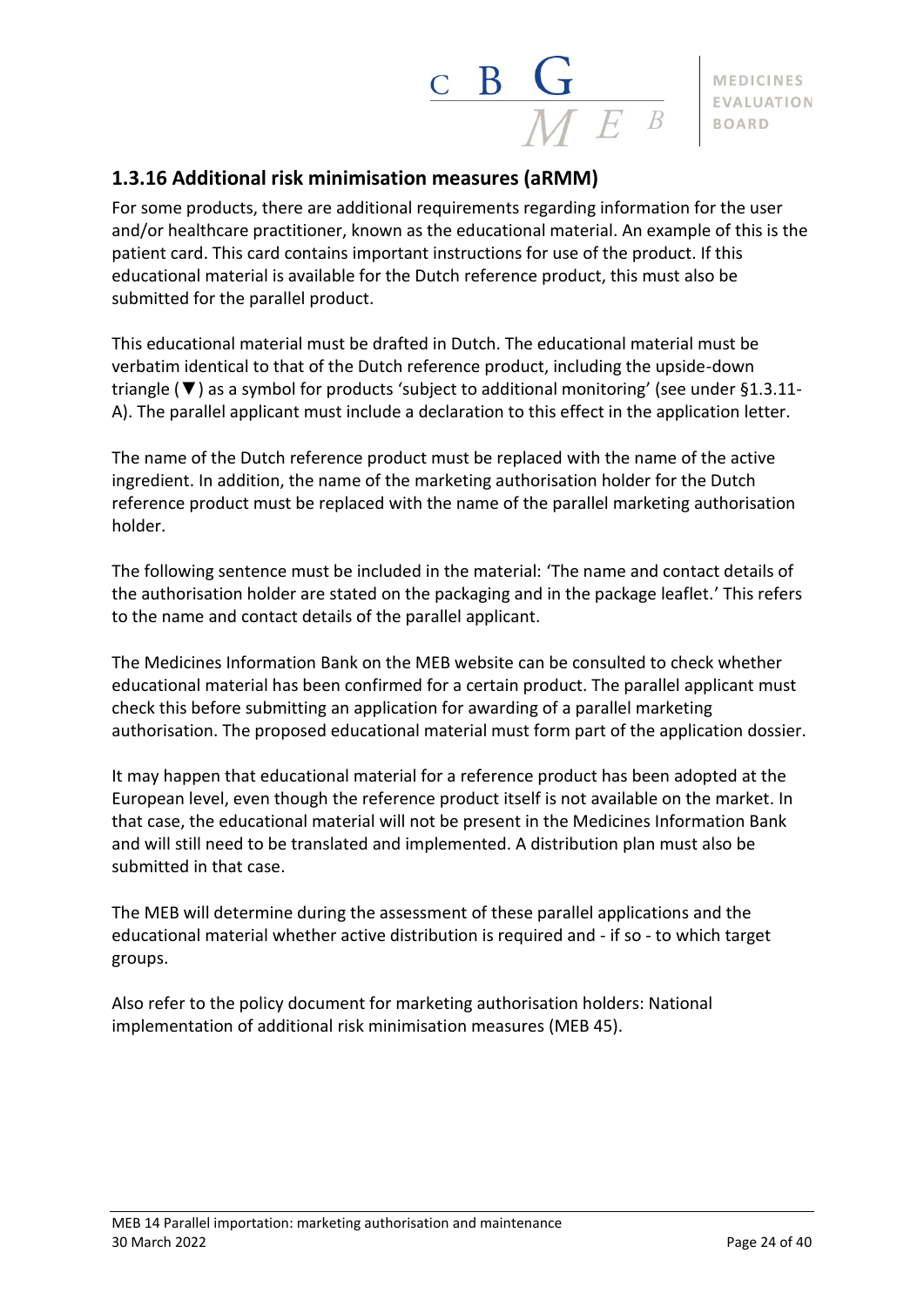$\frac{\mathbf{C}}{\mathbf{B}} \mathbf{G}$ 

# <span id="page-24-0"></span>**1.3.17 Authorisations**

A copy of the required authorisation(s) or a reference to EudraGMP must be included in the parallel dossier.

The following authorisations are relevant for parallel marketing:

#### **A. Manufacturing authorisation (supplemented if necessary by a GMP certificate):**

- A valid manufacturing authorisation is essential for permission to re-package/relabel, release and/or supply parallel imported products. A valid manufacturing authorisation must be submitted for all legal persons involved in one or more of the listed actions.
- If the manufacturing authorisation is older than three years, it must be supplemented by a valid GMP certificate that is not older than three years.

#### **B. Wholesale authorisation:**

- Usually a manufacturing authorisation will suffice for parallel marketing. Although the importer is obtaining medicinal products from within the EEA, these are "selfprepared medicinal products" due to re-packaging/re-labelling. A wholesale authorisation is only required for legal persons who are re-selling or supplying the purchased medicinal products, without performing any preparation steps or without release. In that case the legal person is selling/supplying medicinal products from third parties.
- A wholesale authorisation issued by another EU country is only valid in the Netherlands if the wholesale activities take place exclusively in other countries. If wholesale activities (also) take place in the Netherlands, a Dutch wholesale authorisation is (also) required.
- The wholesale authorisation is granted for an indefinite period.

#### **C. Parallel wholesale authorisation:**

Before the Medicines Act was enforced (1 July 2007), there was the parallel wholesale authorisation. These authorisations were awarded for an indefinite period and are still legally valid, but are no longer awarded. In terms of the Medicines Act, a parallel wholesale authorisation is equal to a limited manufacturing authorisation in combination with a wholesale authorisation.

An authorisation is not required for merely purchasing medicinal products.

Please contact the CIBG for more information regarding the authorisations required for parallel importation.

## <span id="page-24-1"></span>**1.3.18 Addendum expansion of European Union ('specific mechanism')**

New rules for parallel importation came into effect with the admission of ten new member states to the European Union on 1 May 2004. These rules were updated in 2007, following admission of Romania and Bulgaria. The rules relate to agreements between the EU and the new member states in order to prevent the importation of products from a new member state to an "old" member state where a patent or additional protection certificate applies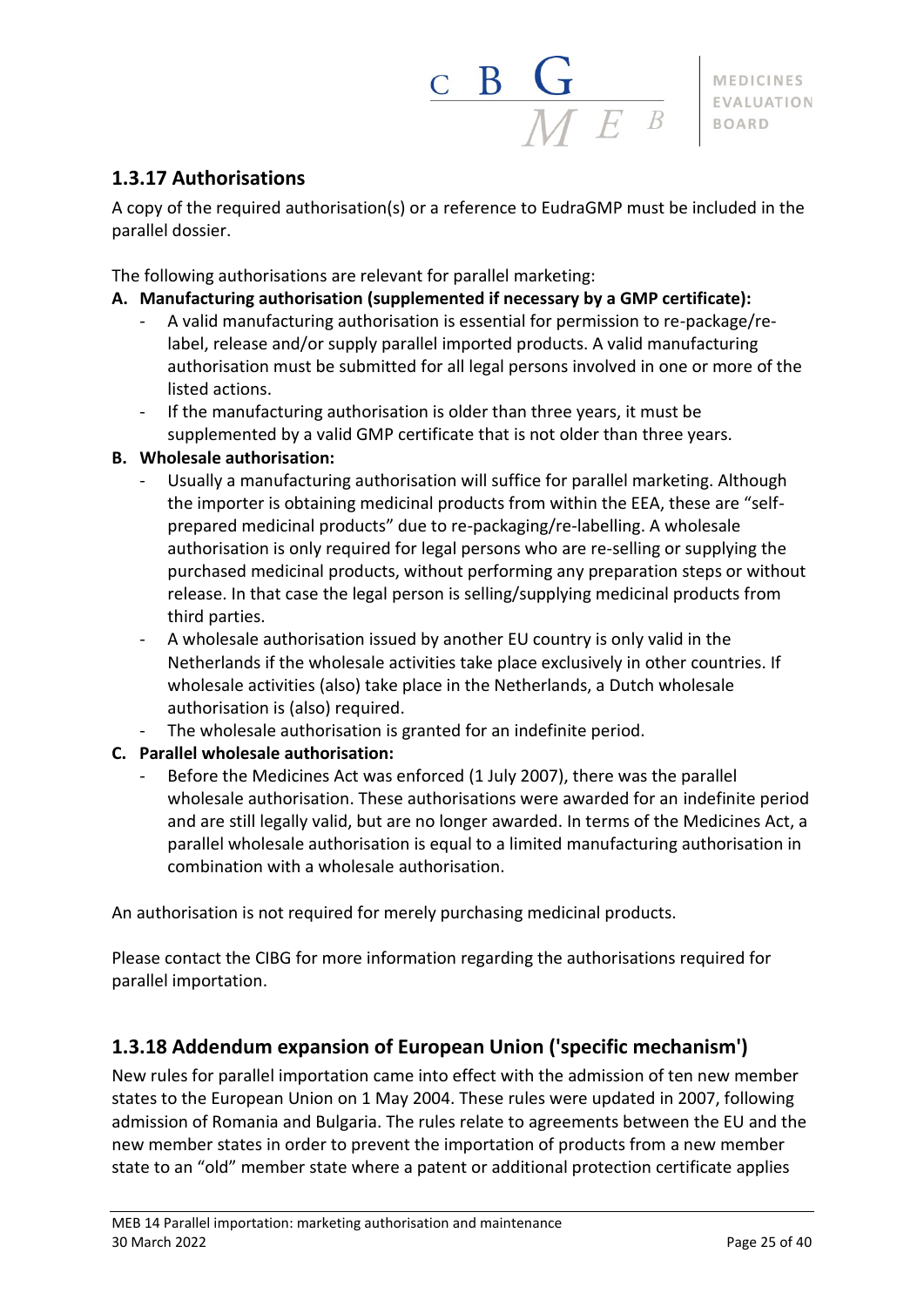

for that product. This relates to the so-called "specific mechanism" included in the admission treaties.

The reason for this is that the new member states offered more limited protection than the "old" member states prior to the admission to the EU of the new member states. If a medicinal product from Bulgaria, Estonia, Hungary, Croatia, Latvia, Lithuania, Poland, Romania, Slovakia, Slovenia or the Czech Republic is imported to an "old" member state where a patent or additional protection certificate still applies to that product, the holder of the patent or the additional protection certificate, or his beneficiary, can object to the parallel importation due to infringement of patent rights. Therefore, the legal person - who wishes to import a medicinal product via the parallel route from a new member state to an "old" member state where a patent or additional protection certificate applies for that product - must inform the patent holder about this intention one month prior to submitting an application to the MEB. This will inform the patent holder of this intention and provides adequate time to submit a legal objection to the parallel importation.

The parallel importer must demonstrate with the parallel application that the holder of the patent or the additional protection certificate, or his beneficiary, was notified about the proposed parallel importation at least one month prior to the parallel authorisation being awarded. To this effect, a completed and signed "Declaration Member State of origin parallel importation" and a copy of the notification to the holder of the patent or the additional protection certificate must be added to the application dossier. The template for the declaration is available on the MEB website.

If there is no patent or additional protection certificate on the parallel product, the parallel importer must submit a declaration to this effect - instead of the above-mentioned documents - as part of the application dossier.

<span id="page-25-0"></span>The above-mentioned is also described in Art. 48, section 7, of the Medicines Act.

#### **1.3.19 Braille**

European legislation (Art. 65a of Directive 2001/83/EC) stipulates that the product name must also be stated in Braille on the packaging. However, the Braille requirements for parallel importation differ from those for non-parallel products:

#### **1. There is no Braille present on the foreign packaging:**

- The parallel applicant is not required to place Braille on the packaging.
- If the parallel importer decides that he wants to use Braille, the same requirements apply as for a non-parallel product.
- **2. There is Braille present on the foreign packaging:**

If the product name in the country of origin differs from the name in the Netherlands, the product name in the country of origin can be retained in Braille. The Dutch product name does not need to be added in Braille. However, the Braille must remain legible after re-labelling. The Braille may be written through the printed text.

#### **3. The parallel importer will re-package the product:**

In that case, the parallel importer must place Braille on the new packaging.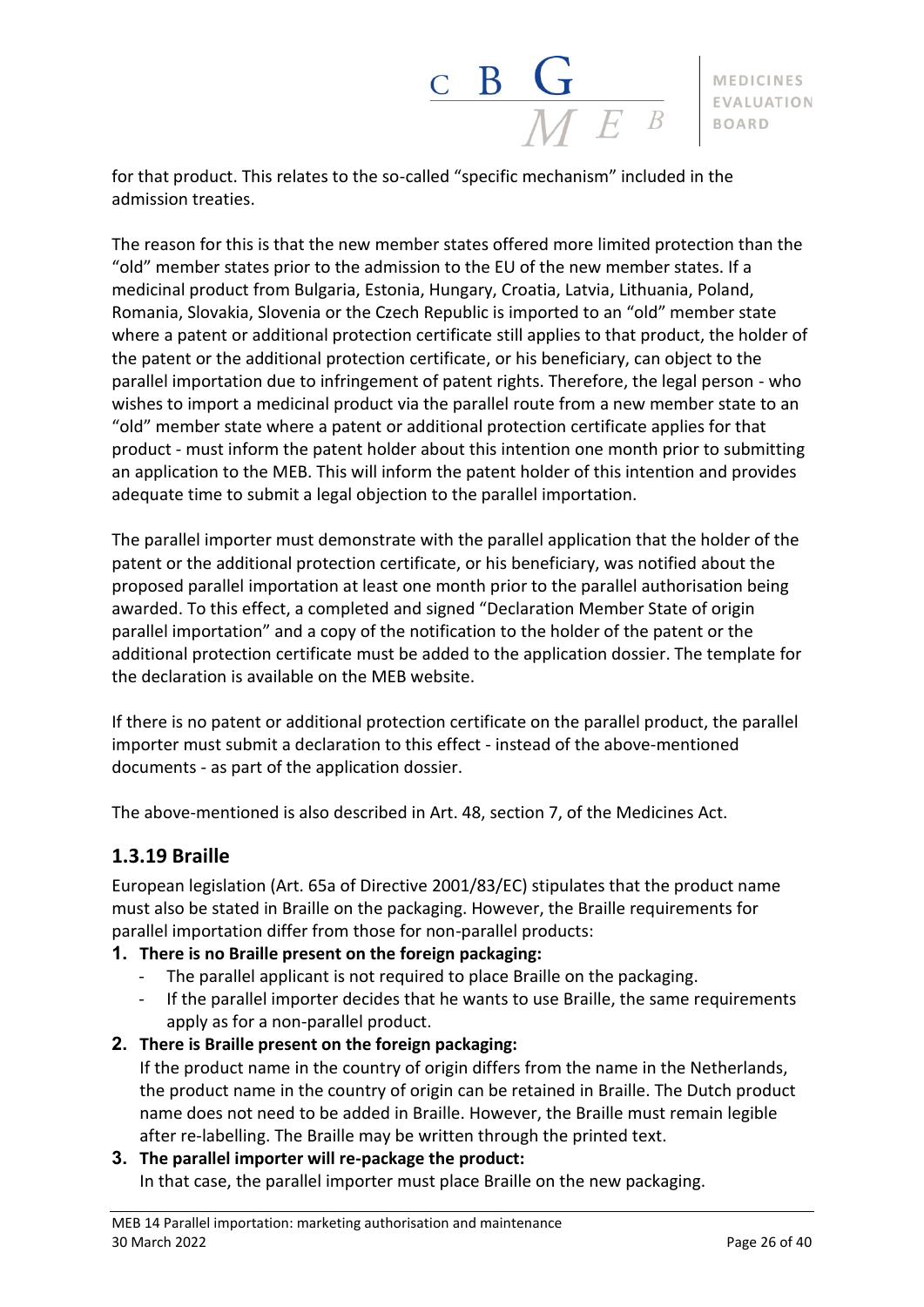

The parallel applicant only needs to submit a Braille declaration if the applicant is responsible for adding Braille to the packaging. This declaration is not required if the Braille already formed part of the foreign packaging before importation.

# <span id="page-26-0"></span>**1.3.20 Declaration regarding the release of blood products and vaccines in batches**

If the product for parallel importation concerns a blood product or vaccine, one of the following declarations must be submitted:

• A declaration that the product was imported from a country where additional release in accordance with Article 114 of Directive 2001/81/EC, as amended via Directive 2004/27/EC, is mandatory;

*or, if this declaration cannot be made,*

• Information about how the applicant will ensure that the batches have been released by a government authority appointed for this task. (An acceptable answer would be that the applicant declares that they have reached an agreement with the National Institute for Public Health and the Environment (RIVM) that the latter will check whether the batches have undergone additional release for the European market).

The parallel applicant can include this declaration in the application letter. There is no template available on the MEB website.

For more information, please refer to section 1.5.

# <span id="page-26-1"></span>**1.4 Common origin**

A requirement for parallel applications in the past was that the parallel product and the Dutch reference product were produced by the same manufacturer or by manufacturers belonging to the same concern (common origin). The reason for this was that this resulted only in importation of a product to the country of importation that was equal to a product already approved in that country (the reference product). Due to a ruling by the European Court in the so-called Kohlpharma decree (case C-112/02, dated 1 April 2004) this requirement of common origin no longer applies however. The ruling by the Court meant that - from that point on - a foreign, generic product could also be imported to another country, provided that the innovator for which therapeutic equivalence (interchangeability) was demonstrated also had a marketing authorisation in the country of importation. In the case of a parallel application without common origin, the MEB will assess whether the product is therapeutically equivalent to the Dutch reference product (i.e. that the products are identical, or virtually identical). The application can only be accepted if therapeutic equivalence is confirmed. This is in line with Art. 48, section 1, of the Medicines Act. (Also refer to §1.2.1).

# <span id="page-26-2"></span>**1.5** Parallel importation of blood products and vaccines

Batches of blood products and vaccines, including parallel importation products, must be released by an appointed government authority, the Official Medicines Control Laboratories (OMCL), before being marketed. The OMCL in the Netherlands is the National Institute for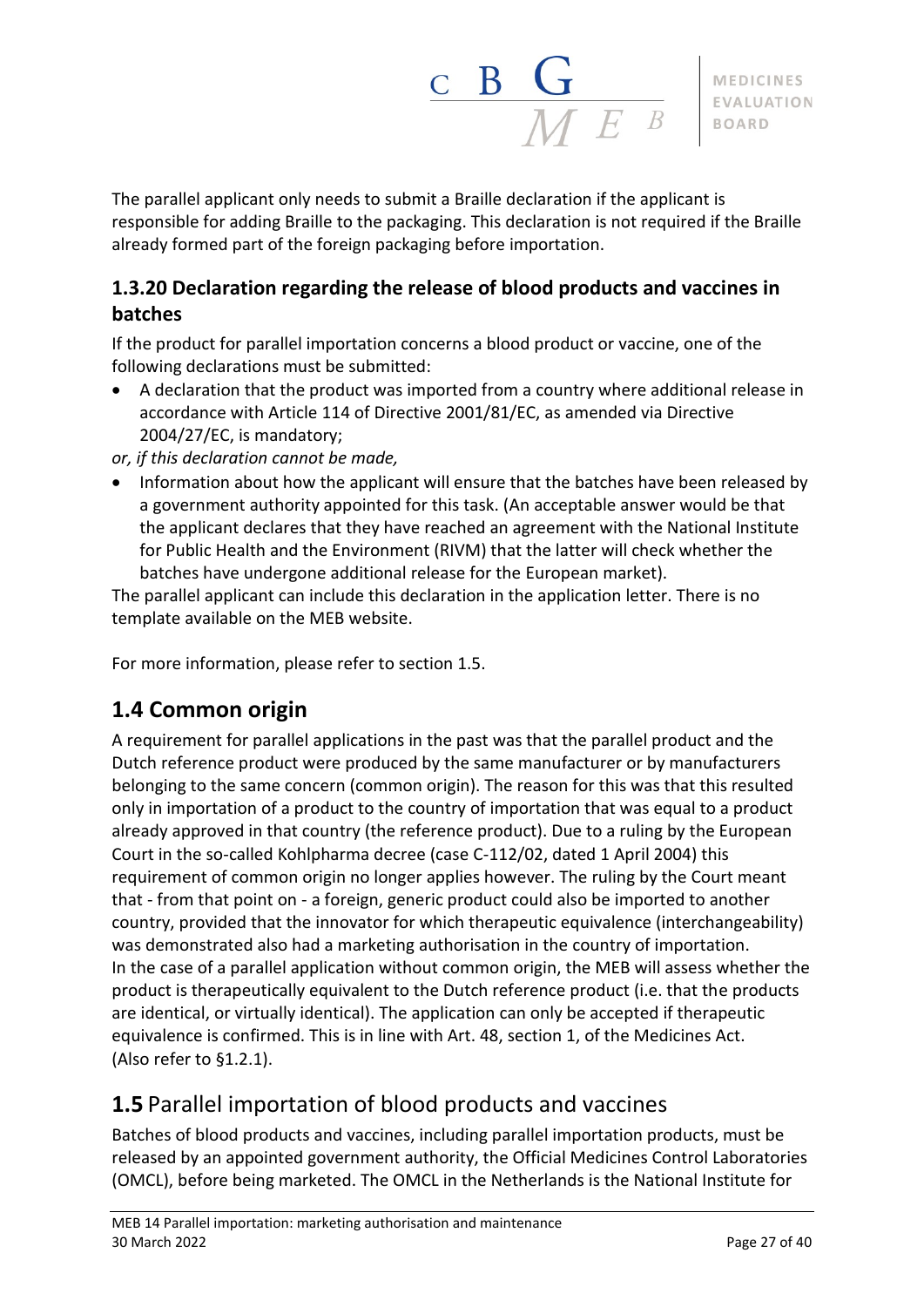

Public Health and the Environment (RIVM). The OMCL determines whether the batch meets the approved specifications before being released to the market. A certificate is awarded in the case of a positive result.

The requirements regarding batch release (Official Control Authority Batch Release (OCABR)) of vaccines and blood products are included in Article 114 of Directive 2001/81/EC, as amended via Directive 2004/27/EC and incorporated in the Dutch legislation. The foundation for the OCABR is set out in Article 28, Section 6, of the Medicines Act and in Article 6.2 of the Medicines Act Regulations. Article 6.3, Section 1, of the Medicines Act Regulations also stipulates that a blood product or vaccine that has already been released in a member state does not need to undergo further batch release; OMCLs in the EU recognise approval for release from each other. This means that for a batch of a blood product or vaccine that will be imported to the Netherlands, the OCABR procedure does not have to be repeated, provided that additional release by another EU OMCL has already taken place. Giving the RIVM the release certificate awarded by the foreign OMCL will suffice in that case.

However, batch release of blood products or vaccines by an OMCL is not mandatory or fully implemented in a number of EU countries. Therefore, for parallel imported batches of blood products or vaccines from such countries, it cannot be assumed that they have been released by an OMCL. This can be assumed for parallel imported batches of blood products and vaccines originating from the regular channels of EU member states with an obligation to perform additional release.

What does this mean for the parallel application?

One of the declarations listed under §1.3.20 must be included in the application for a parallel marketing authorisation for a vaccine or blood product. If neither of these declarations is included in the parallel dossier, the OCABR will not be guaranteed sufficiently. The parallel marketing authorisation cannot be awarded in this case.

Following the awarding of the parallel marketing authorisation by the MEB, the parallel importer must also report each batch of vaccines or blood products to the RIVM.

The MEB will inform the RIVM of the awarding of a parallel marketing authorisation for a blood product or vaccine by providing a copy of the application letter.

# <span id="page-27-0"></span>**1.6 Use of clock-stop**

A parallel application can be placed in clock-stop if:

- the parallel applicant has been asked to provide additional information,
- the MEB needs to obtain information from the authorisation authority in the country of origin in order to rule whether parallel product and Dutch reference product are (virtually) identical,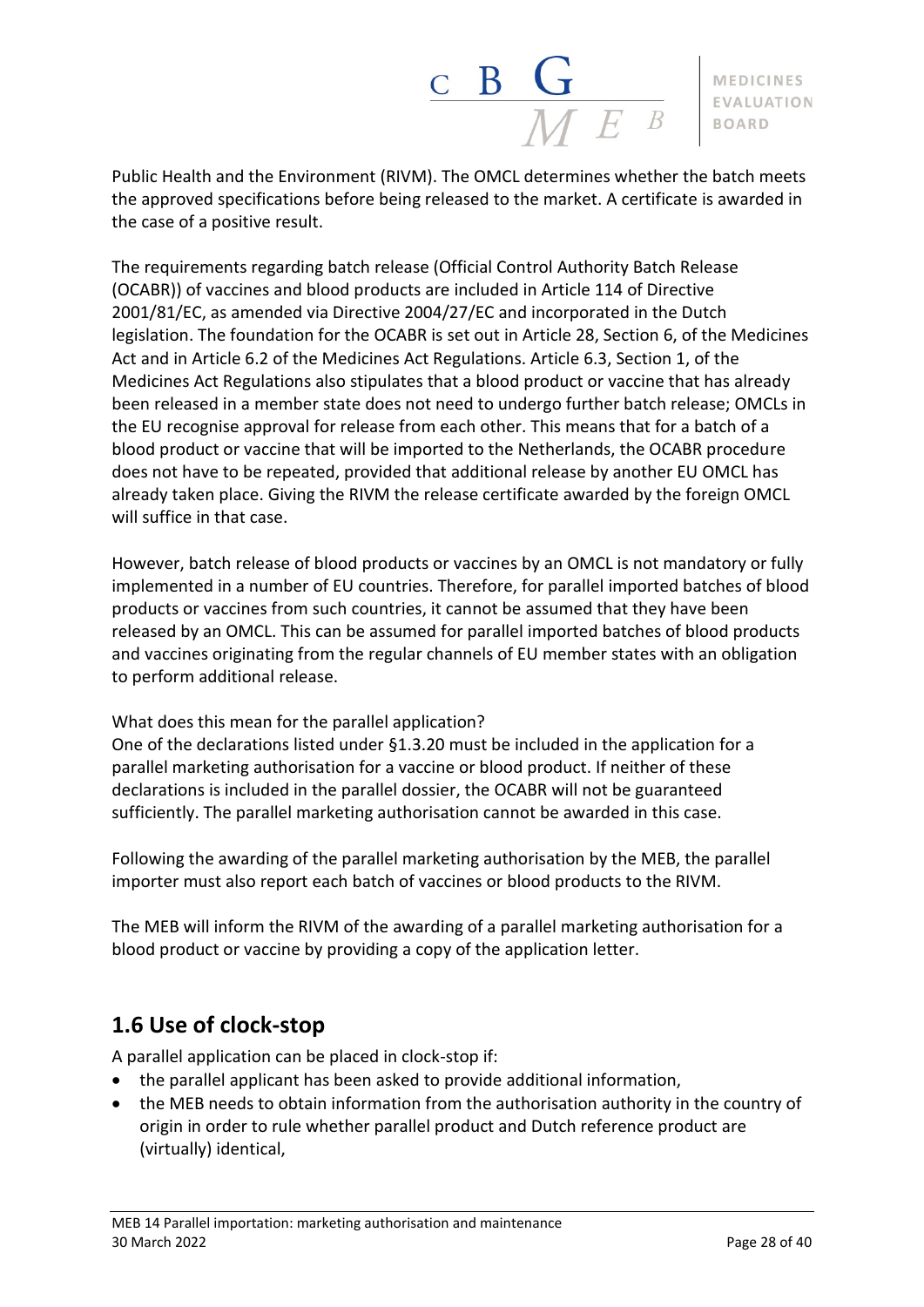$\frac{\mathbf{C}}{\mathbf{B}} \mathbf{G}$ **MEDICINES** EVALUATION **BOARD** 

- the reference medicinal product is a medicinal product that has been authorised without Dutch translations. The MEB must ask the marketing authorisation holder of the reference medicinal product to submit a high quality Dutch translation of the product information within 1 month. The parallel package leaflet should be based on this Dutch version of the package leaflet. (see also § 1.3.11-A).
- an intention of refusal has been sent out, if the MEB concludes that the applicant has failed to demonstrate that the parallel product and the Dutch reference product are (virtually) identical. The policy document entitled 'Written and oral opinion procedure in conjunction with a proposed primary decision by the MEB' (MEB 18) contains more information about the opinion procedure.

In the second case, the MEB will inform the applicant about the clock-stop and the reason for this clock-stop.

The clock will be re-started as soon as additional information has been received from the member state of export or a response has been received from the parallel applicant.

# <span id="page-28-0"></span>**1.7 Tender**

The product for parallel importation will be registered by the MEB under the same indications, contra-indications, adverse reactions, dosage, method of use and administration as those for the Dutch reference product. The SmPC that has been approved for the Dutch reference product will also apply to the linked parallel product. The SmPC of the Dutch reference product will be sent out along with the parallel marketing authorisation that has been awarded.

In the event of a combined package leaflet, where one or more products have already been registered, the following request will be included in the notification of registration: *"This is a combined package leaflet with one or more previously registered parallel products. The MEB has replaced the package leaflet of these previously registered parallel products with the version of the package leaflet approved during this procedure. Please update your file accordingly."*

The parallel importation product will be registered under RVG1/RVG2, with RVG2 being the registration number of the reference product.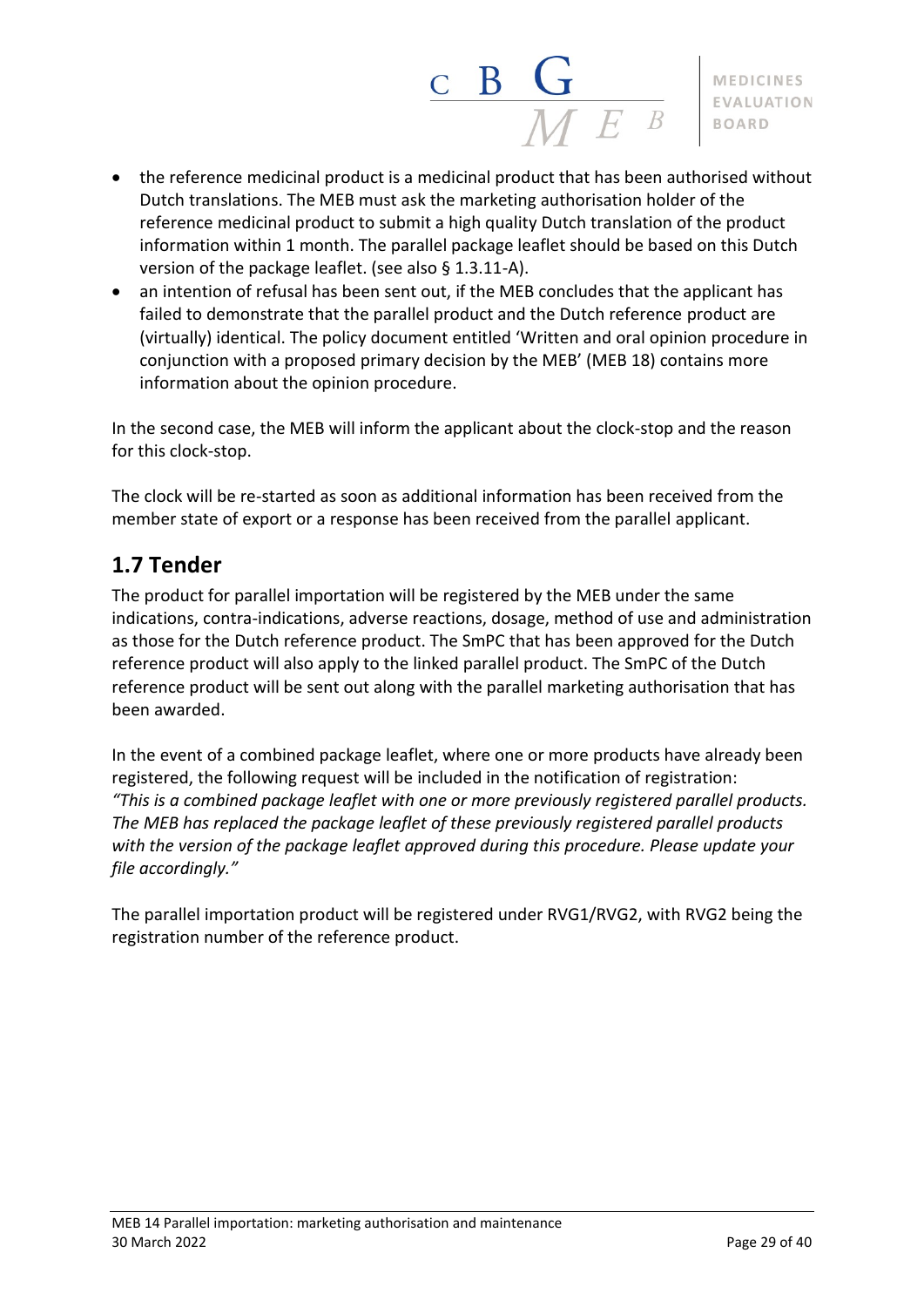# $\begin{array}{c|c|c|c} \textbf{B} & \textbf{G} & \textbf{MEDICINES} \ \hline \textbf{M} & \textbf{E} & \textbf{B} & \textbf{B} & \textbf{B} & \textbf{B} \ \textbf{B} & \textbf{B} & \textbf{B} & \textbf{B} & \textbf{B} \ \textbf{B} & \textbf{B} & \textbf{B} & \textbf{B} & \textbf{B} \ \end{array}$

# <span id="page-29-0"></span>**2. Maintenance**

# <span id="page-29-1"></span>**2.1 Introduction**

The parallel marketing authorisation holder is responsible for keeping the package leaflet up-to-date. Certain variations in the dossier in the country of origin or in the dossier of the Dutch reference product can affect the package leaflet and/or the label for the parallel product. The parallel marketing authorisation holder may also wish to implement variations in the parallel dossier.

All variations, regardless of the origin or the type of variation, should be submitted **a priori** to the MEB for approval. The variation directive does not apply to parallel products.

Variations must be submitted after 12 August 2015 via the prescribed electronic standard structure for parallel products, otherwise the request cannot be accepted for processing (see also §1.3.1- B).

Several variations can be submitted for the same parallel product under one submission (one application letter).

Depending on the type of variation, the following documents must be submitted:

- 1. Application letter describing the variation
- 2. Amended comparison form (annotated version)
- 3. Signed package leaflet declaration
- 4. Foreign package leaflet
- 5. Translation of the relevant section of the foreign package leaflet with certificate from a recognised translation agency, if the package leaflet was not drafted in English, German, French or Dutch
- 6. Amended package leaflet for the parallel product (clean and track changes version)
- 7. Amended label for the parallel product (clean and track changes version)
- 8. Amended educational material (clean and track changes version)
- 9. Photograph of all sides of the foreign packaging
- 10. New comparison photograph of the parallel product and the Dutch reference product
- 11. Signed declaration that the new image/the new logo or sign will be rendered illegible on the packaging if it contradicts the Dutch labelling policy
- 12. A declaration from the current parallel authorisation holder that they agree to the transfer of the parallel marketing authorisation
- 13. A declaration from the prospective parallel marketing authorisation holder that they will adopt all rights and obligations relating to the authorisation
- 14. Manufacturing authorisation and/or wholesale authorisation, parallel wholesale authorisation: copy or reference to EudraGMP
- 15. Additional information about the parallel product and the Dutch reference product remaining identical/virtually identical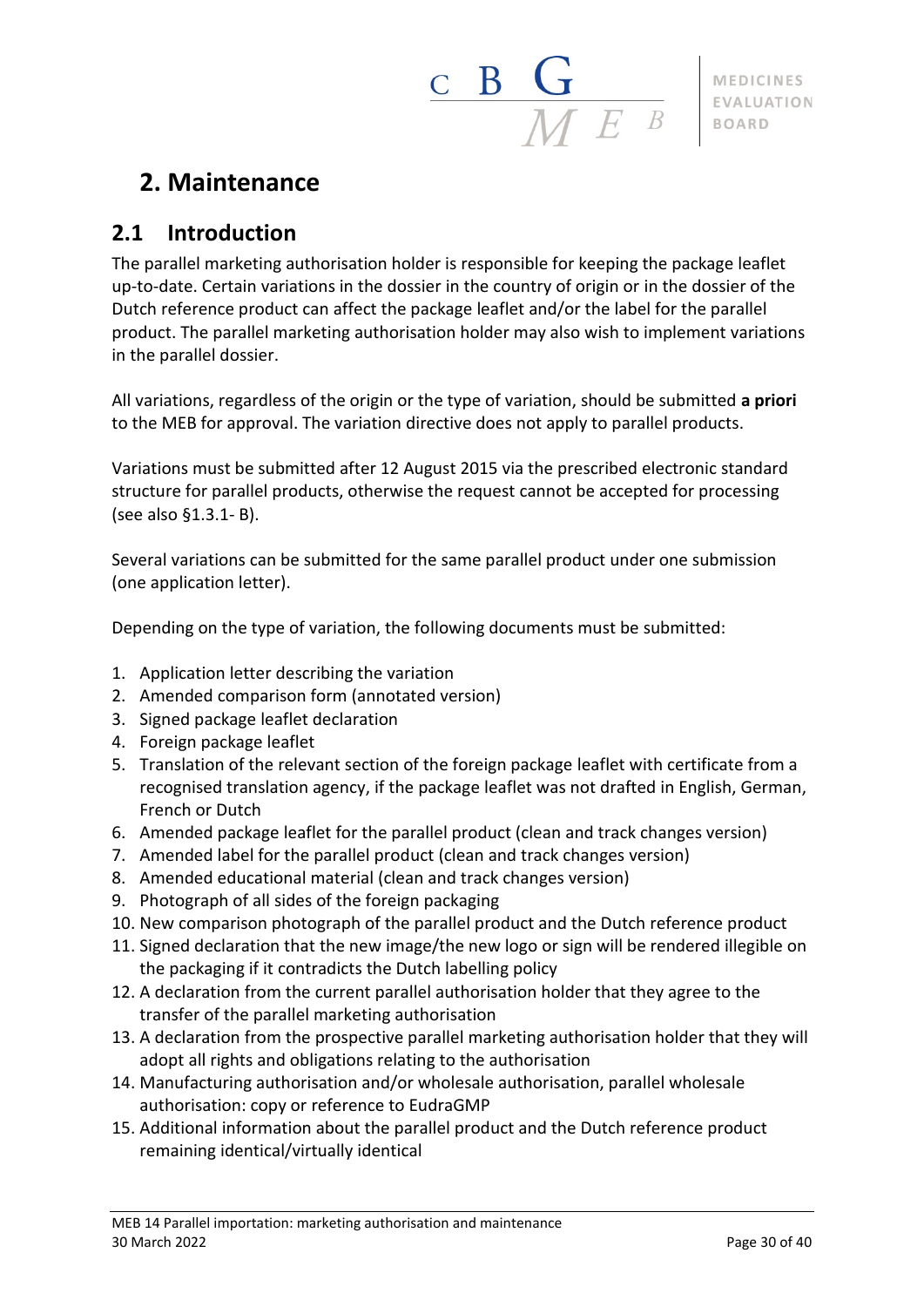

- 16. Colour mock-up of the new outer packaging (secondary packaging) and separate document with packaging text
- 17. Braille declaration (see under §1.3.19)
- 18. A declaration that the proposed packaging size is not available on the market in the country of origin and that the proposed packaging size has been approved for the Dutch reference product.

**Under 2:** It is desirable for the most recent version of the comparison form to be used.

**Under 15:** In exceptional cases, variations in the parallel dossier can result in the parallel product and the Dutch reference product no longer being (virtually) identical. For each requested variation that is not approved for the Dutch reference product, the underpinning must be submitted that this is not the case.

The following paragraphs describe which documentation must be submitted for a certain type of variation. However, if deemed necessary, the MEB can always ask for more information than stated below.

# <span id="page-30-0"></span>**2.2 Variation in original dossier in the country of origin**

This paragraph summarises the variations in the original dossier in the country of origin that affect the parallel dossier.

#### **Variation in package size**

- **Origin of variation:** The original authorisation holder in the country of origin has altered the package size via a variation. As a result, the parallel authorisation holder no longer has access to the package size that they previously imported. Therefore, the authorisation holder wishes to import a different package size. See also §1.2.1-A+F. If the packaging comes from a different member state to the already registered packaging, it will not be possible to implement this by means of a variation. This will require a new application to be submitted by the parallel marketing authorisation holder.
- **Documentation to be submitted:** 1, 2, 6, 7, 9 (15, if the new package size is not approved for the Dutch reference product)

If the new packaging size is also to be changed, the documentation must be submitted as described under 'Adapting packaging size (content) of the product to be imported' (see §2.4).

**Note:** The application letter must also include a declaration that no changes will take place in the package leaflet other than the package size.

It is important that the newly imported package size falls within the same legal status of supply and duration of treatment as has been approved for the Dutch reference product. (See also §1.2.1-F).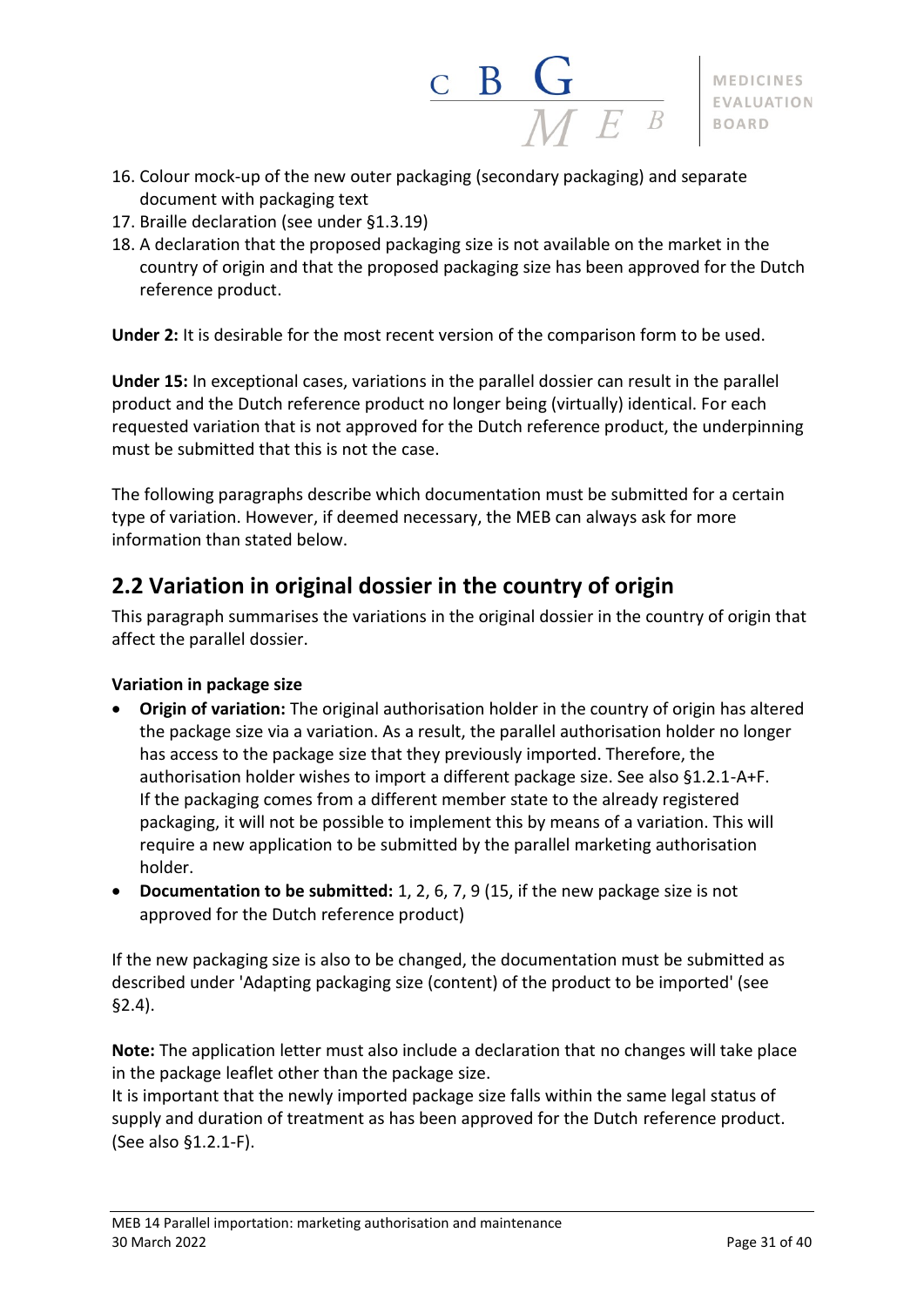

#### **Variation in release manufacturer**

- **Origin of variation:** The authorisation holder in the country of origin has added/removed a release manufacturer to/from the original package leaflet.
- **Documentation to be submitted:** 1, 2, 4, 5, 6, (7, for radiopharmaceuticals and other products in case the release manufacturer is stated on the packaging, see §1.3.15-D)

**Note:** The application letter must also include a declaration that no changes will take place in the package leaflet (and on the label), other than the information regarding the release manufacturer(s).

#### **Variation in storage conditions and/or shelf life**

- **Origin of variation:** The storage conditions and/or shelf life (before/after opening and/or further preparation) has/have changed in the country of origin.
- **Documentation to be submitted:** 1, 2, 4, 5, 6, 7 (15, if the new storage conditions and/or storage period differ from those approved for the Dutch reference product)

**Note:** The application letter must also include a declaration that no changes will take place in the package leaflet and on the label, other than the information pertaining to the storage conditions and/or shelf life.

(Also refer to §1.2.1-E).

#### **Variation in excipients**

- **Origin of variation:** The composition of excipients has changed.
- **Documentation to be submitted:** 1, 2, 4, 5, 6, (7, if relevant, refer to the "Guideline on the excipients" (MEB 08) for the rules for stating excipients on the label), (15, if the new storage composition differs from that approved for the Dutch reference product)

**Note:** The application letter must also include a declaration that no changes will take place in the package leaflet and - if relevant - on the label, other than the information pertaining to the excipients.

(See also §1.2.1-C).

#### **Variation in external appearance of the product**

- **Origin of variation:** The authorisation holder in the country of origin has, for example, decided to change the colour, printing or dimensions of the medicinal product.
- **Documentation to be submitted:** 1, 2, 4, 5, 6, 10 (15, if the new appearance differs from that of the Dutch reference product)

**Note:** The application letter must also include a declaration that no changes will take place in the package leaflet and on the label, other than the information pertaining to the appearance of the product.

If the variation involves the removal of a break line, then one must check whether the entire dosage instruction and all indications can still be executed. If a break line has been added,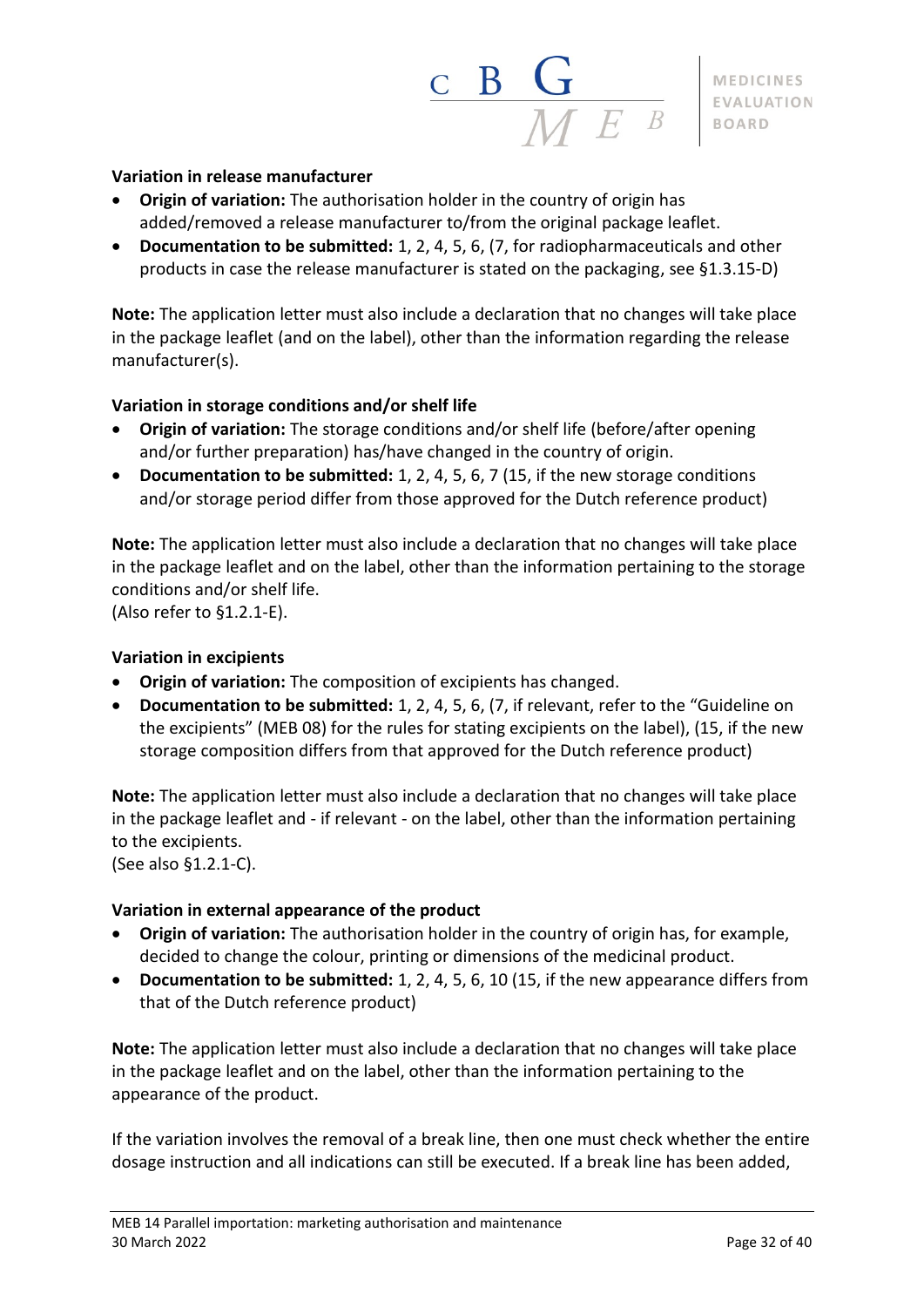

one must check whether the function of the break line is included in the foreign package leaflet; this information must then also be included in the Dutch package leaflet for the parallel product.

#### **Variation in external appearance of the packaging**

- **Origin of variation:** The original authorisation holder has, for example, decided to change the dimensions or the image/colours of the packaging.
- **Documentation to be submitted:** 1, 9, 10, (11, if relevant)

**Note:** It is important to check that no logos or images are added to the new packaging that are not acceptable under the labelling policy. If that is the case, the logo/image must be made invisible and a declaration to this effect must be submitted. (See §1.3.14).

#### **Change in packaging contents**

- **Origin of variation:** The contents of the packaging have changed, e.g. as a result of the addition or removal of devices in the packaging.
- **Documentation to be submitted:** 1, 2, 4, 5, 6, 7, 8 (15, if the new contents differ from those approved for the Dutch reference product)

**Note:** The application letter must also include a declaration that no changes will take place in the package leaflet and on the label, other than the information pertaining to the contents of the packaging.

(See also §1.2.1-D and §1.2.2).

#### **Variation in foreign product name**

- **Origin of variation:** The name of the product in the country of origin has changed.
- **Documentation to be submitted:** 1, 2, 4, 6

**Note:** The application letter must also include a declaration that no changes will take place in the package leaflet, other than the information pertaining to the foreign product name.

# <span id="page-32-0"></span>**2.3 Variation in dossier of Dutch reference product**

**Variations that are reflected in the SmPC and/or package leaflet of the reference product**

- **Origin of variation:** Variations in the dossier of the Dutch reference product will be reflected in the SmPC and the package leaflet. The parallel marketing authorisation holder is responsible for keeping the package leaflet up-to-date and must therefore check the product information of the reference product regularly for relevant variations. The Medicines Information Bank for humans on the MEB website can be consulted for this purpose. The new version of the parallel package leaflet can be implemented after 30 days when no reaction has been received from the MEB. The date at the end of the package leaflet must indicate the month and the year of day 30 of the procedure.
- **Documentation to be submitted:** A request for amendment of the parallel package leaflet must be submitted within three months after amendment of the reference text, including the following documentation: 1, 3, 6, (7, if relevant).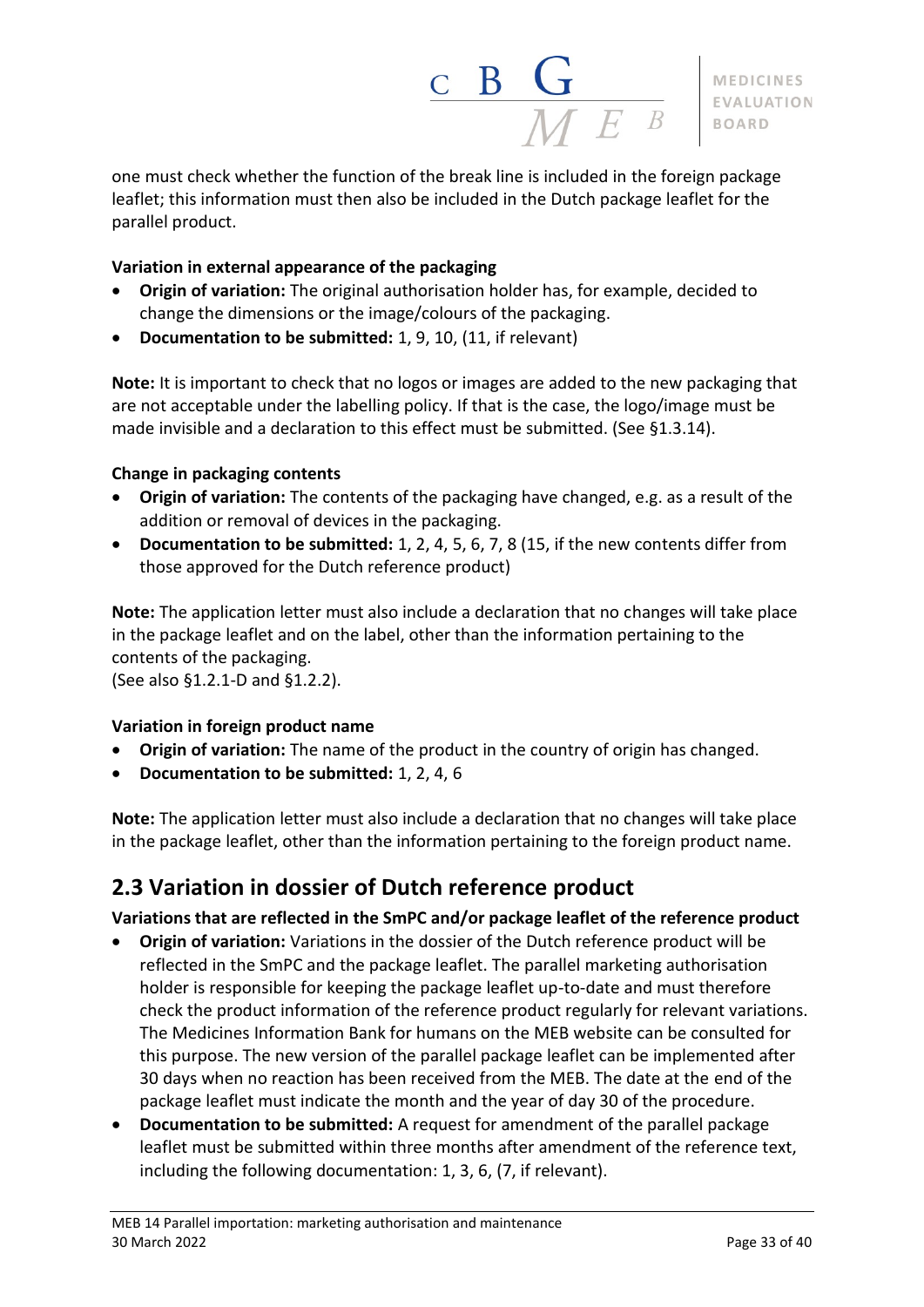

**Note:** In the event that the amended SmPC is the result, for example, of a variation in the composition of excipients, the administration form or a change in or the addition/removal of a device, this can threaten the interchangeability between the parallel and the reference product, if this same variation is not (yet) incorporated into the original dossier of the product for parallel importation, or if the imported product is an old batch. Such a situation can result in consequences for the parallel marketing authorisation, if the co-existence of two different versions of the product forms a danger to public health. (Also refer to §1.2.1 and §2.1).

#### **Variation in the educational material**

- **Origin of variation:** If the educational material for the Dutch reference product changes, a request for amendment of the educational material for the parallel product must be submitted within three months after this variation. The parallel marketing authorisation holder is responsible for keeping the educational material up-to-date and must therefore check the educational material of the reference product regularly for relevant variations. The Medicines Information Bank for humans on the MEB website can be consulted for this purpose.
- **Documentation to be submitted:** A request for amendment of the parallel package leaflet must be submitted within three months after amendment of the reference text, including the following documentation: 1, 8. In the application letter, the parallel applicant must declare that the educational material is identical (verbatim) to that of the Dutch reference product.

**Note:** The MEB will assess whether the updated material must be distributed actively and if so - to which target groups. Please also refer to §1.3.16.

# <span id="page-33-0"></span>**2.4 Variation only in the parallel dossier**

A parallel marketing authorisation holder can also decide to implement variations in the parallel dossier. The following situations are possible:

#### **Import different packaging size**

- **Origin of variation:** The parallel authorisation holder decides to import an additional or different package size. See §1.2.1-A and -F.
- **Documentation to be submitted:** 1, 2, 6, 7, 9 (15, if the new package size is not approved for the Dutch reference product)

**NB 1:** The application letter must also include a declaration that no changes will take place in the package leaflet other than the package size.

It is important that the newly imported package size falls within the same legal status of supply and duration of treatment as has been approved for the Dutch reference product. (See also §1.2.1-F).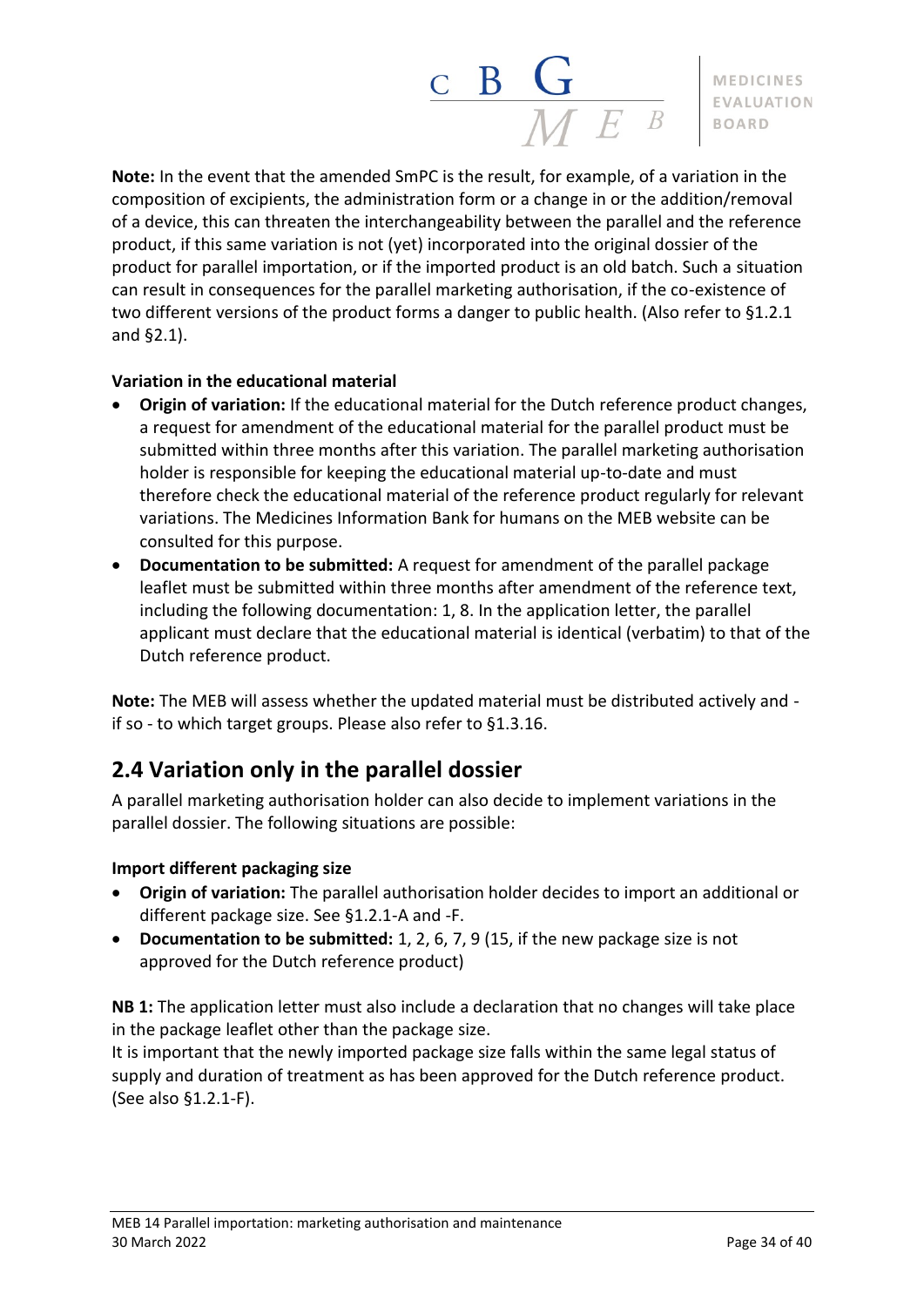

**NB 2:** The different package sizes must have the same origin. An additional package size, which falls under a different marketing authorisation, or comes from a different member state, must be submitted as a new application and will be fully assessed.

#### **Adapting the packaging size (content) of the product to be imported**

- **Origin of variation:** The parallel authorisation holder changes the packaging size of the packaging to be imported. See 1.3.15-B.
- **Documentation to be submitted:** 1, 2, 6, 7, 9 and 18 (15, if the new package size is not approved for the Dutch reference product, 16 and 17 in the event of new outer packaging).

**NB 1:** It is important that the newly imported package size falls within the same legal status of supply and duration of treatment as has been approved for the Dutch reference product. (See also §1.2.1-F).

**NB 2:** The different package sizes must have the same origin. An additional package size, which falls under a different marketing authorisation, or comes from a different member state, must be submitted as a new application and will be fully assessed.

#### **Re-packaging in connection with FMD (Falsified Medicines Directive)**

- **Origin of variation:** The parallel authorisation holder wants to re-package due to an antitampering device on the original foreign packaging.
- **Documentation to be submitted:** 1, 16 and 17. If the new packaging size is also to be changed, the documentation must also be submitted as described under 'Adapting packaging size (content) of the product to be imported'.

**Note:** The printed text on the new outer packaging must meet the same requirements as a Dutch label, see under §1.3.15 B to E.

#### **Variation in parallel authorisation holder**

- **Origin of variation:** The parallel authorisation holder transfers the authorisation to another legal person.
- **Documentation to be submitted:** 1, 6, 7, 12, 13, 14

**Note:** The application letter must also include the following: (a) name, business address, telephone, fax and e-mail address of the current and the new authorisation holder and (b) a declaration that no changes will take place in the package leaflet or on the label, other than the authorisation holder and (if applicable) the product name.

Furthermore, if the variation in authorisation holder results in a variation in product name, both variations can be submitted as one case.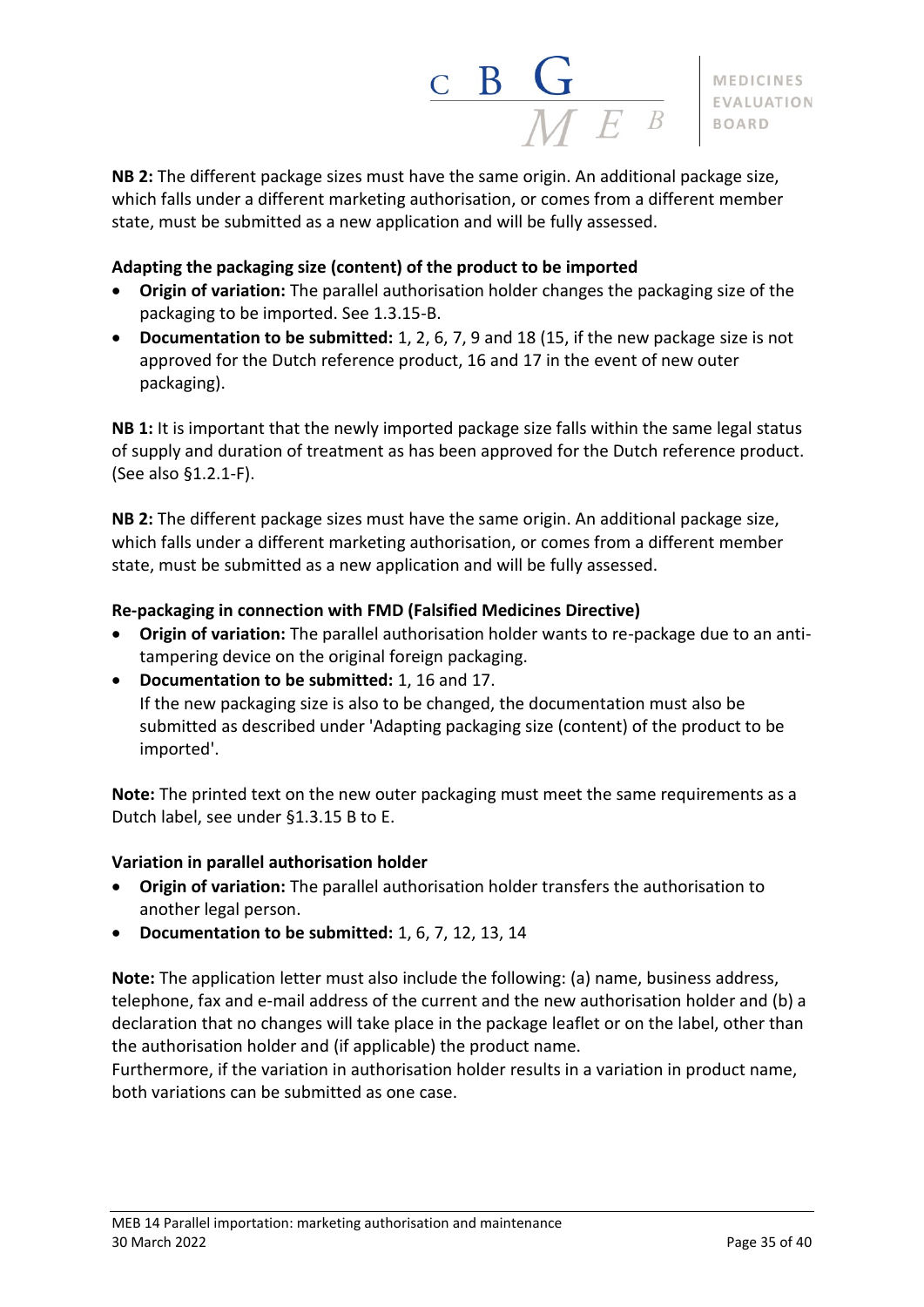

#### **Variation in name and/or address of parallel authorisation holder**

- **Origin of variation:** The parallel authorisation holder has changed their name and/or address, but is still the same legal entity.
- **Documentation to be submitted:** 1, 6, 7

**Note:** The application letter must also include a declaration that no changes will take place in the package leaflet or on the label, other than the name and/or the address of the parallel authorisation holder.

#### **Variation in name of parallel product**

- **Origin of variation:** The parallel authorisation holder wishes to change the product name, for example due to commercial reasons, or the name change is the result of a change in authorisation holder.
- **Documentation to be submitted:** 1, 6, 7

**Note:** The application letter must also include a declaration that no changes will take place in the package leaflet or on the label, other than the product name.

The new product name must meet the regulations described in §1.3.10.

If the variation in product name is the result of a variation in authorisation holder, both variations can be submitted as one case.

#### **Addition of a new legal person in the parallel marketing chain**

- **Origin of variation:** The parallel authorisation holder wishes to add a legal person responsible for the re-packaging/re-labelling, release and/or supply of the parallel importation product.
- **Documentation to be submitted:** 7, 14

**Note:** The application letter must also include a declaration that no changes will take place on the label, other than stating the re-packager. See §1.3.15-D and §1.3.17.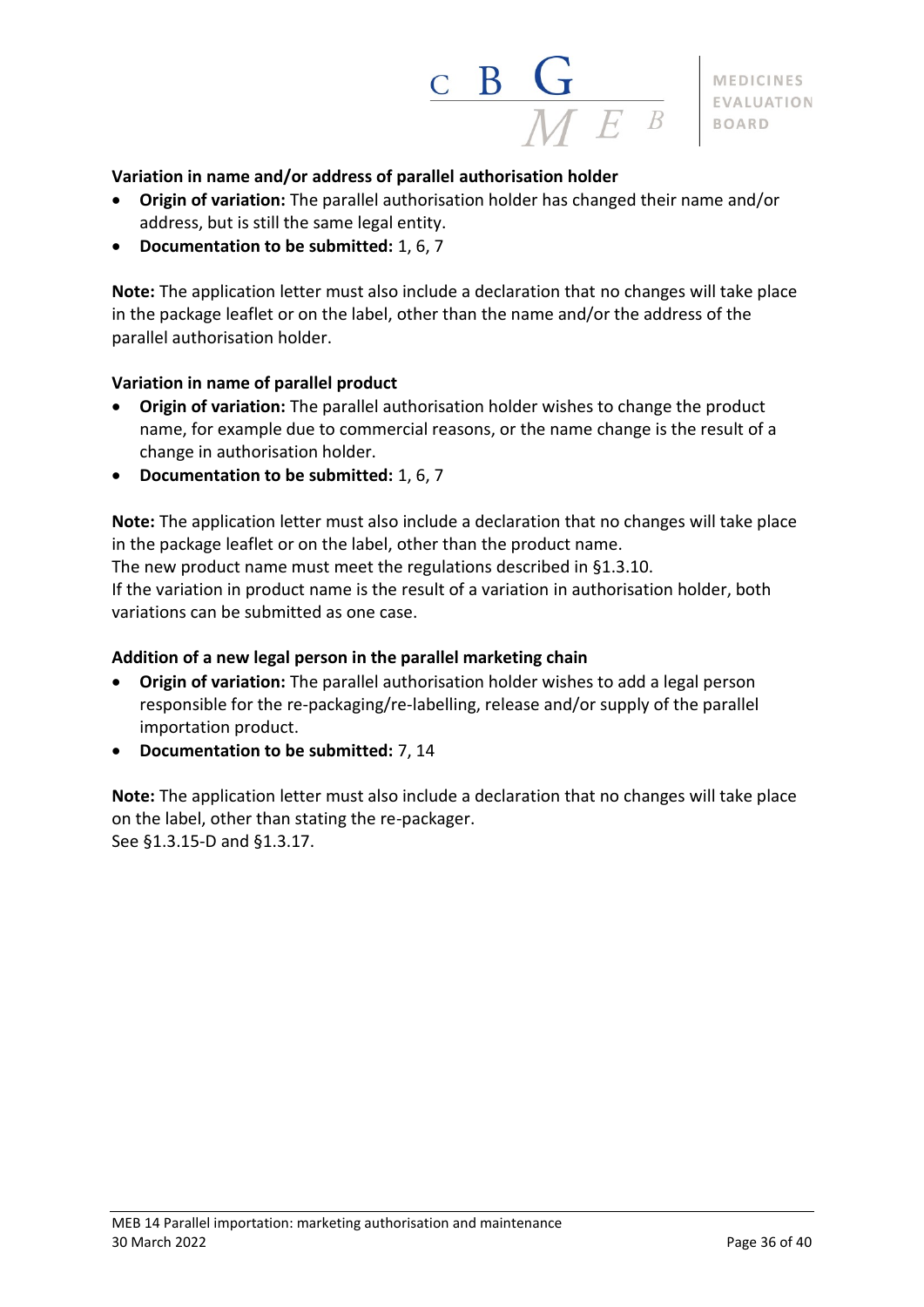

# <span id="page-36-0"></span>**3. Withdrawal of marketing authorisation for parallel or reference product**

# <span id="page-36-1"></span>**3.1 Introduction**

This section describes the situation in which the parallel importer decides to request the withdrawal of the parallel marketing authorisation (§3.2) or the situation where the marketing authorisation for the Dutch reference product is withdrawn (§3.3).

# <span id="page-36-2"></span>**3.2 Withdrawal of parallel marketing authorisation at the request of the parallel authorisation holder**

A request for withdrawal should be accompanied by a completed and signed application form "Withdrawal of parallel marketing authorisation at the request of the parallel authorisation holder", which can be found on the MEB website.

In the case of a combined package leaflet, an amended package leaflet (clean and track changes version) and the 'declaration accompanying a package leaflet of a parallel importation product' must also be submitted. In the event that the removal of one or more products from the combined package leaflet results in:

- (1) all dosages no longer being achievable, this must be stated in the package leaflet by means of the relevant standard sentence, or;
- (2) all indications no longer being feasible, then this/these indication(s) and all related information must be deleted from the package leaflet.

(Please refer to the form "withdrawal of parallel marketing authorisation" on the MEB website).

# <span id="page-36-3"></span>**3.3. Withdrawal of marketing authorisation for the Dutch reference product**

# <span id="page-36-4"></span>**3.3.1 Introduction**

If the marketing authorisation for the Dutch reference product is withdrawn, the linked parallel marketing authorisation(s) continue(s) to exist, unless the MEB sees grounds to withdraw the parallel marketing authorisation(s) due to public health concerns (Art. 48, section 6, of the Medicines Act).

If such grounds exist, the MEB will send out an intention to withdraw the authorisation on the orders of the MEB. The parallel authorisation holder will be asked via this intention of withdrawal to submit underpinning arguments and/or data to demonstrate that keeping the parallel importation product on the market does not pose a risk to public health. If no (convincing) arguments can be submitted, the withdrawal of the marketing authorisation will follow.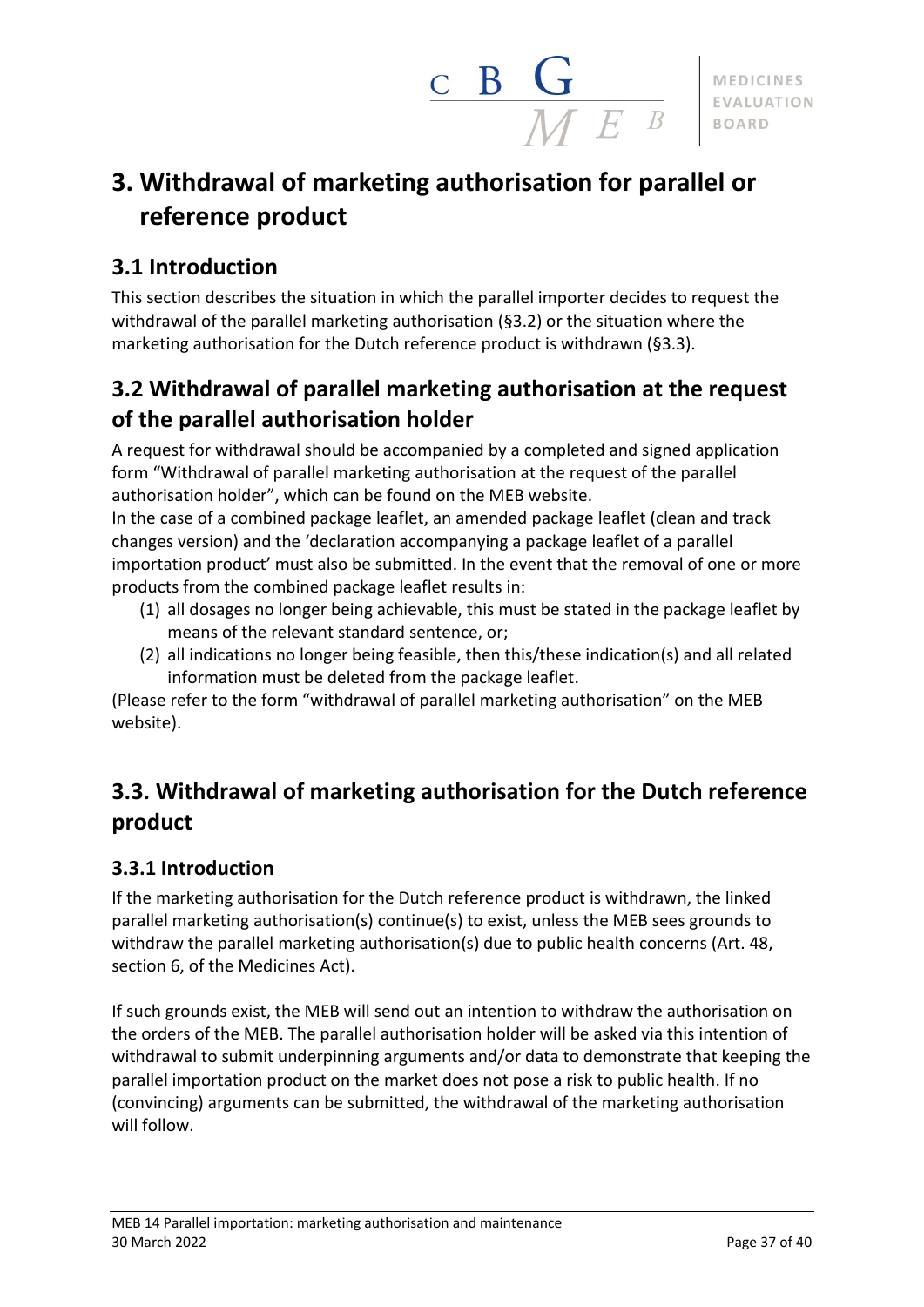# <span id="page-37-0"></span>**3.3.2 Parallel marketing authorisation continues to exist**

If the MEB concludes that the parallel marketing authorisation can continue to exist and the parallel importer does not indicate that it wishes to withdraw the parallel marketing authorisation(s), the parallel product will remain linked to the withdrawn reference product. The parallel marketing authorisation holder must then submit a proposal for a new reference SmPC, which will then form a guideline for keeping the parallel package leaflet upto-date. The SmPC of the withdrawn reference product (RVG2) will be "frozen" from the moment of withdrawal, meaning that the package leaflet for the parallel product can no longer be updated with new insights and therefore will, over time, no longer reflect the current state of affairs. Therefore, a source of information other than the "frozen" SmPC of RVG2 will have to be appointed, which the holder of the parallel marketing authorisation will have to use to keep the package leaflet of the parallel product up-to-date.

There are now two options:

- 1. The parallel product can be linked to the SmPC of another product authorised in the Netherlands with the same qualitative and quantitative composition of active ingredient(s) and a similar pharmaceutical form (i.e., an improved product, a copy dossier of the reference product, a "second innovator" or a generic).
- 2. No suitable reference SmPC is found to link the parallel product to. The parallel product will continue without a Dutch reference SmPC.

## <span id="page-37-1"></span>**3.3.3 Link to a new reference SmPC**

The parallel authorisation holder must submit a proposal for a new reference SmPC. The MEB will then assess whether this is indeed (the most) suitable.

If the parallel product is linked to a new reference SmPC, the parallel marketing authorisation holder must focus on this new reference SmPC from that point on when updating the package leaflet. Also refer to §2.3.

## <span id="page-37-2"></span>**3.3.4 No link to a new reference SmPC**

If the parallel marketing authorisation continues to exist without a reference SmPC, the following obligations apply to the parallel authorisation holder:

- 1. The parallel authorisation holder must submit a declaration to the MEB, stating that:
	- a. the parallel marketing authorisation holder will keep abreast of any variations in the foreign authorisation dossier that could affect the quality, safety or efficacy of the product and will report this to the MEB;
	- b. the parallel authorisation holder will follow the recommendations from the PSUSA assessment (which can be found on the EMA website).
- 2. The parallel marketing authorisation holder must carefully keep track of any variations in the foreign package leaflet (particularly those relating to safety information) and pass this information on to the MEB (see point 3 below). However, this does not mean that entire sections (warnings, interactions, adverse reactions, etc.) of the parallel package leaflet should be amended in line with the foreign package leaflet. Only new safety information must be kept track of and submitted to the MEB.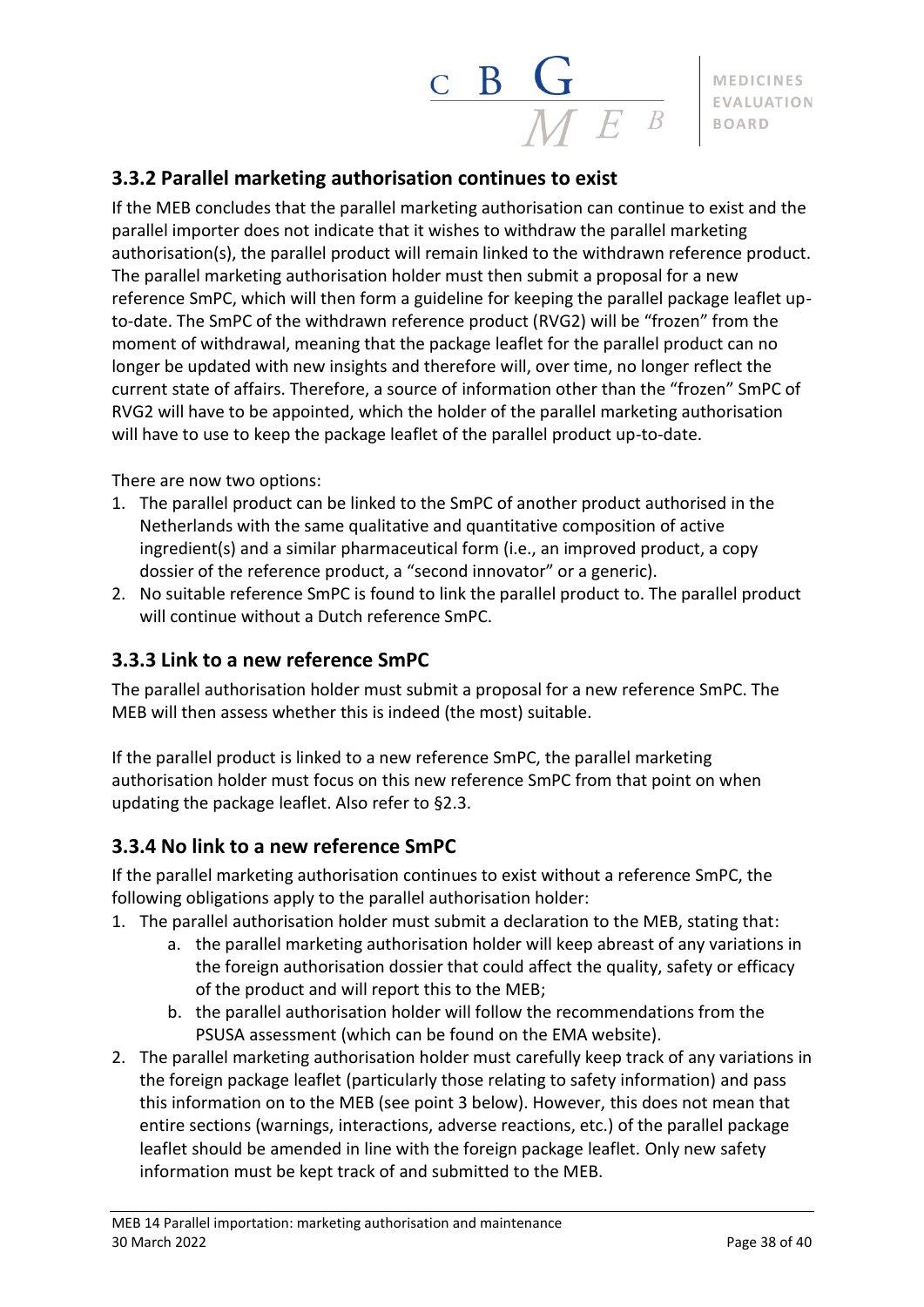

- 3. As soon as the parallel importer notices a variation in the foreign package leaflet, the following documentation must be submitted to the MEB:
	- a. Application letter, describing the variation
	- b. Foreign package leaflet
	- c. A Dutch or English authorised translation of the **complete** foreign package leaflet, if the package leaflet is drafted in a language other than Dutch, English, French or German. A translation only of the amended section(s) will not suffice.
- 4. In addition, the other obligations to provide information, as stipulated under section 2 of this policy document, remain in force unaltered.

Variations in the foreign package leaflet will only be adopted in the Dutch package leaflet of the parallel product if this involves safety information or certain parallel-specific information (e.g. storage conditions) and following assessment by the MEB. Indications, dosage, method of use and administration will remain **unchanged** compared to the approved version for the withdrawn reference product. This is in line with Art. 48, section 2, of the Medicines Act. After all, the parallel product will not be linked to a new reference product.

As far as the chemical-pharmaceutical particulars are concerned, the assessment by the authorisation authority in the country of origin will always be followed.